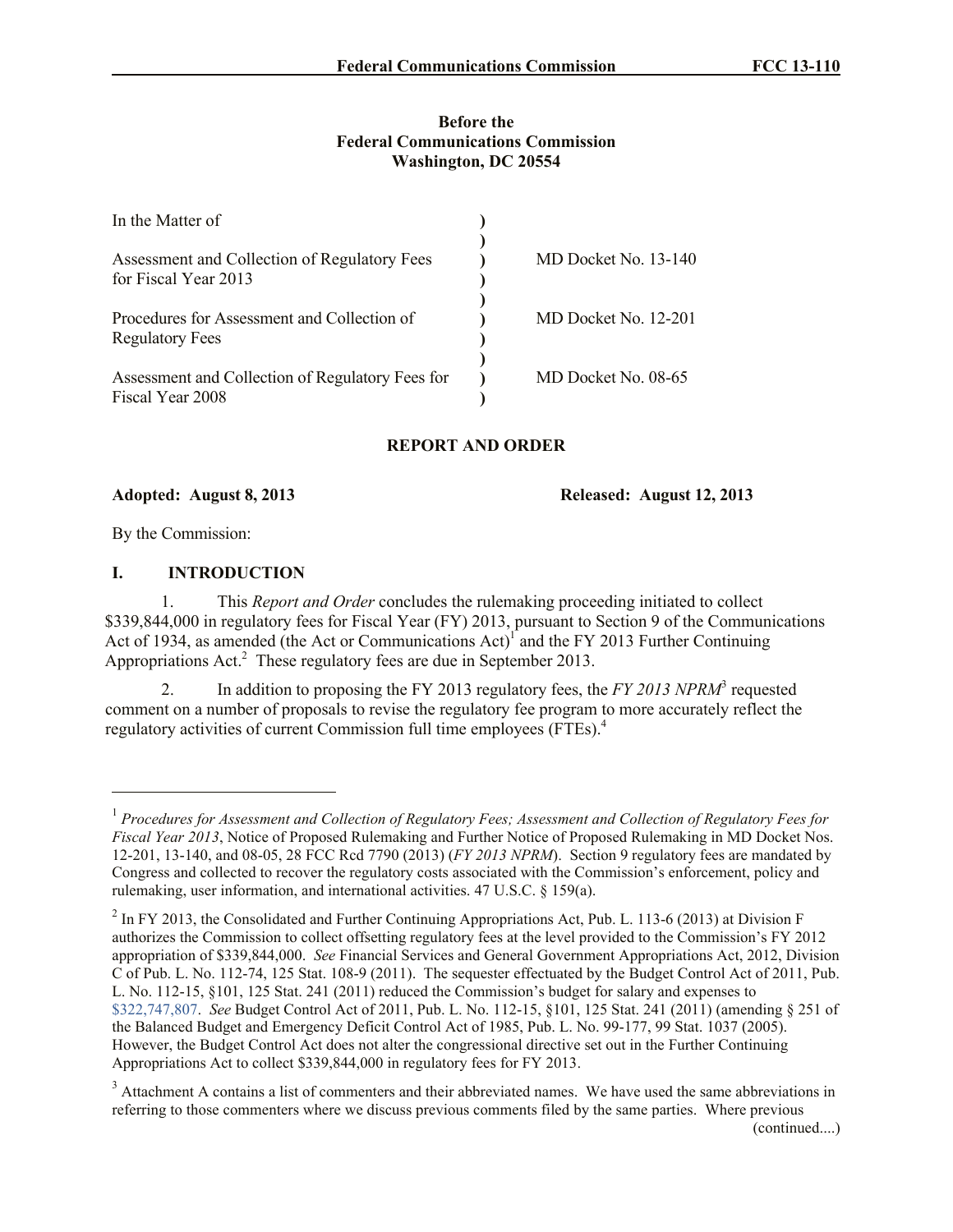3. In this Report and Order we look to current data to determine the number of FTEs working on regulation and oversight of Interstate Telecommunications Service Providers (ITSPs)<sup>5</sup> and other fee categories and revise the calculation of direct FTEs in the International Bureau. We also adopt a 7.5 percent limit to any increase in regulatory fee assessments to industry segments resulting from such reallocation of FTEs based on current data.<sup>6</sup> We will require Digital Low Power, Class A, and TV Translators/Boosters licensees simulcasting in both an analog or digital mode to pay only a single regulatory fee for the analog facility and its corresponding digital component. We conclude that these measures, which will take effect in FY 2013, will better align regulatory fees with regulatory work performed without imposing undue economic hardship on certain regulatees.

4. This Report and Order also adopts several changes that will take effect in FY 2014. Among these, UHF and VHF television stations will be consolidated into one regulatory fee category. We will assess regulatory fees on Internet Protocol TV (IPTV) licensees and we will create a new fee category that will include both cable television and IPTV. Beginning in FY 2014, we will also require that all regulatory fee payments be made electronically and we will no longer mail out initial regulatory fee assessments to CMRS licensees. Finally, beginning in FY 2014, unpaid regulatory fees will be transferred for collection to the U.S. Department of the Treasury at the end of the payment period rather than 180 days thereafter.

5. The FTE reallocations and the cap on fee increases we adopt today are interim measures that constitute the first step in comprehensively examining and reforming our regulatory fee program so that the fees paid by all licensees will more accurately reflect the current cost of regulating them. Various other issues relevant to revising our regulatory fee program were also raised in either the *FY 2013 NPRM* or in comments submitted in response to it. Because we require further information to best determine what action to take on these complex issues, we will consolidate them for consideration in a Second Further Notice of Proposed Rulemaking that we will issue shortly. We recognize that these are complex issues and that resolving them will be difficult. Nevertheless, we intend to conclusively readjust regulatory fees within three years.

#### **II. BACKGROUND**

6. Each year the Commission derives the fees that Congress requires it to collect by determining the full-time equivalent number of employees performing the regulatory activities specified in section 9(a), "adjusted to take into account factors that are reasonably related to the benefits provided to the payer of the fee by the Commission's activities…."<sup>7</sup> Regulatory fees must also cover the costs the Commission incurs in regulating entities that are statutorily exempt from paying regulatory fees,<sup>8</sup> entities

<sup>4</sup> One FTE, a "Full Time Equivalent" or "Full Time Employee," is a unit of measure equal to the work performed annually by a full time person (working a 40 hour workweek for a full year) assigned to the particular job, and subject to agency personnel staffing limitations established by the U.S. Office of Management and Budget.

<sup>5</sup> ITSPs are interexchange carriers (IXCs), incumbent local exchange carriers (LECs), toll resellers, and other IXC service providers regulated by the Wireline Competition Bureau.

 $6$  The updated FTE data are current as of Sept. 30, 2012.

<sup>7</sup> 47 U.S.C. § 159(b)(1)(A). When section 9 was adopted, the total FTEs were to be calculated based on the number of FTEs in the Private Radio Bureau, Mass Media Bureau, and Common Carrier Bureau. (The names of these bureaus were subsequently changed.) Satellites and submarine cable were regulated through the Common Carrier Bureau before the International Bureau was created.

<sup>8</sup> Assessment and Collection of Regulatory Fees for Fiscal Year 2004, Report and Order, 19 FCC Rcd 11662, 11666, para. 11 (2004) (*FY 2004 Report and Order*). For example, governmental and nonprofit entities are exempt from regulatory fees under section 9(h) of the Act. 47 U.S.C. § 159(h); 47 C.F.R. § 1.1162.

<sup>(</sup>Continued from previous page)

comments are cited we have added the date of the filing to clarify that the comment was filed to an earlier notice of proposed rulemaking.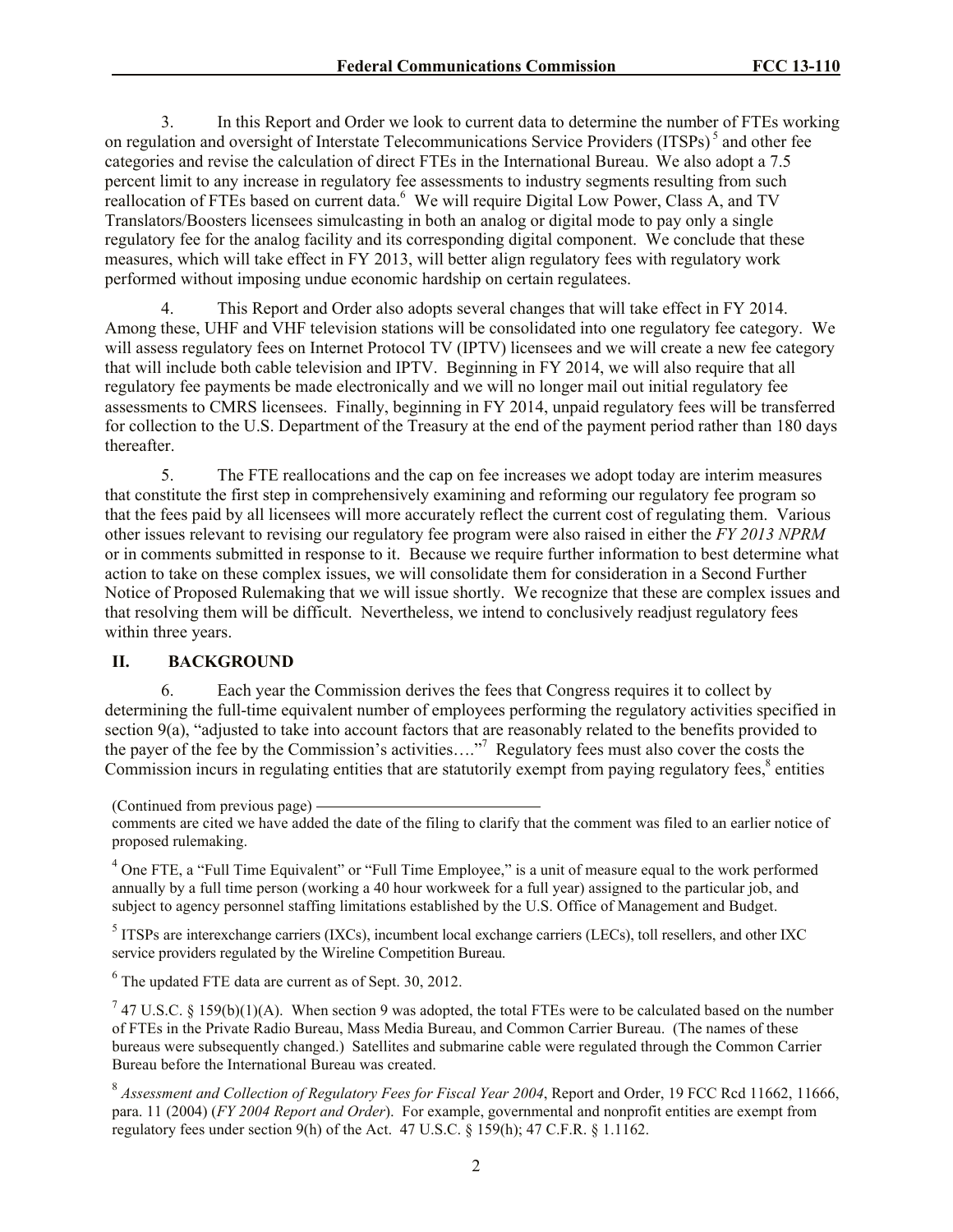whose regulatory fees are waived,  $9$  and entities that provide nonregulated services.<sup>10</sup> To calculate regulatory fees, the Commission allocates the total amount to be collected among the various regulatory fee categories. This allocation is based on the number of FTEs assigned to work in each regulatory fee category. FTEs are categorized as "direct" if they are performing regulatory activities in one of the "core" bureaus, i.e., the Wireless Telecommunications, Media, Wireline Competition, and International Bureaus. All other FTEs are considered "indirect."<sup>11</sup> The total FTEs for each fee category is determined by counting the number of direct FTEs regulating licensees in that fee category, plus a proportional allocation of indirect FTEs. Finally, each regulatee within a fee category pays its proportionate share based on an objective measure, e.g., revenues, subscribers, or licenses.<sup>1</sup>

7. We began our regulatory fee reform analysis in the *FY 2008 Further Notice of Proposed Rulemaking.*<sup>13</sup> In that proceeding, we discussed the need to revise and improve our regulatory fee process to better reflect industry, regulatory, and Commission organizational changes.<sup>14</sup> We sought comment on several issues, e.g., reviewing FTE allocations,<sup>15</sup> adding wireless providers to the ITSP category,<sup>16</sup> adding a category for IPTV,<sup>17</sup> and adopting a per-subscriber fee for direct broadcast satellite (DBS).<sup>18</sup> Lacking a sufficient record, we did not take any further action on general industry-wide regulatory fee reform at that time; although we took a significant step in regulatory fee reform in the subsequent *Submarine Cable Order* wherein we adopted a new submarine cable bearer circuit methodology for assessing regulatory fees on a cable landing license basis. 19

 $\overline{a}$ 

<sup>10</sup> E.g., broadband services, non-U.S.-licensed space stations.

<sup>11</sup> The indirect FTEs are the employees from the following bureaus and offices: Enforcement Bureau, Consumer and Governmental Affairs Bureau, Public Safety and Homeland Security Bureau, Chairman and Commissioners' offices, Office of Managing Director, Office of General Counsel, Office of the Inspector General, Office of Communications Business Opportunities, Office of Engineering and Technology, Office of Legislative Affairs, Office of Strategic Planning and Policy Analysis, Office of Workplace Diversity, Office of Media Relations, and Office of Administrative Law Judges, totaling 967 FTEs.

<sup>12</sup> For a fuller description of this process, *see Assessment and Collection of Regulatory Fees*, Notice of Proposed Rulemaking, 27 FCC Rcd 8458, 8461-62, paras. 8-11 (2012) (*FY 2012 NPRM*). The current numbers of direct FTEs are as follows: International Bureau, 119; Media Bureau, 171; Wireline Competition Bureau, 160; and Wireless Telecommunications Bureau, 98. FTEs involved in Section 309 auctions, 194 FTEs, are not included in this analysis because auctions activities are funded separately.

<sup>13</sup> See Assessment and Collection of Regulatory Fees for Fiscal Year 2008, Report and Order and Further Notice of Proposed Rulemaking, 24 FCC Rcd 6388 (2008) (*FY 2008 FNPRM*).

<sup>14</sup> *FY 2008 FNPRM*, 24 FCC Rcd at 6402, para. 30.

<sup>15</sup> *FY 2008 FNPRM*, 24 FCC Rcd at 6405, para. 41. USTA proposed updating the FTE calculations. USTA Comments (9/25/08) at 2-4. ITTA advocated an annual update of FTE data. ITTA Comments (9/25/08) at 7-9.

<sup>16</sup> *FY 2008 FNPRM*, 24 FCC Rcd at 6404, para. 40. ITTA advocated combining the wireless and ITSP categories. ITTA Comments (9/25/08) at 7-9.

<sup>17</sup> *FY 2008 FNPRM*, 24 FCC Rcd at 6406-07, paras. 48-49.

<sup>18</sup> *FY 2008 FNPRM*, 24 FCC Rcd at 6407, para. 50. NCTA recommended adopting a per-subscriber based regulatory fee for all multichannel video programming distributors (MVPDs). NCTA Comments (9/25/08) at 2-4.

 $19$  This methodology allocates international bearer circuit costs among service providers without distinguishing between common carriers and non-common carriers, by assessing a flat per cable landing license fee for all submarine cable systems, with higher fees for larger submarine cable systems and lower fees for smaller systems. *Assessment and Collection of Regulatory Fees for Fiscal Year 2008*, Second Report and Order, 24 FCC Rcd 4208, 4213, para. 11 (2009) (*Submarine Cable Order*).

 $^{9}$  47 C.F.R. § 1.1166.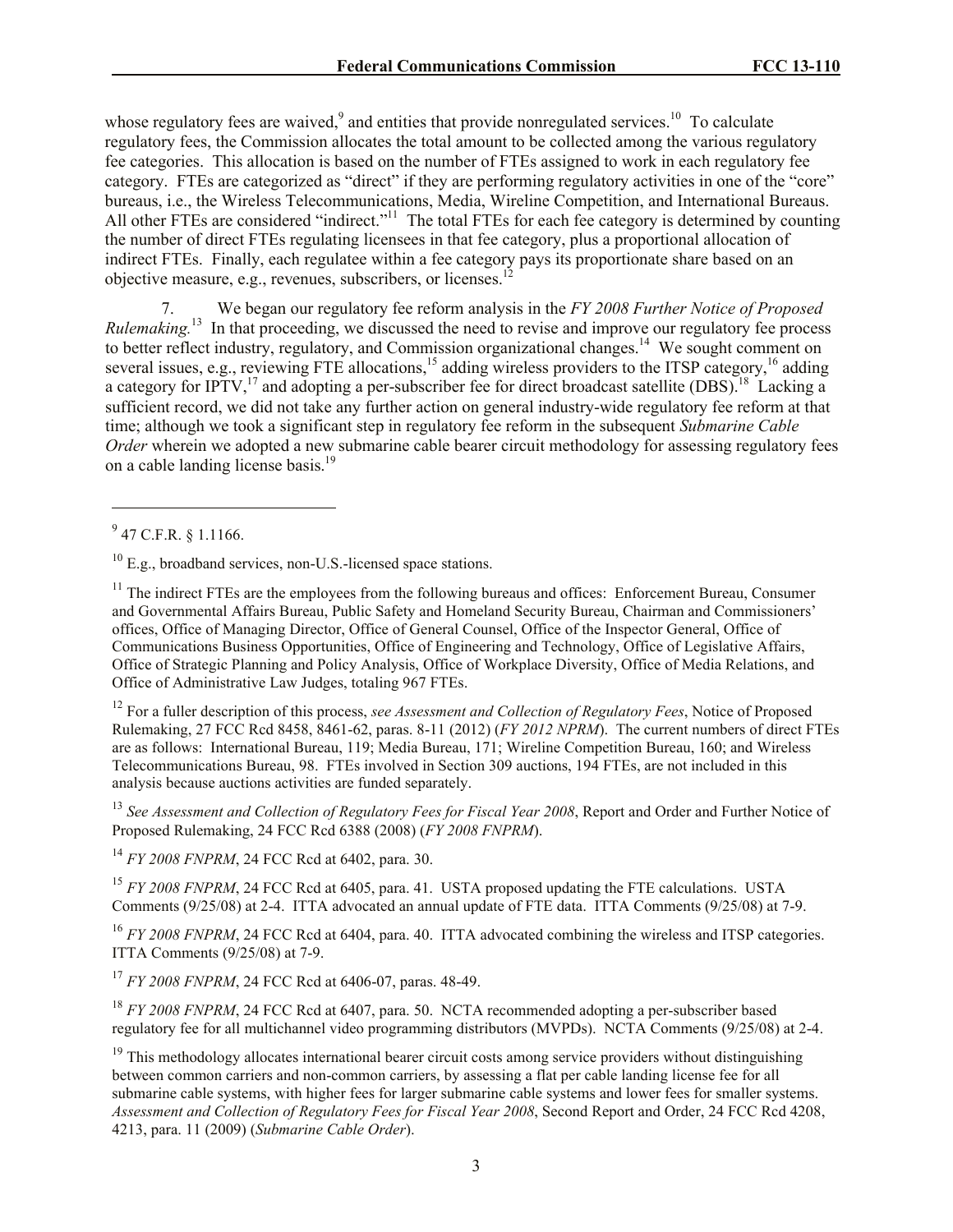8. In 2012, a report on the Commission's regulatory fee program issued by the Government Accountability Office provided support for a fundamental reevaluation of how to align regulatory fees more closely with regulatory costs.<sup>20</sup> In the *FY 2012 NPRM*,<sup>21</sup> we acknowledged that the FTE allocations were outdated; that revising the allocations based on FTEs, without other adjustments, would drastically increase the regulatory fees for International Bureau regulatees; and we suggested that not all International Bureau FTEs should be considered direct FTEs. Comments filed to the *FY 2012 NPRM* were similar to those filed by those commenters in this proceeding.<sup>22</sup>

9. In the *FY 2013 NPRM*, we tentatively concluded that our methodology of assigning direct and indirect FTEs should be revised to use current FTE data and that we should reexamine how the direct and indirect costs of our current regulatory activities are allocated among various categories of Commission licensees.<sup>23</sup> Because any change in the allocation of the regulatory fee amount for one category of fee payors necessarily affects the fees paid by payors in all other fee categories, we also proposed that such revisions should take into account the impact on all regulatees. We proposed that the International Bureau should no longer be entirely classified as a "core bureau."<sup>24</sup> We sought comment on specific proposals to revise the allocation of direct and indirect FTEs as well as on more general policy and procedural proposals to assure that regulatory fees are equitable, administrable, and sustainable.<sup>25</sup>

# **III. DISCUSSION**

l

# **A. Using Current FTE Data**

10. As discussed in the *FY 2013 NPRM*, the current allocations of direct and indirect FTEs are taken from FTE data compiled in FY 1998 and may no longer accurately reflect the time that Commission employees devote to these activities.<sup>26</sup> For example, using 1998 FTE data results in ITSPs paying 47 percent of the total annual regulatory fee collection, while the Wireline Competition Bureau employs 29.2 percent of the Commission's direct FTEs. To address this anomaly, in the *FY 2013 NPRM* we proposed to use current FY 2012 FTE data.<sup>27</sup> Several commenters, e.g., ITTA, AT&T, CTIA, and USTA, generally

<sup>&</sup>lt;sup>20</sup> See GAO, Federal Communications Commission, "Regulatory Fee Process Needs to be Updated," Aug. 2012, GAO-12-686 (GAO Report).

<sup>21</sup> *FY 2012 NPRM*, 27 FCC Rcd 8458.

 $22$  For example, some commenters argued, in both proceedings, that the Commission should update its FTEs in each core bureau (AT&T Comments (9/17/12) at 3-4, CTIA Reply Comments (10/23/12) at 2-4, Frontier Communications Reply Comments (10/23/12) at 2-6, NCTA Reply Comments (10/23/12) at 3-6, USTA Comments  $(9/17/12)$  at 2-7, Verizon Comments  $(9/17/12)$  at 2-4, ITTA Ex Parte  $(2/11/13)$  at 1-2); that DBS providers should pay regulatory fees to cover Media Bureau activities (ACA Reply Comments (10/23/12) at 4-12); that DBS providers should not pay regulatory fees to cover Media Bureau activities (DIRECTV Ex Parte (11/9/12) at 1-18); and that satellite and submarine cable operators should not be required to pay regulatory fees based on the total number of FTEs in the International Bureau but that the fees should instead be lower (America Movil Comments (9/17/12) at 2-6, Globalstar Reply Comments (10/17/12) at 1-2, Global VSAT Forum Reply Comments (10/23/12) at 4-7, Hughes Network Systems Ex Parte (8/1/12) at 1, Intelsat Reply Comments (10/23/12) at 2-10, (ICC Comments (9/17/12) at 5-17, NASCA Comments (9/17/12) at 4-30, SES Ex Parte (3/8/13) at 1-2, SIA Comments (9/17/12) at 12-15, Sirius XM Radio Inc. Reply Comments (10/23/12) at 2-5, Telstra Comments (9/17/12) at 3). To the extent that the FY 2012 and FY 2013 NPRMs raised the same issues for comment, we have considered herein the comments filed in response to both NPRMs.

<sup>23</sup> *FY 2013 NPRM*, 28 FCC Rcd at 7797, para. 16.

<sup>24</sup> *FY 2013 NPRM*, 28 FCC Rcd at 7799, para. 19.

<sup>25</sup> *FY 2013 NPRM*, 28 FCC Rcd at 7798-7807, paras. 17-40.

<sup>26</sup> *FY 2013 NPRM*, 28 FCC Rcd at 7794-95, para. 9.

<sup>27</sup> *FY 2013 NPRM*, 28 FCC Rcd at 7798, para. 17.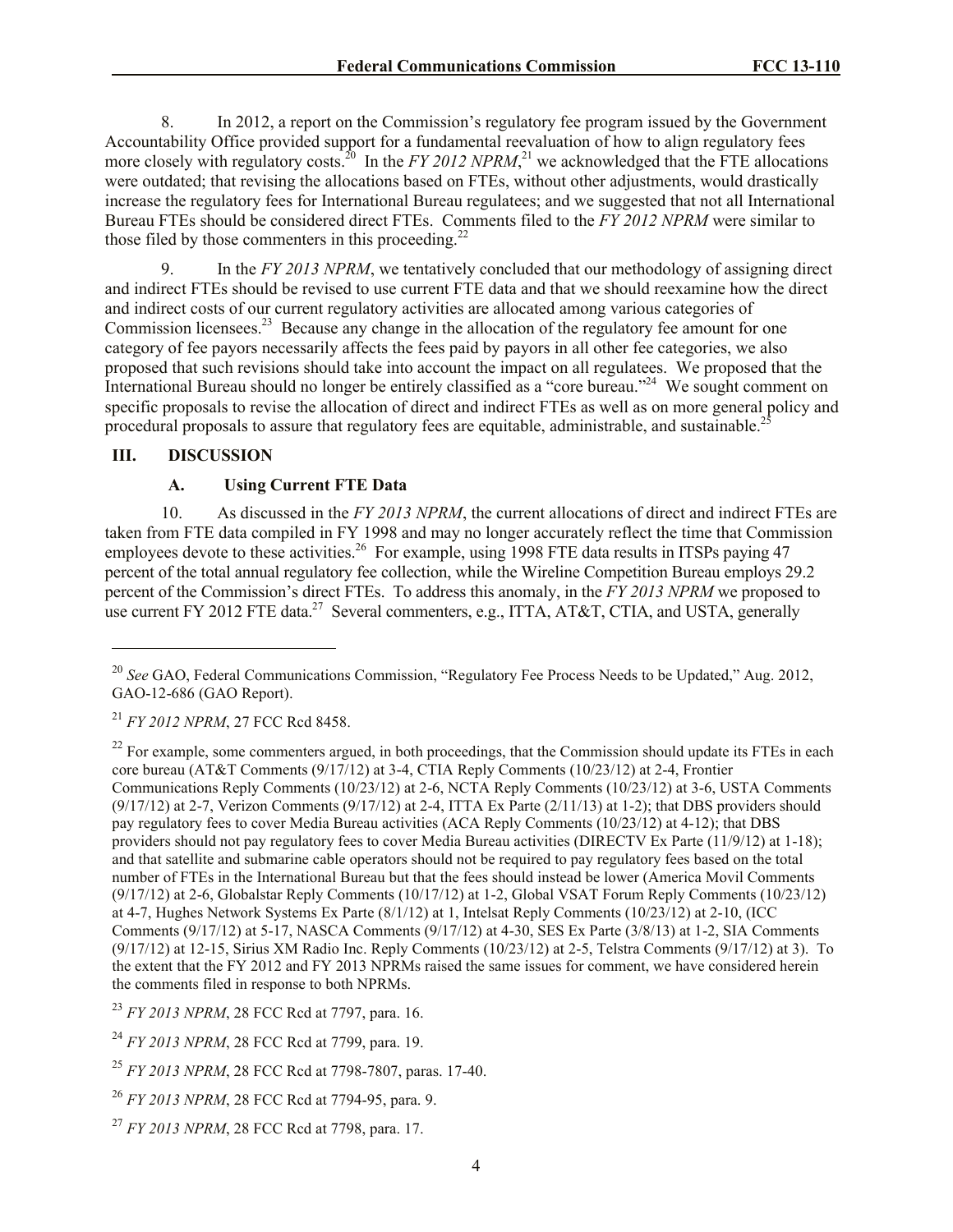supported this proposal.<sup>28</sup> NAB and other commenters suggest that we defer using this data until we complete an examination of the effects of implementing it.<sup>29</sup> We find that it is consistent with section 9 of the Act to better align, to the extent feasible, regulatory fees with the current costs of Commission oversight and regulation and that the critical issue, noted by NAB and other commenters, is how to equitably resolve the issues of fairness and administrability in using the new data.

11. We next consider an allocation methodology for direct and indirect FTEs to better align regulatory fees with the level of current regulation and we make the allocation more transparent.<sup>30</sup> Using FY 2012 FTE data,<sup>31</sup> without other significant changes in our methodology, would reduce the percentage of regulatory fees allocated to Wireline Competition Bureau regulatees from 47 percent to 29.2 percent and increase the percentage of fees allocated to International Bureau regulatees from 6.3 percent to 22 percent.<sup>32</sup> Therefore, substituting current FTE data for FY 1998 FTE data, without other adjustments, would subject international service providers to significant fee increases.<sup>33</sup>

12. We find no persuasive argument for perpetuating the use of 14 year-old FTE data as the basis for regulatory fees in FY 2013, and we therefore adopt our proposal to use current FY 2012 FTE data to calculate FY 2013 regulatory fees. Instead, the critical issue, noted by NAB and other commenters, is whether and to what extent we should adjust the new fees that result from using the current FTE data to assure that our goals of fairness, sustainability, and administrability are met.

# **B. Adjustments to Revised Fees**

13. *Reallocation of International Bureau FTEs.* It is not surprising that changes in the scope and focus of Commission regulation since FY 1998 produce substantial shifts in the allocation of regulatory fees when current FTE data is used. In the *FY 2013 NPRM* we analyzed these in detail.<sup>34</sup> The largest shifts would occur in the fees paid by International Bureau and Wireline Competition Bureau licensees: fees paid by the former would triple, and fees paid by the latter would decrease by about 40 percent. The fees paid by wireless and media service licensees would also change, but to a lesser extent.<sup>35</sup>

14. The first issue we face is how the Commission should address these fluctuations in setting regulatory fees for FY 2013. One way would be to take a fresh look at how direct and indirect FTEs are allocated to determine whether these allocations accurately reflect the regulatory activities performed by FTEs in the core bureaus. As we have previously noted, this analysis is complicated by the convergence of digitally-based services, which can have the practical effect of causing the work of FTEs in one bureau to tangentially benefit licensees in another bureau. In one singular case, however, the work of a bureau's FTEs primarily benefits licensees regulated by other bureaus. As we discussed at length in the *FY 2012* 

<sup>28</sup> *See, e.g*., ITTA Comments at 3-7; CTIA Comments at 10; USTA Comments at 2-4; AT&T Comments at 1-2.

<sup>&</sup>lt;sup>29</sup> NAB Comments at 6 (requesting that "the Commission temporarily defer the implementation of the proposals set forth in the Notice to allow time for additional analysis."). *See also* ACA Comments at 12 ("it would be prudent and fair for the Commission to do what it can to maintain the regulatory fee status quo until decisions are made on implementing the pending reforms affecting the fees paid by cable operators."); ABA Reply Comments at 3 (urging the Commission to maintain the current allocations for FY 2013).

<sup>&</sup>lt;sup>30</sup> The GAO noted the lack of transparency of the regulatory fee process and was particularly concerned with the regulatory fee allocations for the International Bureau and the Wireline Competition Bureau. *See* GAO Report at p. 23.

 $31$  The FTEs used herein are determined as of Sept. 30, 2012.

<sup>32</sup> *FY 2012 NPRM*, 27 FCC Rcd at 8467, para. 25.

<sup>33</sup> *Id.*

<sup>34</sup> *FY 2013 NPRM*, 28 FCC Rcd at 7795-98, paras. 11-17.

<sup>35</sup> *FY 2012 NPRM,* 27 FCC Rcd 8458, 8467, para. 25.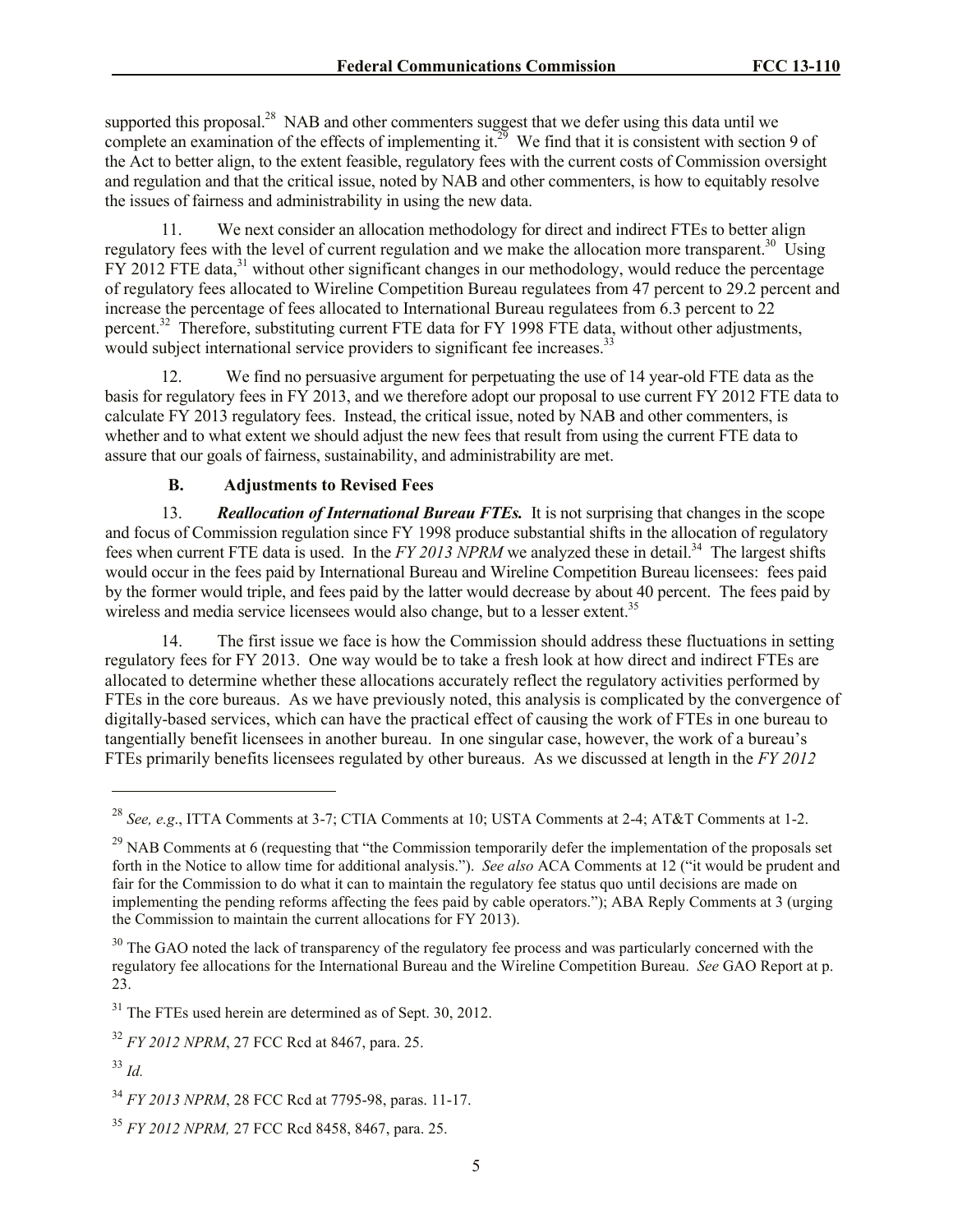and *FY 2013 NPRMs,* the International Bureau is exceptional compared to the other licensing bureaus in that the work of many of its FTEs predominantly benefits other bureaus' licensees rather than its own.<sup>36</sup> We incorporate that analysis by reference herein. Based on the facts and analysis we presented, we adopt our proposal, with one slight modification. Specifically, as proposed in the *FY 2013 NPRM*, we reallocate the FTEs in the International Bureau's Strategic Analysis and Negotiation Division (SAND), as well as all but 27 direct FTEs in the Policy and Satellite Divisions as indirect FTEs. In addition, we allocate one FTE from the Office of the Bureau Chief as direct.<sup>37</sup> As commenters suggest, we find that, based on further examination of the work done in the Office of the Bureau Chief, it is not appropriate to treat the entire office as indirect.<sup>38</sup> We therefore now find a more appropriate number representing the direct FTEs actually engaged in the regulation and oversight of International Bureau licensees is 28.<sup>39</sup>

15. Not all commenters agreed with these proposals, although commenters did agree that we should not assign all of the International Bureau FTEs as direct FTEs. USTA suggests that we follow the proposal in the *FY 2012 NPRM* and remove only one division, SAND, from the "core" International Bureau.<sup>40</sup> Several commenters agree that many of the FTEs in the International Bureau should not be considered direct, but observe that similar situations occur in other bureaus and urge us to take a closer look at all bureaus.<sup>41</sup>

16. NAB and ABA recommend that we should not limit our analysis to the International Bureau, but should consider all such cross-cutting work throughout the Commission before revising our FTE reallocations.<sup>42</sup> Commenters have provided specific suggestions for other reallocations, e.g., assigning Enforcement Bureau and Consumer & Governmental Affairs FTEs as direct costs to the Wireline Competition Bureau, Wireless Telecommunications Bureau, and Media Bureau;<sup>43</sup> assigning some Media Bureau FTEs to the Wireless Telecommunications Bureau;<sup>44</sup> reallocating regulatory fees among International Bureau regulatees in order to lower the submarine cable system fee;  $45$  as well as assessing Media Bureau costs to DBS providers.<sup>46</sup>

<sup>38</sup> *See* CTIA Comments at 10-11.

 $39$  For this reason, the International Bureau would remain a core bureau, in part.

<sup>40</sup> USTA Comments at 6-7.

 $\overline{a}$ 

<sup>42</sup> NAB Comments at 4-5 ("The Commission should either undertake a complete accounting or the actual functions of FTEs in the core bureaus, and allocate regulatory fees accordingly, or consider retaining the existing process of allocating fees based on the percentages of FTEs in the core bureaus."); ABA Reply Comments at 2-3.

<sup>43</sup> SIA Comments at 10-11 & Reply Comments at 5-6.

<sup>44</sup> NAB Comments at 4 (some Media Bureau FTEs work on spectrum and wireless-related issues).

<sup>45</sup> NASCA Comments at 8-9; Telstra Comments at 2-3; ICC Reply Comments at 2.

<sup>46</sup> We sought comment on this issue and intend to address it in a subsequent proceeding*. See FY 2013 NPRM*, 28 FCC Rcd at 6407, para. 50. *See, e.g*., AT&T Comments at 4-5 (recommending a single MVPD fee category that

(continued....)

<sup>36</sup> *FY 2012 NPRM, supra* at paras. 26 – 27; *FY 2013 NPRM*, 28 FCC Rcd at 7799-7803, paras. 19-28.

<sup>37</sup> Most commenters agree with our proposal. *See, e.g*., ICC Comments at 2-3 & Reply Comments at 3-4 (supports *FY 2013 NPRM* proposal for International Bureau); Intelsat Comments at 2-3 (same); AT&T Comments at 2 (same); Telstra Comments at 2 (same); SES Comments at 2 (same); SIA Comments at 4-9 & Reply Comments at 2-5 (same); EchoStar and DISH Comments at 6 & Reply Comments at 2-4 (same); NASCA Comments at 3-8 (same).

<sup>41</sup> *See, e.g*., ITTA Comments at 5-6 (Wireline Competition Bureau's work on Universal Service Fund issues benefits regulatees in the wireless, cable, and satellite industries); CCA Comments at 6 (the Commission "should review the functions and activities of all Bureaus rather than just the International Bureau."); Comments of EchoStar and DISH at 7 & Reply Comments at 4 (Commission should "apply the same type of enhanced scrutiny . . . to bureaus and offices currently categorized as consisting of 'indirect' FTEs'").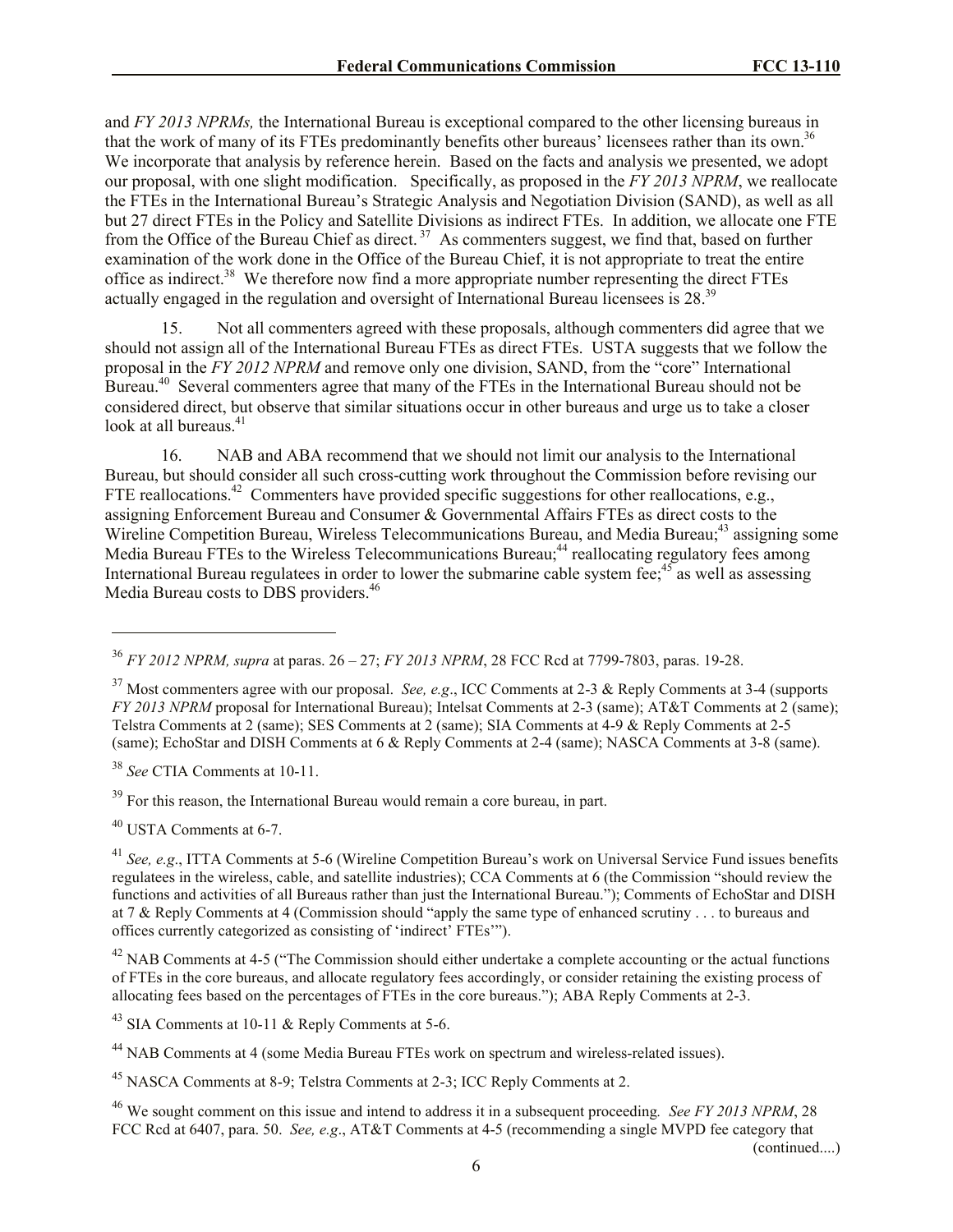17. We recognize that there is substantial convergence in the industry and organizational change in the Commission that may support additional FTE reallocations after further analysis. The high percentage of indirect FTEs is indicative of the fact that many Commission activities and costs are not limited to a particular fee category and instead benefit the Commission as a whole. Even without the changes we adopt today, the number of non-core bureau FTEs are almost double the number of core bureau (non-auction) FTEs, demonstrating that our common costs far outweigh costs assigned to a particular core bureau.

18. CTIA contends that "selective reallocation" would be "arbitrary and capricious"<sup>47</sup> upending the regulatory fee structure in contravention of section 9 of the Act.<sup>48</sup> CTIA further maintains that the Commission's proposal reflects a system of cost allocation that does not depend on the cost of Commission regulation but rather on a "fair share" rationale that is incompatible with the Act.<sup>49</sup> This would cause "a tremendous amount of complexity and uncertainty" and, if applied broadly, would "threaten<sup>[]</sup> the administrability of the regulatory fee program."<sup>50</sup> We disagree with these arguments. Section  $9(a)$  and  $(b)(1)(A)$  in relevant part directs the Commission to establish regulatory fees based on the number of FTEs engaged in regulatory activities within the named bureaus "and other offices of the Commission." Thus, the plain wording of the statute requires the Commission to calculate fees based on what FTEs are doing, not on where they are located. Nowhere does the statute explicitly or implicitly limit the Commission's ability to reassign FTEs, and the costs they represent, among the various bureaus. Furthermore, because the "benefits provided" to fee payors by International Bureau FTEs inure mainly to licensees in other bureaus, the reallocation of these FTEs to the other bureaus is consistent with section  $9(b)(1)(A)$  and is not arbitrary and capricious. Limiting reassignments to the FTEs in SAND as USTA proposes would also not be appropriate because further analysis has shown that the work of some FTEs in the International Bureau's Policy and Satellite Divisions also predominantly benefits the licensees of other bureaus.

19. Nor can we agree with NAB that we must toll all FTE reassignments until we have reexamined the allocation of FTEs throughout the Commission. As EchoStar and DISH observe, the fact that we have not yet examined all bureaus on a division or branch level should not prevent us from adopting our proposal.<sup>51</sup> As we have noted, the extent to which the International Bureau's FTEs are engaged in activities that primarily benefit licensees regulated by other bureaus is *sui generis,* and no commenter in this proceeding has submitted any facts that contradict this finding. Moreover, our analysis shows that the digitally-driven convergence of formerly separate services will make a similar examination of possible FTE reallocations among the other licensing bureaus a much more difficult and lengthy task. It (Continued from previous page)

would include all MVPDs); ACA Comments at 13-18 (same) & Reply Comments at 1-6 ("this much-needed regulatory reform will ensure regulatory parity between cable operators and DBS providers"); NCTA Reply Comments at 2-5 ("All MVPDs are subject to some level of regulation administered by the Media Bureau and they all benefit from the Bureau's regulation of other entities."); DIRECTV Comments at 1-20 (opposing including DBS in such a category); EchoStar and DISH Comments at 18-20 & Reply Comments at 4-6 (same).

 $47$  CTIA Comments at 12 ("It would be arbitrary and capricious for the Commission to implement any reallocation of FTEs in the WCB without providing parties sufficient time and information to adequately consider the proposal.")

<sup>48</sup> CTIA Comments at 7. CTIA states that "the Commission's proposal to subject wireless regulatees to the ITSP regulatory fee category does not satisfy the necessary conditions set forth in Section 9." *Id.*

<sup>49</sup> CTIA Comments at 3. CTIA contends that the wireless industry's overall contribution to the Commission's budget includes spectrum auction proceeds. *Id.*

<sup>50</sup> CTIA's concern is that the *FY 2013 NPRM* does not "provide a governing standard and, if applied broadly, would upend the regulatory fee structure." CTIA Comments at 11. The only specific example given by CTIA to support this argument is that the *FY 2013 NPRM* "fails to explain why all FTEs in the IB front office would be treated to a different standard than front office personnel in other core bureaus, none of whom are considered indirect FTEs." *Id.*

<sup>51</sup> EchoStar and DISH Reply Comments at 4.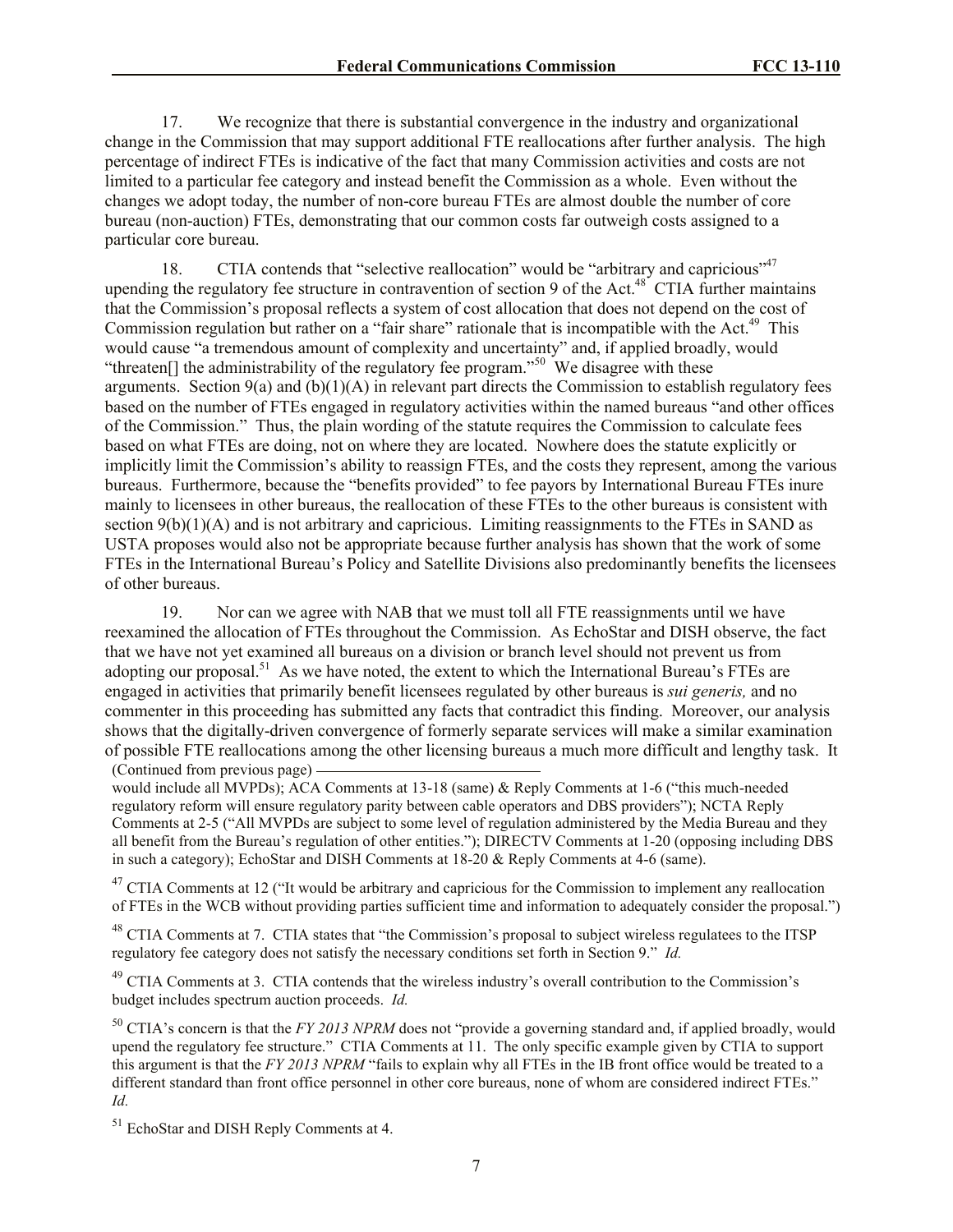would be inconsistent with section 9 to delay reallocating the International Bureau FTEs, where the reallocation is clearly warranted, while we engage in painstaking examinations of less clear and more factually complex situations in the other bureaus. Finally, because the International Bureau's situation is exceptional, we do not perceive how, as CTIA argued, that the proposed reallocation can constitute a "slippery slope."<sup>52</sup> For these reasons we conclude it is reasonable and consistent with section 9 of the Act to readjust the assignment of FTEs in the bureau where the record demonstrates the clearest case for reassignment.

20. At the same time, however, we recognize that a reexamination of how FTEs are allocated throughout the Commission is an indispensable part of comprehensively revising the Commission's regulatory fee program. For this reason as stated in paragraph 5 above, we will issue a Second Further Notice of Proposed Rulemaking in the near future to examine these, and other related issues.

21. *Limiting Fee Increases.* As noted in paragraph 13 above, using current FTE figures causes shifts in the allocation of regulatory fee collection among the Bureaus and, consequently, the fees their licensees will pay. Because we are required by statute to set regulatory fees that will recover the entire amount of our appropriation, any reduction in the proportion of all regulatory fees paid by licensees in one fee category will necessarily result in an increase in regulatory fees paid by licensees in others. For the same reason, limiting fee increases for licensees in some fee categories will necessarily limit fee decreases that licensees in other fee categories would otherwise receive. With these considerations in mind, and to avoid sudden and large changes in the amount of fees paid by various classes of regulatees, we proposed in the *FY 2013 NPRM* to cap increases in FY 2013 fees to no more than 7.5 percent.<sup>53</sup>

22. USTA strongly opposes this limitation on fee rate increases or any other transition to fully normalized fees, contending that such proposals try to insure fairness to other fee payors while ignoring the fact that ITSPs have been paying a disproportionate share of regulatory fees for a decade.<sup>54</sup> ITTA argues that any cap should only be applied in FY 2013.<sup>55</sup> AT&T contends that a cap on increases would be unnecessary if the Commission fairly accounted for FTE distribution among all the core bureaus. <sup>56</sup> ICC agreed with our finding that limiting fee increases would have the unavoidable effect of also limiting fee decreases, and stated that for that reason "the proposed 7.5% cap on increases/decreases of regulatory fees should be an interim measure only." 57

23. We disagree with the commenters objecting to the imposition of the 7.5 percent cap on fee increases. As an initial matter we note that the imposition of a cap on fee increases is not unprecedented. In 1997 we imposed a 25 percent cap to avoid the prospect of "fee shock" resulting from large and

<sup>55</sup> ITTA Comments at 2.

<sup>52</sup> CTIA Reply Comments at 5, *quoting* USTA Comments at 7.

<sup>53</sup> *FY 2013 NPRM*, 28 FCC Rcd at 7803-04, paras. 30-31.

<sup>&</sup>lt;sup>54</sup> USTA Comments at 4-5. Several commenters agree that a limitation on fee increases is needed to prevent economic hardship. *See, e.g*., CCA Comments at 6 ("any fee increases resulting from the use of updated data should be capped to limit the severity of the impact on payors"); Echostar and DISH Comments at 13-14 ("a reasonable approach would be for the Commission to establish a guideline providing for a multi-year phase in of any fee increase where the change would exceed the rate of inflation"); NASCA Comments at 10 (a 7.5% "cap on fee increases is consistent with the requirements of Section 9"); ACA Comments at 11 (supporting the proposed 7.5% cap); SIA Reply Comments at 9-10 (a cap on fee increases is needed); ICC Reply Comments at 4 (the proposed cap should be an interim measure only); ABA Reply Comments at 2 (even with the 7.5% cap, the fee increase will cause "irreparable injury" to small broadcasters). *See also* NAB Comments at 6 ("We also urge the Commission to be cognizant of the burden that regulatory fees impose on some Commission licensees, particularly the smallest broadcast stations, which may have a few as two or three permanent staff.").

<sup>56</sup> AT&T Comments at 2.

<sup>57</sup> ICC Comments at 7. *Also see* note 69 below.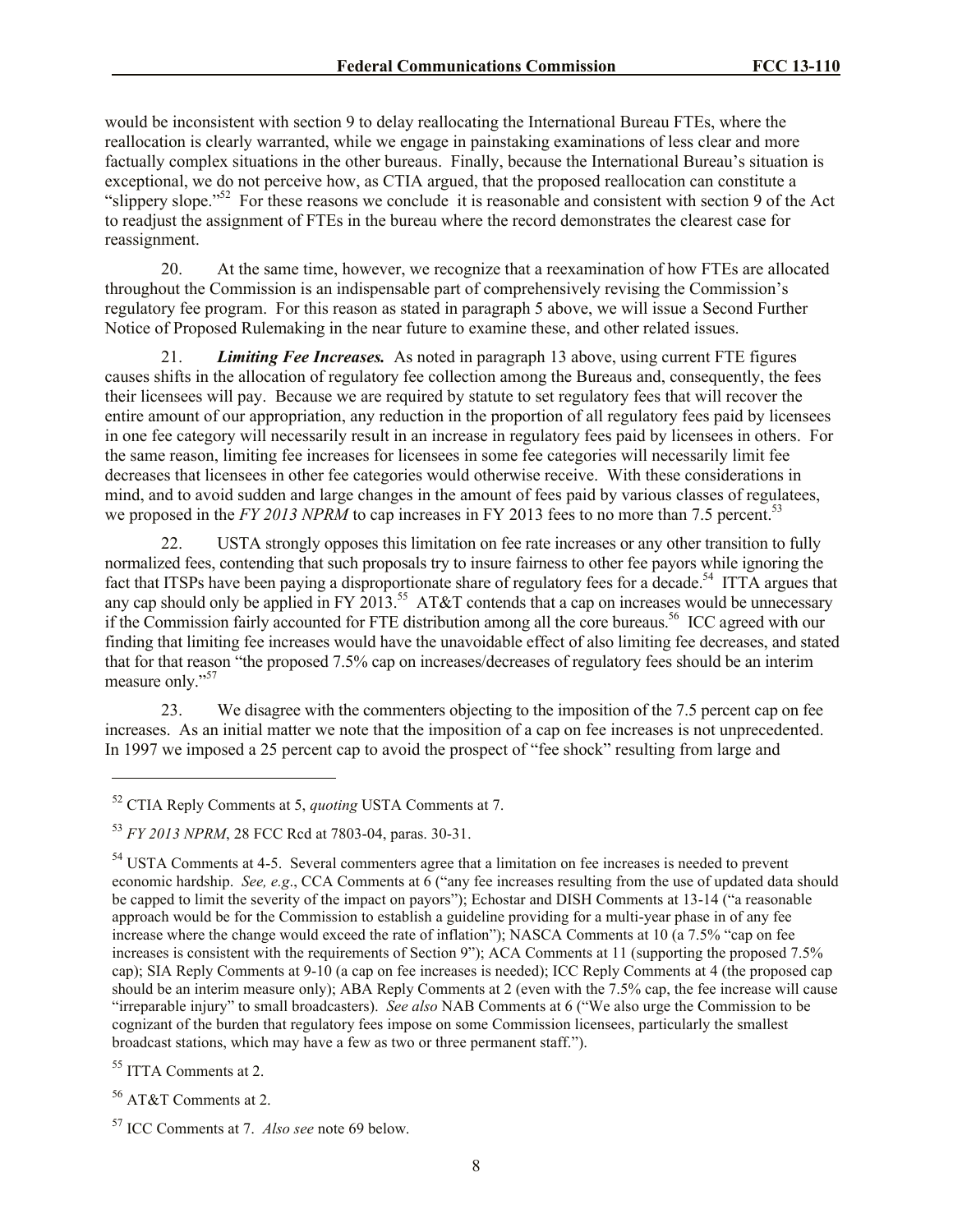unpredictable fluctuations in fees.<sup>58</sup> Today, a different set of circumstances supports the imposition of a more modest, interim cap. The regulatory fees we adopt today reflect only the first of a series of changes that we will consider in the comprehensive revision of our regulatory fee program. As we noted in the *FY 2013 NPRM,* and in paragraph 5 above, there are unresolved regulatory fee reform initiatives on which we will seek comment and which could be adopted and implemented in setting regulatory fees in FY 2014.<sup>59</sup> Capping fee increases at 7.5 percent is a conservative interim approach to assure that any fee increases resulting from use of the new FTE data will be reasonable as we transition to a revised regulatory fee program in which regulatory fees will more closely reflect the current costs and benefits of Commission regulation.

24. USTA and other commenters have pointed out that ITSPs will be most affected by any limitation on fee increases. USTA opposes the 7.5 percent cap on fee increases, contending that ITSPs have been paying "an inordinate share of regulatory fees, paying 47 percent of the total fees while only 29.2 percent of the direct FTEs are assigned to the Wireline Competition Bureau."<sup>60</sup>

25. We agree with USTA's contention that ITSP fees should be reduced to more accurately reflect the regulatory costs that the industry currently generates, and thus the interim fees we adopt today give ITSPs a significant reduction in their FY 2013 fees.. However, we cannot "flash cut" to immediate, unadjusted use of the FY 2012 FTE data without engendering significant and unexpected fee increases for other categories of fee payors. As noted above, the cap we impose on fee increases for some licensees will unavoidably limit the fee reductions other licensees, like ITSPs, would otherwise enjoy; simply put, capping fee increases reduces the amount of money available to effectuate all of the reductions in this fiscal year. We are satisfied, however, that as an interim measure the limitations on fee increases are reasonable, and the resulting fee changes are likewise reasonable. Moreover, as this is an interim measure, we commit to revisit these issues and make whatever further fee reductions are warranted in the course of adopting further revisions to our regulatory fee program.<sup>61</sup>

26. *Limiting Fee Decreases***.** We are confronted with somewhat different issues in evaluating whether to cap the amount of the fee decrease that any class of fee payors might otherwise receive as a result of our use of current FTE data. The revised FY 2013 fee calculations appearing at Attachment B of the *FY 2013 NPRM* reflect both a 10 percent cap on decreases, as well as a 7.5 percent cap on increases*.* 62 Although the caption to Attachment B clearly stated that the fees resulted from the imposition of a 7.5% cap, it did not state that the fees also reflected a 10 percent cap on decreases. The text of the *FY 2013 NPRM* did not reference this fact, however, nor did it request comment on the issue of capping fee decreases. Although we requested comment on the general issues of limiting fee increases and adopting possible measures to address the impacts of such limits, no party specifically addressed the issue of an offsetting limit to decreases in comments.<sup>63</sup> Under these circumstances, we cannot find that interested

 $\overline{a}$ 

 $^{60}$  USTA Comments at 4-5. AT&T contends that a cap on increases should be unnecessary if the Commission would fairly account for FTE distribution among the core bureaus. AT&T Comments at 2.

<sup>61</sup> ITTA proposes a 14% limitation, for one year. ITTA Ex Parte Communication (July 11, 2013) at 2. For the reasons discussed above, we disagree with ITTA's proposal.

<sup>62</sup> 28 FCC Rcd 7790, 7823, Attachment B, "Revised FTE (as of 9/30/12) Allocations, Fee Rate Increases Capped at 7.5%, Prior to Rounding."

<sup>63</sup> As noted at para. 22 *supra,* ICC in its comments referred to "the proposed 7.5% cap on fee increases/decreases," but in context ICC was simply addressing the fact, discussed above, that limiting fee increases will necessarily limit fee decreases as well. ICC did not discuss the specific issue of whether fee decreases should be capped and, if so, at what level.

<sup>&</sup>lt;sup>58</sup> See Assessment and Collection of Regulatory Fees for Fiscal Year 1997, Report and Order, 12 FCC Rcd 17161, 17176, para. 37 (1997). The fee shock the Commission sought to avoid was caused by the use of employee time sheet entries to calculate direct and indirect FTEs, a methodology that was ultimately abandoned as unworkable.

<sup>59</sup> *FY 2013 NPRM,* 28 FCC Rcd at 7803, para. 30.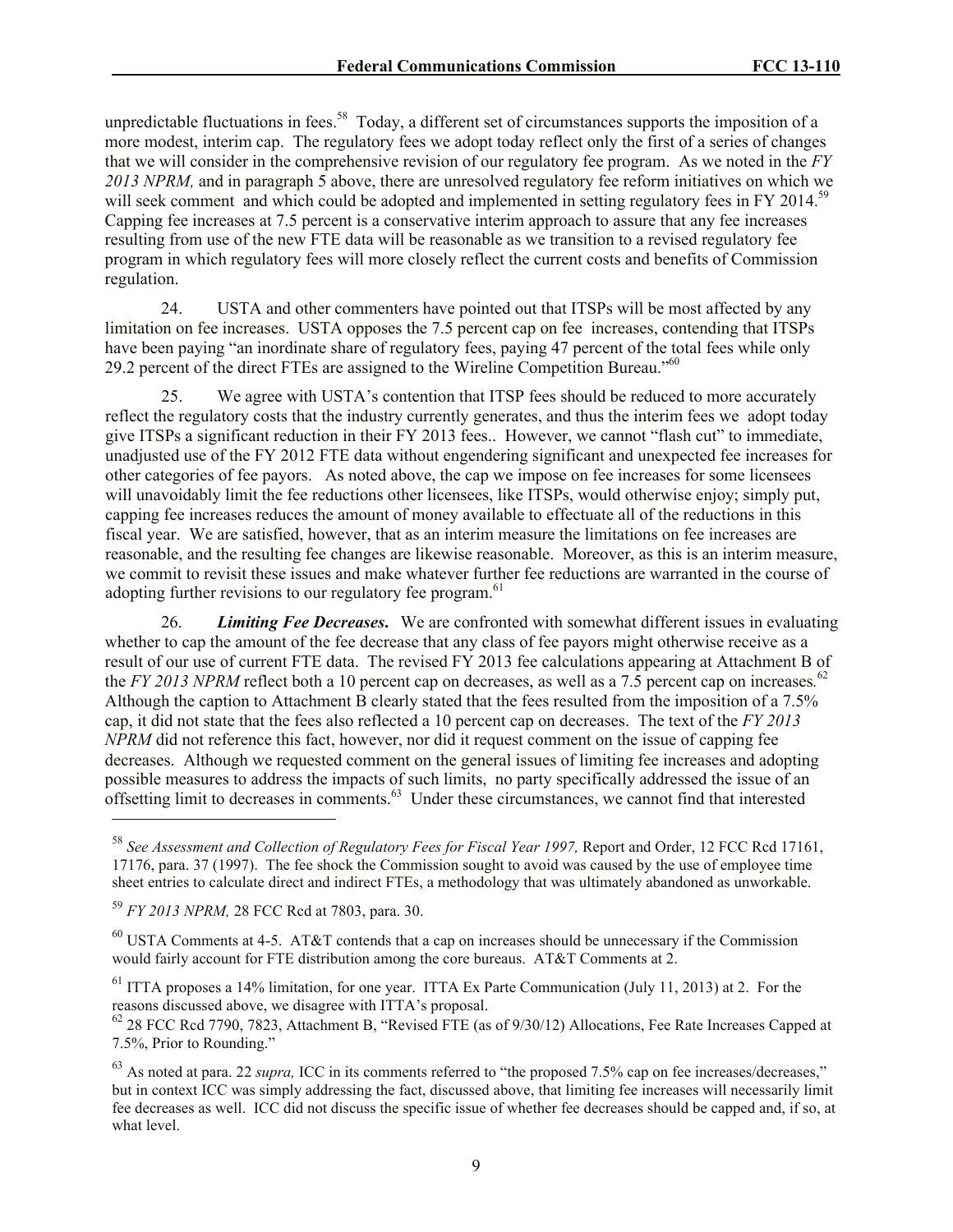parties were afforded an adequate opportunity to comment on the issue of capping fee decreases. Although this situation would normally be addressed by requesting comments on this issue, here we would not be able to receive and analyze further comments in time to publish and collect fees by the end of FY 2013. Further, as stated above, we find the FY 2013 fee changes resulting from imposition of a 7.5 percent cap on fee increases to be reasonable. For these reasons we find it necessary to adopt revised FY 2013 fee calculations that reflect only the application of a 7.5 percent cap on fee increases and no cap on fee decreases. The revised fees are set forth in Attachment B. The most significant shifts between the recalculated fees we adopt today and the fees that appear in Attachment B of the *FY 2013 NPRM* affect International Bureau licensees. The reallocation of FTEs from the International Bureau, combined with a 10 percent cap on decreases, would have provided licensees of Earth Stations, Geostationary Orbit Space Stations, Non-Geostationary Orbit Satellite Systems, and Submarine Cable Systems with reductions of 3.85 percent to 10.01 percent from the fees they paid in FY 2012.<sup>64</sup> Removing the 10 percent cap on decreases causes the fees these licensees will pay in FY 2013 to increase between 2.31 percent and 4.70 percent over the fees they paid in FY 2012.<sup>65</sup> Although at variance from the results we had projected, we find that these modest increases in the fees international service licensees will pay this year are unlikely to affect their ability to continue offering the services for which the Commission has licensed them.<sup>66</sup> Moreover, we emphasize again that the adjustments reflected in all the fees we adopt today are but an initial step in the process of comprehensively reforming the way we assess regulatory fees, a process that we anticipate will lead to further significant changes in the regulatory fees Commission licensees will pay in FY 2014 and beyond.

27. The new allocations that result from the International Bureau FTE reassignments and the imposition of the 7.5 percent cap are as follows: $67$ 

| <b>International Bureau</b> | Formerly 6.3%     | FY 2013 6.91%  |
|-----------------------------|-------------------|----------------|
| Media Bureau                | Formerly 30.2%    | FY 2013 33.69% |
| Wireline Competition Bureau | Formerly $46.7\%$ | FY 2013 39.81% |
| Wireless Telecommunications | Formerly 16.8%    | FY 2013 19.59% |
| Bureau                      |                   |                |

### **C. Changes to the Fee Categories, Using Revised FTE Data**

 $\overline{a}$ 

28. As we discussed above in paragraph 16, we intend to further examine other possible FTE reallocations. We have concluded that the International Bureau is exceptional in that most of its activities benefit the regulatees of other bureaus and offices instead of its own regulatees, and none of the commenters have shown that this is the case to the same extent with regard to any other core bureau. If parties can show that other bureaus' activities directly benefit licensees of different bureaus as disproportionately as the International Bureau's activities do, or that a non-core bureau's activities benefit only certain bureaus or regulatees, we will consider those showings in setting regulatory fees in FY 2014.

 $64$  The specific reductions would have been10.91% for Earth Stations, 10.01% for Geostationary Orbit Space Stations, Non-Geostationary Orbit Satellite Systems, and Submarine Cable Systems, and 3.85% for International Bearer Circuits.

<sup>&</sup>lt;sup>65</sup> The specific increases will be Geostationary Orbit Space Stations, 4.68%, Non-Geostationary Orbit Satellite Systems, 4.70%, International Bearer Circuits, 3.85%, and Submarine Cable Systems, 2.31%. Fees for Earth Stations will not increase. Applying the other adjustments we adopt today while removing the 10% cap on decreases means that ITSPs' FY 2013 fees will be reduced by 7.47% instead of 4.27%.

 $66$  The Commission's rules allow any individual licensee unable to pay its regulatory fees to request and obtain a waiver, reduction, or deferral of payment for good cause shown. *See* 47 C.F.R. § 1.1166.

 $^{67}$  The allocations before imposition of a 7.5% cap on increases are 6.13%, 37.42%, 35.01%, and 21.44% respectively.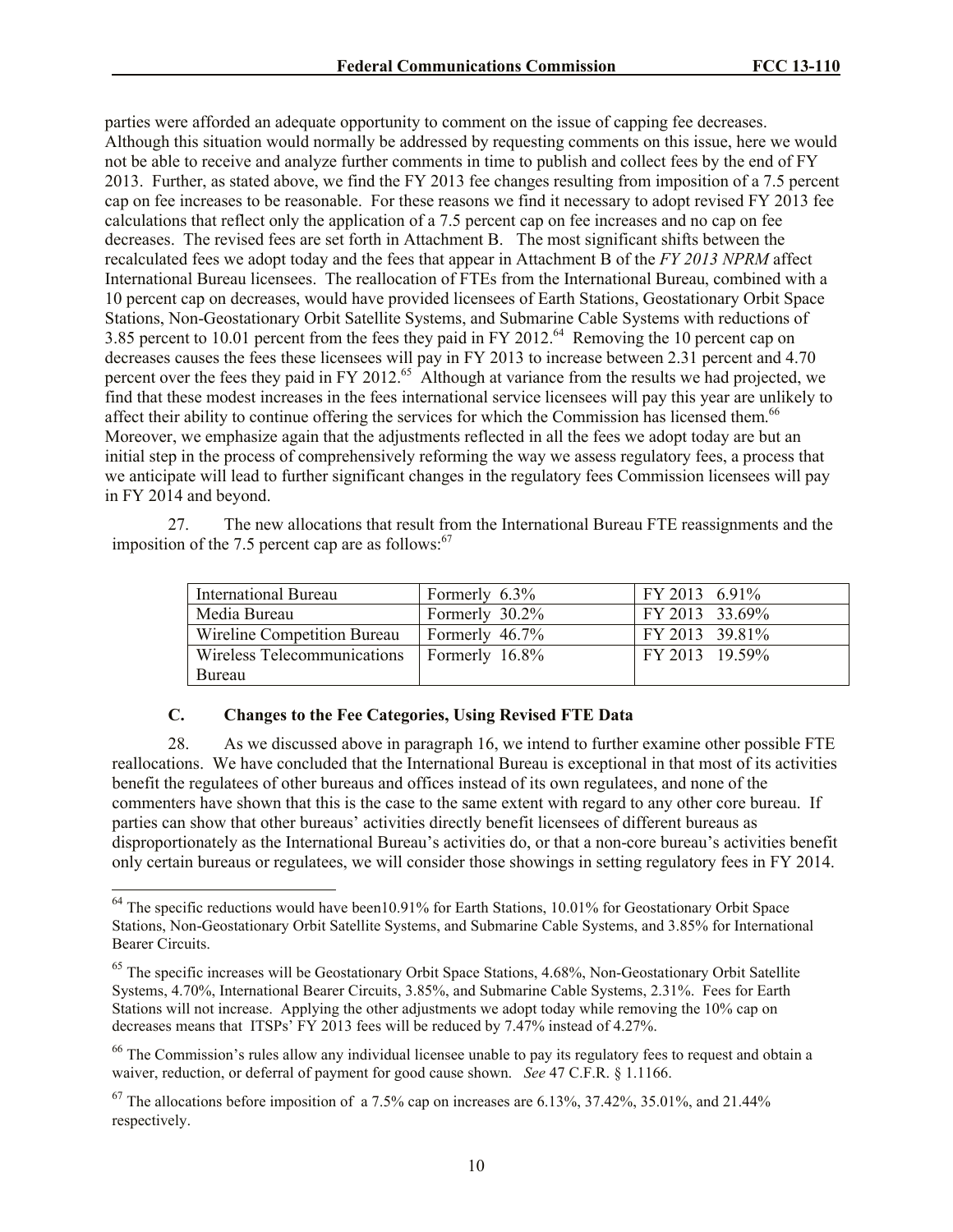We will continue to examine these suggestions as we continue our regulatory fee reform, as well as our proposals that we do not reach in this Report and Order: to combine the ITSP and wireless categories,<sup>68</sup> to use revenues in calculating all regulatory fees, $69$  and to include DBS providers in a new MVPD category.<sup>70</sup> We find additional time is necessary and appropriate to examine these proposals under Section 9 of the Communications Act and analyze how these proposals account for changes in the communications industry and the Commission's regulatory processes and staffing.<sup>71</sup>

## **D. Other Telecommunications Regulatory Fee Issues**

#### **1. Combining UHF/VHF Television Regulatory Fees into One Fee Category Effective FY 2014**

29. Regulatory fees for full-service television stations are calculated based on two, five-tiered market segments for Ultra High Frequency (UHF) and Very High Frequency (VHF) television stations. After the transition to digital television on June 12, 2009, we proposed that the Commission combine the VHF and UHF regulatory fee categories.<sup>72</sup> In response, Fireweed argued that we should base the regulatory fee structure on three tiers and Sky Television, LLC, Spanish Broadcasting System, Inc., and Sarkes Tarzian argued that instead of six separate categories for both VHF and UHF we should combine all television stations into a single six-tiered category based on market size, thus eliminating any distinction between VHF and UHF.<sup>73</sup> In its most recent comments, Sarkes Tarzian and Sky Television support our proposal to combine the VHF and UHF fee categories within the same market area into one fee category but suggests that the Commission implement this proposal in FY 2013 rather than FY 2014.<sup>74</sup> In a recent Notice of Ex Parte Presentation, filed by Sarkes Tarzian and Sky Television on February 15, 2013, these parties argued that because VHF stations are less desirable than UHF stations it is unfair to levy higher fees on them.

30. Historically, analog VHF channels (channels 1-13) were coveted for their greater prestige and larger audience, and thus the regulatory fees assessed on VHF stations were higher than regulatory fees assessed for UHF (channels 14 and above) stations in the same market area. After the digital

<sup>68</sup> ITTA supports this proposal. ITTA Comments at 3-7. Other commenters, however, do not. *See, e.g*., CTIA Comments at 6-8 & Reply Comments at 3; AT&T Comments at 3; CCA Comments at 3-6; Verizon Reply Comments at 1-2.

<sup>69</sup> ITTA supports a revenue-based assessment for wireline and wireless voice services. *See* ITTA Comments at 7-9. Fireweed supports a revenue-based assessment, with a discount for broadcasters. *See* Fireweed Comments at 3-6. Several commenters oppose this proposal. *See, e.g*., ACA Comments at 8-9; CTIA Comments at 8 & ex parte (7/15/13) at 1-2; DIRECTV Comments at 18-19; EchoStar and DISH Comments at 10-12; NASCA Comments at 13-14; NCTA Reply Comments at 5-6; SES Comments at 2; SIA Reply Comments at 8.

<sup>70</sup> *See, e.g*., AT&T Comments at 4-5; ACA Comments at 13-18 & Reply Comments at 1-6; NCTA Reply Comments at 2-5. DIRECTV and EchoStar and DISH oppose this proposal. *See* DIRECTV Comments at 1-20; EchoStar and DISH Comments at 18-20 & Reply Comments at 4-6.

<sup>71</sup> *See, e.g.*, NAB Comments at 6 (requesting that "the Commission temporarily defer the implementation of the proposals set forth in the Notice to allow time for additional analysis."); ACA Comments at 12 ("it would be prudent and fair for the Commission to do what it can to maintain the regulatory fee status quo until decisions are made on implementing the pending reforms affecting the fees paid by cable operators."); ABA Reply Comments at 3 (urging the Commission to maintain the current allocations for FY 2013).

<sup>72</sup> *See Assessment and Collection of Regulatory Fees for Fiscal Year 2010*, Report and Order, 25 FCC Rcd 9278, 9285-86, at paras. 18-20 (2010) (*FY 2010 Report and Order*).

<sup>73</sup> *See also* Notice of Ex Parte Presentation, filed by Sarkes Tarzian and Sky Television (Feb. 15, 2013) (arguing that VHF stations are less desirable than UHF stations and it was unfair to have higher fees for such stations; instead the fee categories should be combined).

<sup>74</sup> *See* Sarkes Tarzian and Sky Television Comments at 2-5.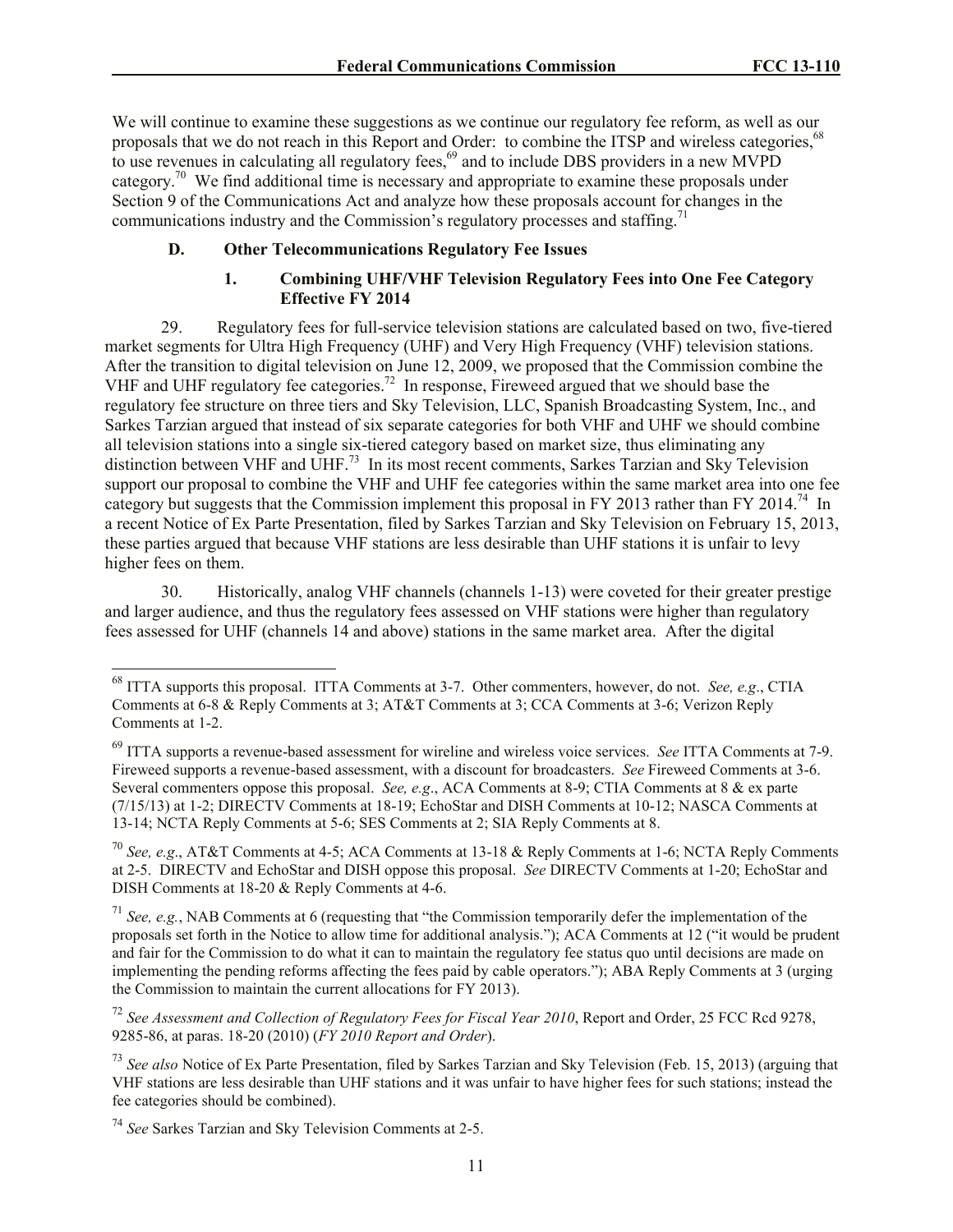conversion, it became evident that VHF channels were less desirable than digital UHF channels, and thus there may no longer be a basis in which to assess a higher regulatory fee on VHF channels. Therefore, in the *FY 2013 NPRM* we proposed to combine the VHF and UHF stations in the same market area into one fee category beginning in FY 2014 and eliminate the fee disparity between VHF and UHF stations. For the reasons given in the *FY 2013 NPRM*, we adopt our proposal to combine UHF and VHF full service television station categories into one fee category.

31. Sarkes Tarzian and Sky Television also request that the Commission implement this proposal in FY 2013.<sup>75</sup> With respect to this request, we note that section  $9(b)(3)$  directs the Commission to add, delete, or reclassify services in the fee schedule to reflect additions, deletions, or changes in the nature of its services "as a consequence of Commission rulemaking proceedings or changes in law."<sup>76</sup> Combining UHF and VHF full-service television stations into one fee category constitutes a reclassification of services in the regulatory fee schedule as defined in section  $9(b)(3)$  of the Act,<sup>77</sup> and pursuant to section 9(b)(4)(B) must be submitted to Congress at least 90 days before it becomes effective.<sup>78</sup> The Commission will not have sufficient time to implement this change before September 30, 2013 and therefore we will implement this change in FY 2014.

## **2. Including Internet Protocol TV in Cable Television Systems Category, for FY 2014**

32. IPTV is digital television delivered through a high speed Internet connection, instead of by the traditional cable method. IPTV service generally is offered bundled with the customer's Internet and telephone or VoIP services. In the *FY 2008 Report and Order* we first sought comment on whether this service should be subject to regulatory fees.<sup>79</sup> In the *FY 2013 NPRM*, we observed that by assessing regulatory fees on cable television systems, but not on IPTV, we may place cable providers at a competitive disadvantage.<sup>80</sup> Commenters addressing this issue agree that we should assess regulatory fees on that service.<sup>81</sup> IPTV and cable service providers benefit from Media Bureau regulation as MVPDs.<sup>82</sup> We agree that IPTV providers should be subject to the same regulatory fees as cable providers.

<sup>75</sup> *See* Sarkes Tarzian and Sky Television Comments at 2-5.

 $76$  47 U.S.C. § 159(b)(3).

 $77$  47 U.S.C. § 159(b)(3).

 $^{78}$  47 U.S.C. § 159(b)(4)(B).

<sup>79</sup> *FY 2008 FNPRM*, 24 FCC Rcd at 6406-07, paras. 48-49. We observed that "[f]rom a customer's perspective, there is likely not much difference between IPTV and other video services, such as cable service." *Id.*

<sup>80</sup> *FY 2013 NPRM*, 28 FCC Rcd at 7806, para. 37.

<sup>81</sup> *See, e.g.,* ACA Comments at 2-9 ("The Commission is correct to assume that IPTV service providers should pay regulatory fees to support video-related activities of the Commission"); *see also* ACA Reply Comments at 1-6. *But see* Google Reply Comments at 2-3 (IPTV regulatory fees should be less than what cable operators pay because the Media Bureau has fewer responsibilities with regard to IPTV providers than with cable operators). While we agree that the services are not identical, and we are not categorizing IPTV as a cable television service, we are not persuaded that the relatively small difference from a regulatory perspective described by Google would justify a different regulatory fee methodology and rate.

 $82$  Some IPTV providers consider the service a "cable service" and currently pay the same regulatory fees as cable providers; others do not. ACA Comments at 7-8. MVPD, defined in section 76.1000(e) of our rules, is "an entity engaged in the business of making available for purchase, by subscribers or customers, multiple channels of video programming." 47 C.F.R. § 76.1000(e).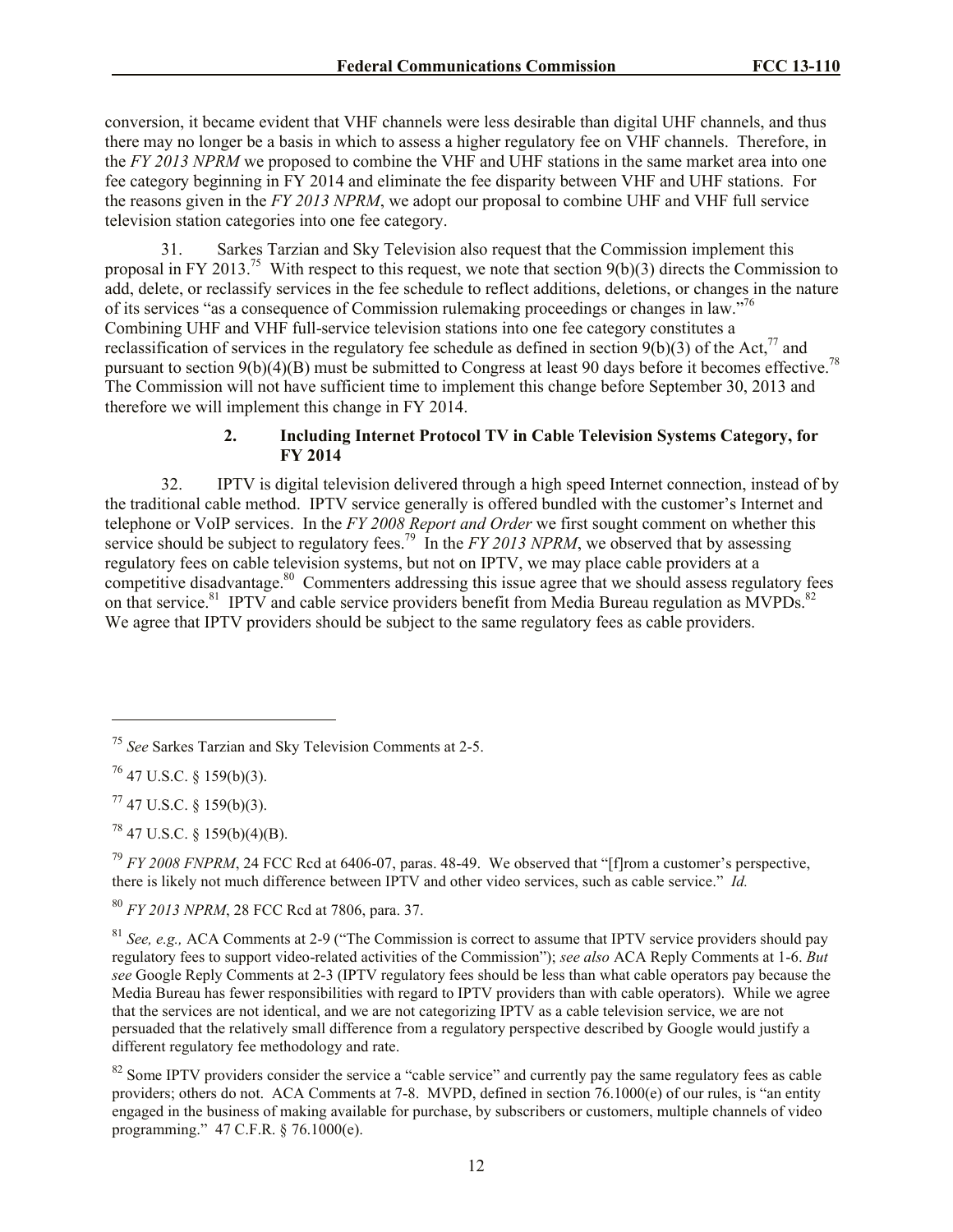33. We intend to revisit the issue of whether DBS providers should be included in this category; we are not including such additional services at this time.<sup>83</sup> Therefore, we adopt the proposal in the *FY 2013 NPRM* and broaden the cable television systems category to include IPTV in the new category: "cable television systems and Internet Protocol TV service providers." This will continue to be calculated on a per subscriber basis. In this new category we assess regulatory fees on IPTV providers in the same manner as we assess fees on cable television providers; we are not stating that IPTV providers are cable television providers. As this is a "permitted amendment," it will go into effect for FY 2014. $84$ 

### **3. Regulatory Fee Obligations for Digital Low Power, Class A, and TV Translators/Boosters**

34. The digital transition to full-service television stations was completed on June 12, 2009, but the digital transition for Low Power, Class A, and TV Translators/Boosters still remains voluntary with a transition date of September 1, 2015. In the context of regulatory fees, we have historically considered the digital transition only with respect to regulatory fees applicable to full-service television stations, and not to Low Power, Class A, and TV Translators/Boosters. Because the digital transition for these services is still voluntary, some of these facilities may transition from analog to digital service more rapidly than others. During this period of transition, licensees of Low Power, Class A, and TV Translator/Booster facilities may be operating in analog mode, in digital mode, or in an analog and digital simulcast mode. Therefore, for regulatory fee purposes, we will assess a fee for each facility operating either in an analog or digital mode. In instances in which a licensee is simulcasting in both analog and digital modes, a single regulatory fee will be assessed for the analog facility and its corresponding digital component, but not for both facilities. As greater numbers of facilities convert to digital mode, the Commission will provide revised instructions on how regulatory fees will be assessed.

### **4. Commercial Mobile Radio Service (CMRS) Messaging**

35. CMRS Messaging Service, which replaced the CMRS One-Way Paging fee category in 1997, includes all narrowband services.<sup>85</sup> Initially, the Commission froze the regulatory fee for this fee category at the FY 2002 level to provide relief to the paging industry by setting an applicable rate of \$0.08 per subscriber beginning in FY 2003.<sup>86</sup> At that time we noted that CMRS Messaging units had significantly declined from 40.8 million in FY 1997 to 19.7 million in FY 2003—a decline of 51.7 percent. $87$  Commenters argued that this decline in subscribership was not just a temporary phenomenon, but a lasting one. Commenters further argued that, because the messaging industry is spectrum-limited, geographically localized, and very cost sensitive, it is difficult for this industry to pass on increases in costs to its subscribers.<sup>88</sup> In response to our *FY 2013 NPRM*, one commenter supported maintaining the CMRS Messaging fee rate at \$.08 per subscriber, but urged the Commission to adopt an even lower fee rate in the

 $83$  AT&T Comments at 4-5 (recommending a single MVPD fee category that would include all MVPDs); NCTA Reply Comments at 2-5 (proposes including all MVPDs); ACA Comments at 13-18 (same); DIRECTV Comments at 1-20 & Reply Comments at 2-10 (opposing including DBS in a MVPD category); EchoStar and DISH Comments at 18-20 & Reply Comments at 4-6 (same). This Report and Order does not adopt a MVPD fee category.

 $84$  47 U.S.C. § 159(b)(3).

<sup>85</sup> *See Assessment and Collection of Regulatory Fees for Fiscal Year 1997*, Report and Order, 12 FCC Rcd 17161, 17184-85, para. 60 (1997) (*FY 1997 Report and Order*).

<sup>86</sup> *Assessment and Collection of Regulatory Fees for Fiscal Year 2003*, Report and Order, 18 FCC Rcd 15985, 15992, para. 22 (2003) (*FY 2003 Report and Order*).

<sup>87</sup> *FY 2003 Report and Order,* 18 FCC Rcd at 15992, para. 21. The subscriber base in the paging industry declined 92 percent from 40.8 million to 3.2 million between FY 1997 and FY 2012, according to FY 2012 collection data as of Sept. 30, 2012.

<sup>88</sup> *FY 2003 Report and Order,* 18 FCC Rcd at 15992, para. 22.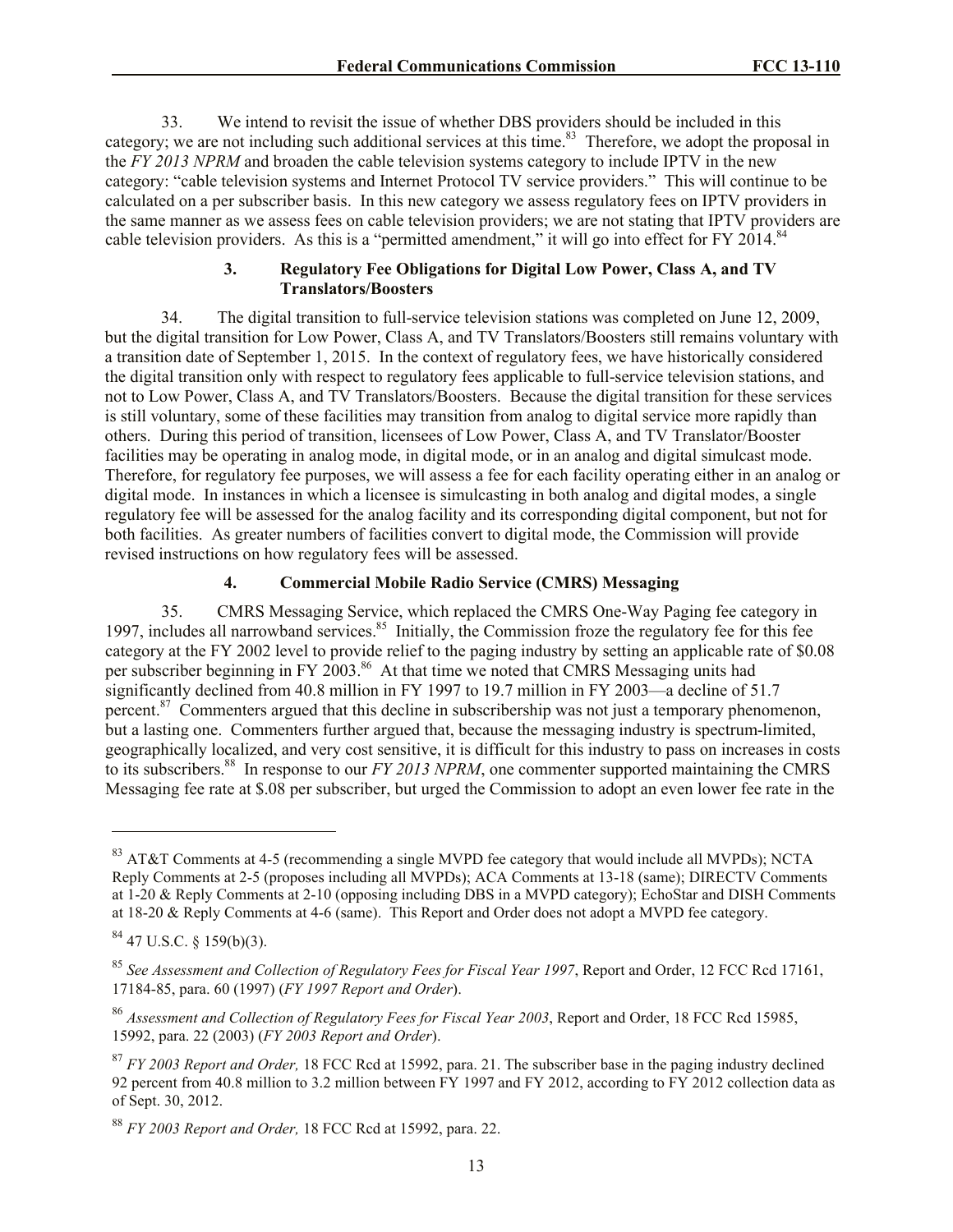future, suggesting a ratio of 1 to 7 (messaging/paging monthly ARPU to wireless telephony ARPU) to calculate the messaging regulatory fee rate.<sup>89</sup>

36. The Commission has frozen the CMRS Messaging fee rate since FY 2003. By doing so, the Commission has provided the CMRS Messaging industry some level of regulatory fee stability. As our earlier discussion on FTE allocation has indicated, the fee burden of regulatory fee categories is determined by FTEs, and not by comparative ARPUs or other forms of measurement. By maintaining the CMRS Messaging rate at \$.08 per subscriber for a decade, the CMRS Messaging industry has in effect been paying a fee rate of .07 percent (.0007) of all fees, compared to its allocated share of .32 percent  $(.0032).^{50}$  As in previous years, the Commission in FY 2013 will maintain the CMRS Messaging fee rate at \$.08 per subscriber. The Commission, however, will continue to examine the impact of regulatory fees on CMRS Messaging and similar declining industries.

## **E. Excess Fees**

37. Commenters recommend that the Commission obtain Congressional approval to refund excess regulatory fees or alternatively apply the excess fees to FY 2014 collections.<sup>91</sup> The Commission's annual appropriations, since 2008, have prohibited the use of any excess fees from current or previous fees without an appropriation from Congress. Should Congress decide to examine this issue or any other issues regarding regulatory fees, the Commission is committed to providing whatever information they request.<sup>92</sup>

# **F. Fee Decisions and Waiver Policies**

38. The Commission received two unsolicited comments regarding its fee decisions and waiver policies. MMTC urges the Commission "to waive application fees for small businesses and nonprofits and to provide regulatory fee relief for certain broadcast entities." 93 In addition, MMTC explains that the Commission has the authority to "waive, reduce, or defer payment of a fee in any specific instance of good cause shown, where such action would promote the public interest."<sup>94</sup> MMTC contends that the Commission should adopt a rebuttable presumption that a certain class of entities need, and are eligible, for regulatory fee relief.<sup>95</sup> MMTC also urges the Commission to exercise its statutory authority and grant a one-year waiver of certain application fees.<sup>96</sup>

39. The issues raised by MMTC relating to application fees are beyond the scope of this proceeding. We emphasize that all waivers, including a reduction and deferral of fees, are considered on a case-by-case basis under the statute . These include instances in which financial hardship is presented, as well as instances in which the public interest will be promoted. The Commission can exercise some discretion in providing relief on waivers, but this relief can only be provided within the confines of the statutory law that governs that particular waiver.

l

<sup>89</sup> *See* CMA Comments at 1, 3, and 5.

 $90$  If the fee rate were not frozen at \$.08 per subscriber, the actual fee rate for the CMRS Messaging fee category would have been \$.39 per subscriber, thereby raising \$1,170,000 in projected revenues (.34% of all fees) compared with \$240,000 in projected revenues  $(.07%)$ .

<sup>91</sup> *See, e.g.*, USTA Comments at 8-9; Verizon Reply Comments at 1-2; SIA Reply Comments at 10.

<sup>92</sup> *See* GAO Report at pp. 44-45.

<sup>&</sup>lt;sup>93</sup> MMTC Comments at 1.

<sup>&</sup>lt;sup>94</sup> MMTC Comments at 4.

 $95$  MMTC Comments at 4-5.

<sup>96</sup> MMTC Comments at 5.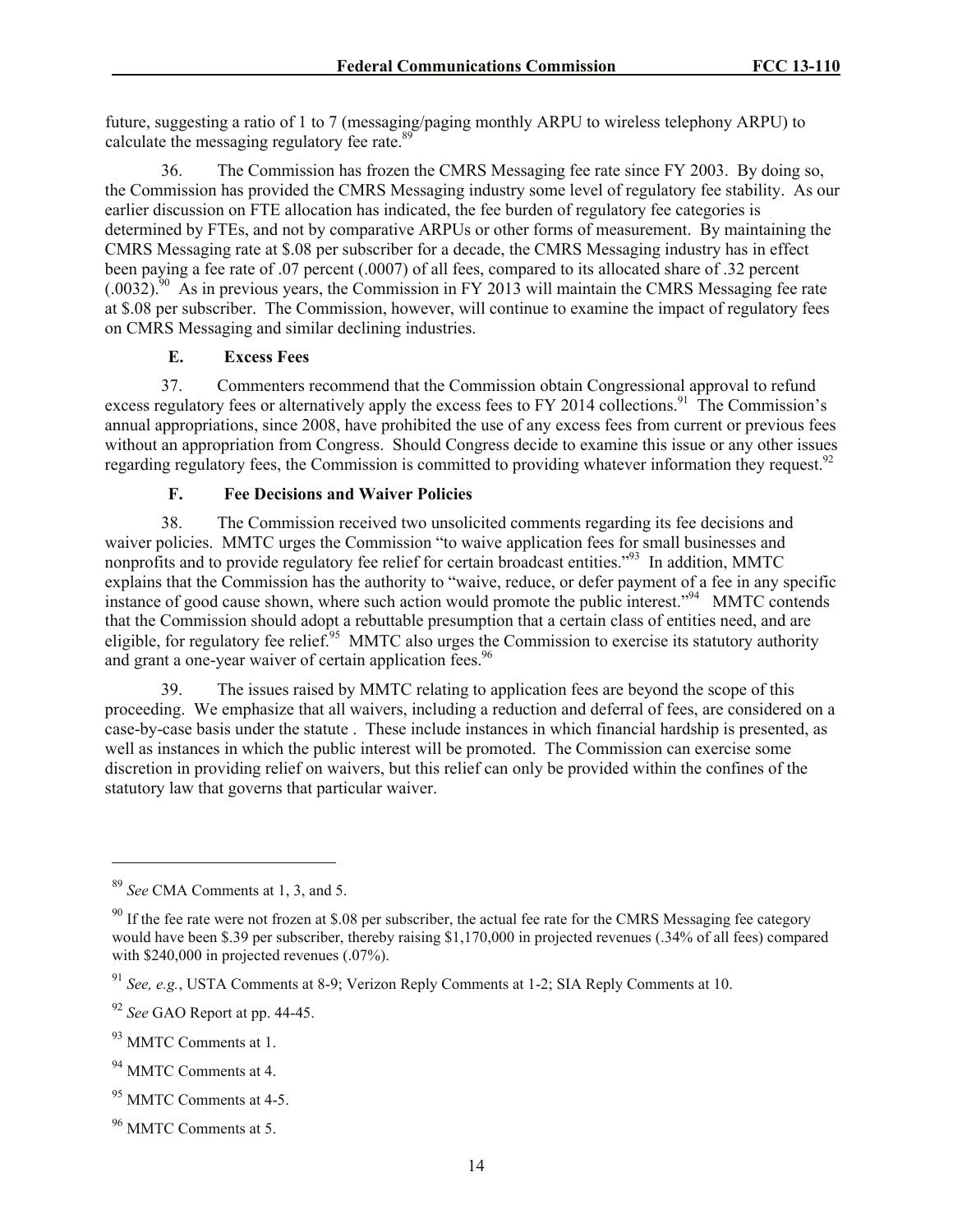40. The Commission also received a comment requesting the Commission publish redacted financial data from fee decisions.<sup>97</sup> Fireweed also contends that the Commission has hidden decisions from public view.<sup>98</sup> The Commission intends to consider this issue as it reviews its current policy of publishing fee decisions. However, the publishing of fee decisions, including redacted financial data, must adhere to the Commission's privacy rules and guidelines.

41. Fireweed also contends that we should not require parties to support a waiver request with tax returns.<sup>99</sup> Fireweed has not, however, suggested an alternative method to substantiate financial hardship. Tax returns or audited financial statements are generally used by parties before the Commission to demonstrate financial hardship.

## **G. Administrative Issues**

42. In FY 2009, the Commission implemented several procedural changes that simplified the payment and reconciliation processes for FY 2009 regulatory fees. The Commission's current regulatory fee collection procedures can be found in the *Report and Order on Assessment and Collection of*  Regulatory Fees for FY 2012.<sup>100</sup> In FY 2013, the Commission will continue to promote greater use of technology (and less use of paper) in improving our regulatory fee notification and collection process. These changes and their effective dates are discussed in more detail below. Specifically, beginning on October 1, 2013, in FY 2014, we will no longer accept checks and hardcopy Form 159 remittance advice forms to pay regulatory fee obligations. In FY 2014, we will also transfer electronic invoicing and receivables collection to the Treasury. Finally, in FY 2014, we will no longer mail out initial CMRS assessments, and will instead require licensees to log into the Commission's website to view and revise their subscriber counts.

# **1. Discontinuation of Mail Outs of Initial CMRS Assessments, FY 2014**

43. In FY 2014, as part of the Commission's effort to become more "paperless," the Commission will no longer mail out its initial CMRS assessments but will require licensees to log into the Commission's website to view and revise their subscriber counts. A system currently exists for providers to revise their CMRS subscriber counts electronically after the CMRS assessments are mailed, and it is possible that this system can be expanded to include letters that can be downloaded to serve as the initial CMRS assessment letter. The Commission will provide more details in future announcements as this system is modified to accommodate this task.

## **2. Discontinuation of Paper and Check Transactions Beginning October 1, 2013 (FY 2014)**

44. Together with the U.S. Department of Treasury, the Commission is taking further steps to meet the OMB Open Government Directive.<sup>101</sup> A component part of the Treasury's current flagship initiative pursuant to this Directive is moving to a paperless Treasury, which includes related activities in both disbursing and collecting select federal government payments and receipts.<sup>102</sup> Going paperless is expected to produce cost savings, reduce errors, and improve efficiencies across government.

<sup>&</sup>lt;sup>97</sup> Fireweed Comments at 6.

<sup>98</sup> Fireweed Comments at 7.

<sup>99</sup> Fireweed Comments at 8.

<sup>100</sup> *See Assessment and Collection of Regulatory Fees for Fiscal Year 2012*, Report and Order, 27 FCC Rcd 8390, 8395-97, paras. 17-20, 24-26 (2012) (*FY 2012 Report and Order*).

<sup>&</sup>lt;sup>101</sup> Office of Management and Budget (OMB) Memorandum M-10-06, Open Government Directive, Dec. 8, 2009; *see also* http://www.whitehouse.gov/the-press-office/2011/06/13/executive-order-13576-delivering-efficienteffective-and-accountable-gov.

<sup>102</sup> *See* U.S. Department of the Treasury, Open Government Plan 2.1, Sept. 2012.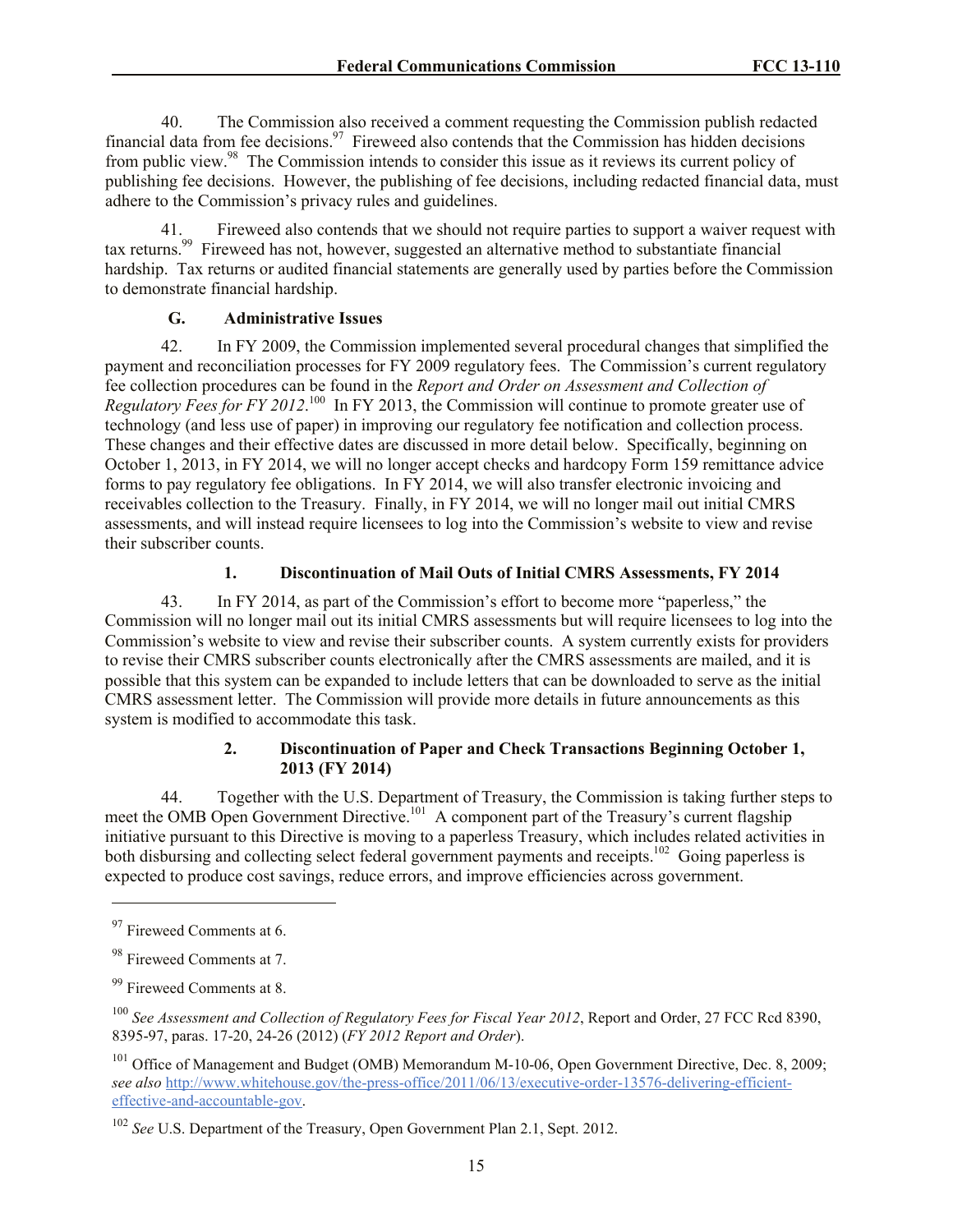Accordingly, beginning on October 1, 2013, the Commission will no longer accept checks (including cashier's checks) and the accompanying hardcopy forms (e.g., Form 159's, Form 159-B's, Form 159-E's, Form 159-W's) for the payment of regulatory fees. This new paperless procedure will require that all payments be made by online ACH payment, online credit card, or wire transfer. Any other form of payment (e.g., checks) will be rejected and sent back to the payor. So that the Commission can associate the wire payment with the correct regulatory fee information, an accompanying Form 159-E should still be transmitted via fax for wire transfers. This change will affect all payments of regulatory fees made on or after October 1, 2013. $103$ 

### **3. Transfers to Treasury, FY 2014**

45. Under section 9 of the Act, Commission rules, and the debt collection laws, a licensee's regulatory fee is due on the first day of the fiscal year and payable at a date established by our annual regulatory fee Report and Order. The Commission will work with Treasury to facilitate end-to-end billing and collections capabilities for our receivables in the pre-delinquency stage. Under these revised procedures, the Commission will begin transferring appropriate receivables (unpaid regulatory fees) to Treasury at the end of the payment period instead of waiting for a period of 180 days from the date of delinquency to transfer a delinquent debt to Treasury for further collection action.<sup>104</sup> Accordingly, we anticipate that the transfer of FY 2013 debts to Treasury will occur much sooner than our current process. Regulatees, however, will not likely see any substantial change in the current procedures of how past due debts are to be paid. The Commission expects to modify its guidance and amend its rules accordingly.

#### **IV. PROCEDURAL MATTERS**

#### **A. Assessment Notifications**

#### **1. CMRS Cellular and Mobile Services Assessments**

46. For regulatory fee collection in FY 2013, we will continue to follow our current procedures for conveying CMRS subscriber counts to providers. We will mail an initial assessment letter to Commercial Mobile Radio Service (CMRS) providers using data from the Numbering Resource Utilization Forecast (NRUF) report that is based on "assigned" number counts that have been adjusted for porting to net Type 0 ports ("in" and "out").<sup>105</sup> The letter will include a listing of the carrier's Operating Company Numbers (OCNs) upon which the assessment is based.<sup>106</sup> The letters will not include OCNs with their respective assigned number counts, but rather, an aggregate total of assigned numbers for each carrier.

47. A carrier wishing to revise its subscriber count can do so by accessing Fee Filer after receiving its initial CMRS assessment letter. Providers should follow the prompts in Fee Filer to record their subscriber revisions, along with any supporting documentation.<sup>107</sup> The Commission will then review the revised count and supporting documentation and either approve or disapprove the submission in Fee Filer. If the submission is disapproved, the Commission will contact the provider to afford the provider an

<sup>&</sup>lt;sup>103</sup> Payors should note that this change will mean that to the extent certain entities have to date paid both regulatory fees and application fees at the same time via paper check, they will no longer be able to do so as the regulatory fees payment via paper check will no longer be accepted.

<sup>104</sup> *See* 31 U.S.C. § 3711(g); 31 C.F.R. § 285.12; 47 C.F.R. § 1.1917.

<sup>105</sup> *See Assessment and Collection of Regulatory Fees for Fiscal Year 2005 and Assessment and Collection of Regulatory Fees for Fiscal Year 2004,* MD Docket Nos. 05-59 and 04-73, Report and Order and Order on Reconsideration, 20 FCC Rcd 12259, 12264, paras. 38-44 (2005).

 $106$  *Id.* 

 $107$  In the supporting documentation, the provider will need to state a reason for the change, such as a purchase or sale of a subsidiary, the date of the transaction, and any other pertinent information that will help to justify a reason for the change.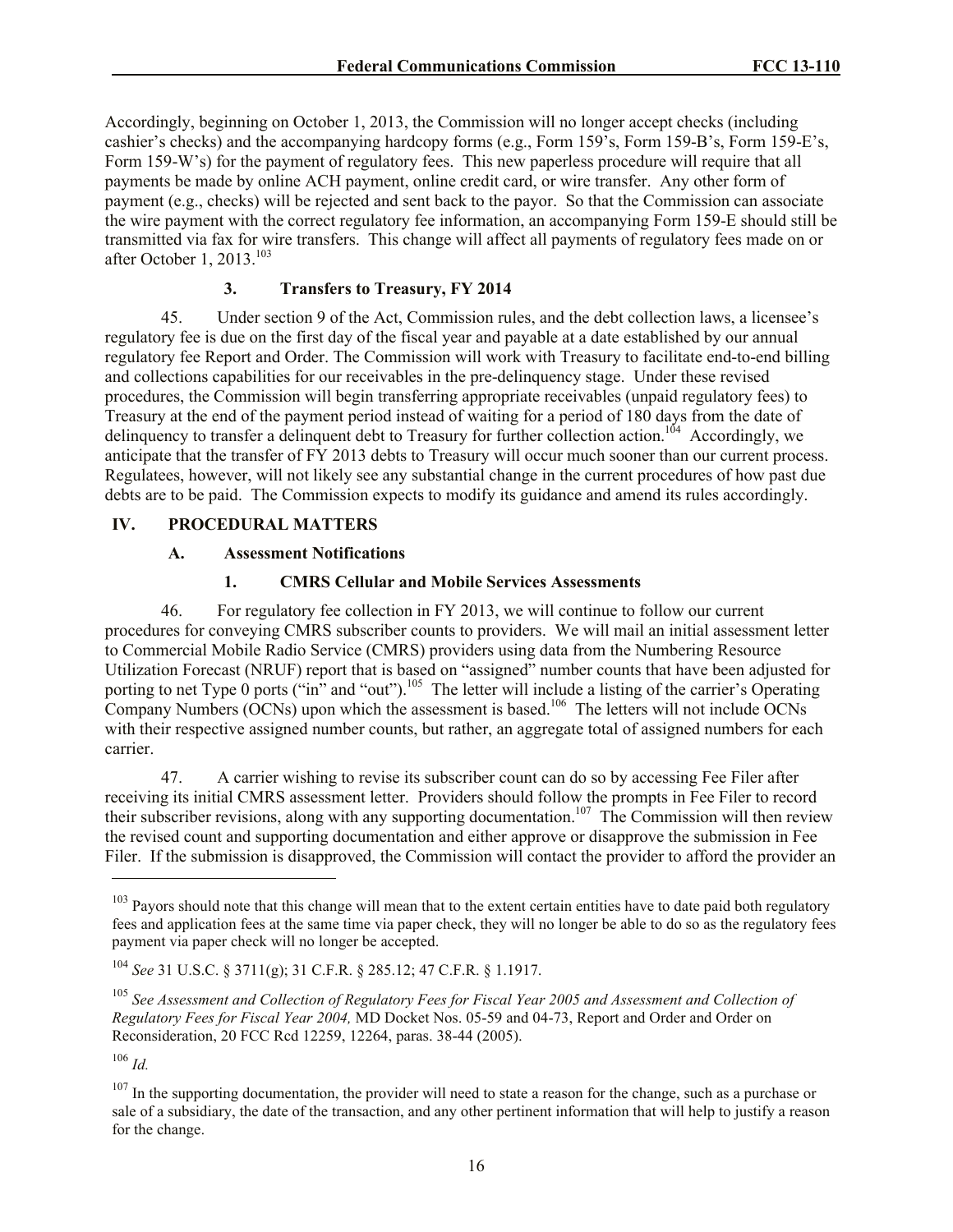opportunity to discuss its revised subscriber count and/or provide additional supporting documentation. If we receive no response or correction to the initial assessment letter, or we do not reverse our initial disapproval of the provider's revised count submission, we expect the fee payment to be based on the number of subscribers listed on the initial assessment letter. Once the timeframe for revision has passed, the subscriber counts are final and are the basis upon which CMRS regulatory fees are expected to be paid. Providers can also view their final subscriber counts online in Fee Filer. A final CMRS assessment letter will not be mailed out.

48. Because some carriers do not file the NRUF report, they may not receive an initial assessment letter. In these instances, the carriers should compute their fee payment using the standard methodology that is currently in place for CMRS Wireless services (i.e., compute their subscriber counts as of December 31, 2012), and submit their fee payment accordingly. Whether a carrier receives an assessment letter or not, the Commission reserves the right to audit the number of subscribers for which regulatory fees are paid. In the event that the Commission determines that the number of subscribers paid is inaccurate, the Commission will bill the carrier for the difference between what was paid and what should have been paid.

# **B. Payment of Regulatory Fees**

 $\overline{a}$ 

## **1. Lock Box Bank**

49. All lock box payments to the Commission for FY 2013 will be processed by U.S. Bank, St. Louis, Missouri, and payable to the FCC. During the fee season for collecting FY 2013 regulatory fees, regulatees can pay their fees by credit card through Pay.gov,<sup>108</sup> by check, money order, or debit card,<sup>109</sup> or by placing their credit card number on Form 159-E (Remittance Advice form) and mailing their fee and accompanying Form 159-E to the following address: Federal Communications Commission, Regulatory Fees, P.O. Box 979084, St. Louis, MO 63197-9000. Additional payment options and instructions are posted at http://transition.fcc.gov/fees/regfees.html.

# **2. Receiving Bank for Wire Payments**

50. The receiving bank for all wire payments is the Federal Reserve Bank, New York, New York (TREAS NYC). When making a wire transfer, regulatees must fax a copy of their Fee Filer generated Form 159-E to U.S. Bank, St. Louis, Missouri at (314) 418-4232 at least one hour before initiating the wire transfer (but on the same business day) so as not to delay crediting their account. Regulatees should discuss arrangements (including bank closing schedules) with their bankers several days before they plan to make the wire transfer to allow sufficient time for the transfer to be initiated and completed before the deadline. Complete instructions for making wire payments are posted at http://transition.fcc.gov/fees/wiretran.html.

<sup>&</sup>lt;sup>108</sup> In accordance with U.S. Treasury Financial Manual Announcement No. A-2012-02, the U.S. Treasury will reject credit card transactions greater than \$49,999.99 from a single credit card in a single day. This includes online transactions conducted via Pay.gov, transactions conducted via other channels, and direct-over-the counter transactions made at a U.S. Government facility. Individual credit card transactions larger than the \$49,999.99 limit may not be split into multiple transactions using the same credit card, whether or not the split transactions are assigned to multiple days. Splitting a transaction violates card network and Financial Management Service (FMS) rules. However, credit card transactions exceeding the daily limit may be split between two or more different credit cards. Other alternatives for transactions exceeding the \$49,999.99 credit card limit include payment by check, electronic debit from your bank account, and wire transfer.

<sup>&</sup>lt;sup>109</sup> In accordance with U.S. Treasury Financial Manual Announcement No. A-2012-02, the maximum dollar-value limit for debit card transactions will be eliminated. It should also be noted that only Visa and MasterCard branded debit cards are accepted by Pay.gov.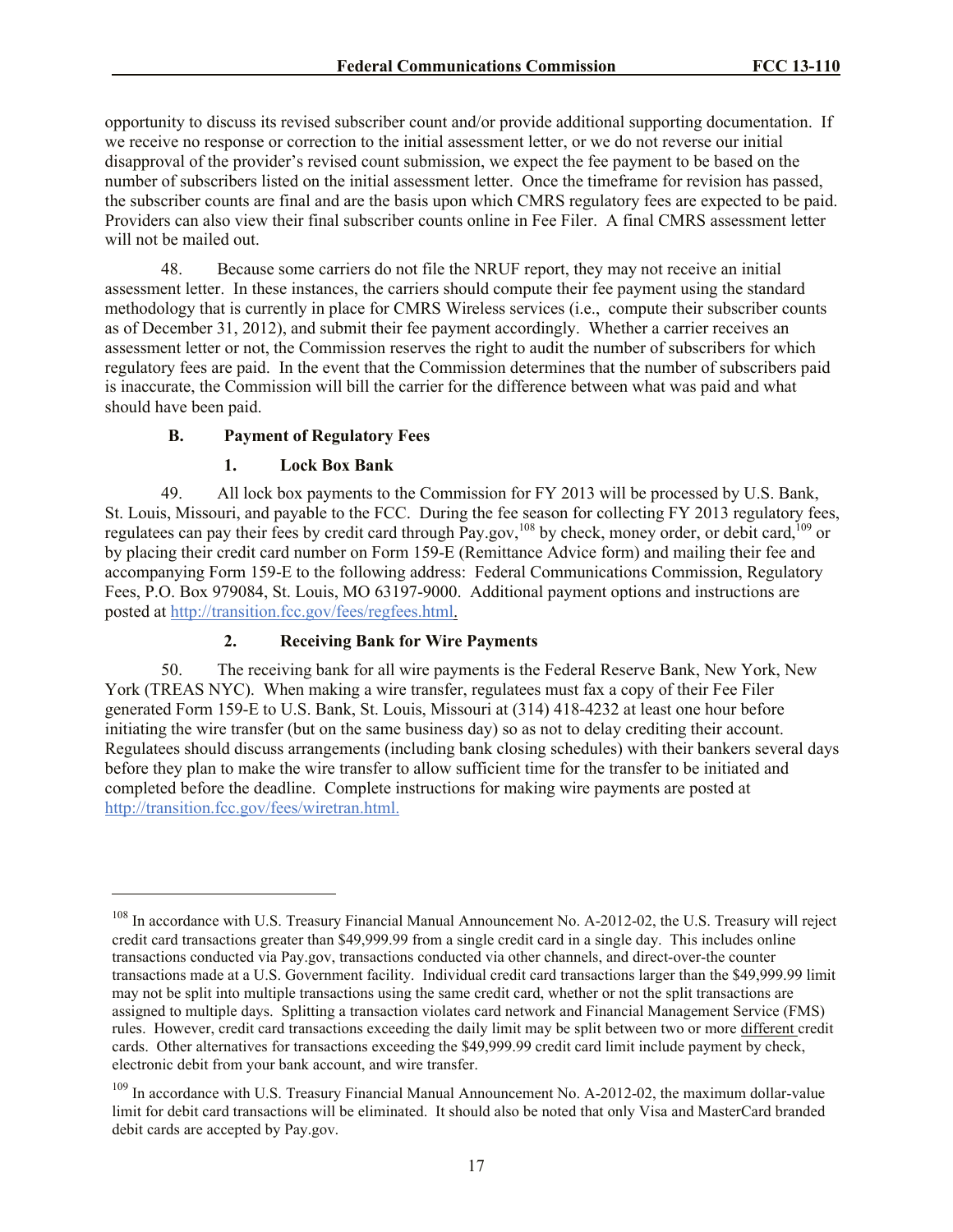# **3. De Minimis Regulatory Fees**

51. Regulatees whose total FY 2013 regulatory fee liability, including all categories of fees for which payment is due, is less than \$10 are exempted from payment of FY 2013 regulatory fees.

# **4. Two Additional Fee Categories Will be Established as Bills in FY 2013**

52. Presently, the Commission establishes bills for a select group of regulatory fee categories: ITSPs, Geostationary (GSO) and Non-Geostationary (NGSO) satellite space station licensees,<sup>110</sup> holders of Cable Television Relay Service (CARS) licenses, and Earth Station licensees.<sup>111</sup> In FY 2009, the Commission stopped sending hardcopy bills to licensees, and made them electronically available in Fee Filer, the Commission's electronic filing and payment system. During the FY 2013 regulatory fee collection period, the Commission will expand its number of billing categories to include BRS/LMDS and Television Stations. There will be no change in the procedures of how BRS/LMDS and television station licensees view and pay their regulatory fees. The only noticeable difference will be that a bill number will be associated with each record for the BRS/LMDS and television station fee categories. This bill number will enable the Commission to determine more quickly those entities that have not paid their FY 2013 regulatory fees. This initiative is part of the Commission's effort to streamline and expedite the process of regulatory fee collection and accounting.

# **5. Standard Fee Calculations and Payment Dates**

53. The Commission will accept fee payments made in advance of the window for the payment of regulatory fees. The responsibility for payment of fees by service category is as follows:

- *Media Services*: Regulatory fees must be paid for initial construction permits that were granted on or before October 1, 2012 for AM/FM radio stations, VHF/UHF full service television stations, and satellite television stations. Regulatory fees must be paid for all broadcast facility licenses granted on or before October 1, 2012. In instances where a permit or license is transferred or assigned after October 1, 2012, responsibility for payment rests with the holder of the permit or license as of the fee due date.
- *Wireline (Common Carrier) Services*: Regulatory fees must be paid for authorizations that were granted on or before October 1, 2012. In instances where a permit or license is transferred or assigned after October 1, 2012, responsibility for payment rests with the holder of the permit or license as of the fee due date. Audio bridging service providers are included in this category.<sup>112</sup>
- *Wireless Services*: CMRS cellular, mobile, and messaging services (fees based on number of subscribers or telephone number count): Regulatory fees must be paid for authorizations that were granted on or before October 1, 2012. The number of subscribers, units, or telephone numbers on December 31, 2012 will be used as the basis from which to calculate the fee payment. In instances where a permit or license is transferred or assigned after October 1, 2012, responsibility for payment rests with the holder of the permit or license as of the fee due date.

<sup>&</sup>lt;sup>110</sup> Geostationary orbit space station (GSO) licensees received regulatory fee pre-bills for satellites that (1) were licensed by the Commission and operational on or before October 1 of the respective fiscal year; and (2) were not co-located with and technically identical to another operational satellite on that date (i.e., were not functioning as a spare satellite). Non-geostationary orbit space station (NGSO) licensees received regulatory fee pre-bills for systems that were licensed by the Commission and operational on or before October 1 of the respective fiscal year.

 $111$  A bill is considered an account receivable in the Commission's accounting system. Bills reflect the amount owed and have a payment due date of the last day of the regulatory fee payment window. Consequently, if a bill is not paid by the due date, it becomes delinquent and is subject to our debt collection procedures. *See also* 47 C.F.R. §§ 1.1161(c), 1.1164(f)(5), and 1.1910.

<sup>112</sup> Audio bridging services are toll teleconferencing services.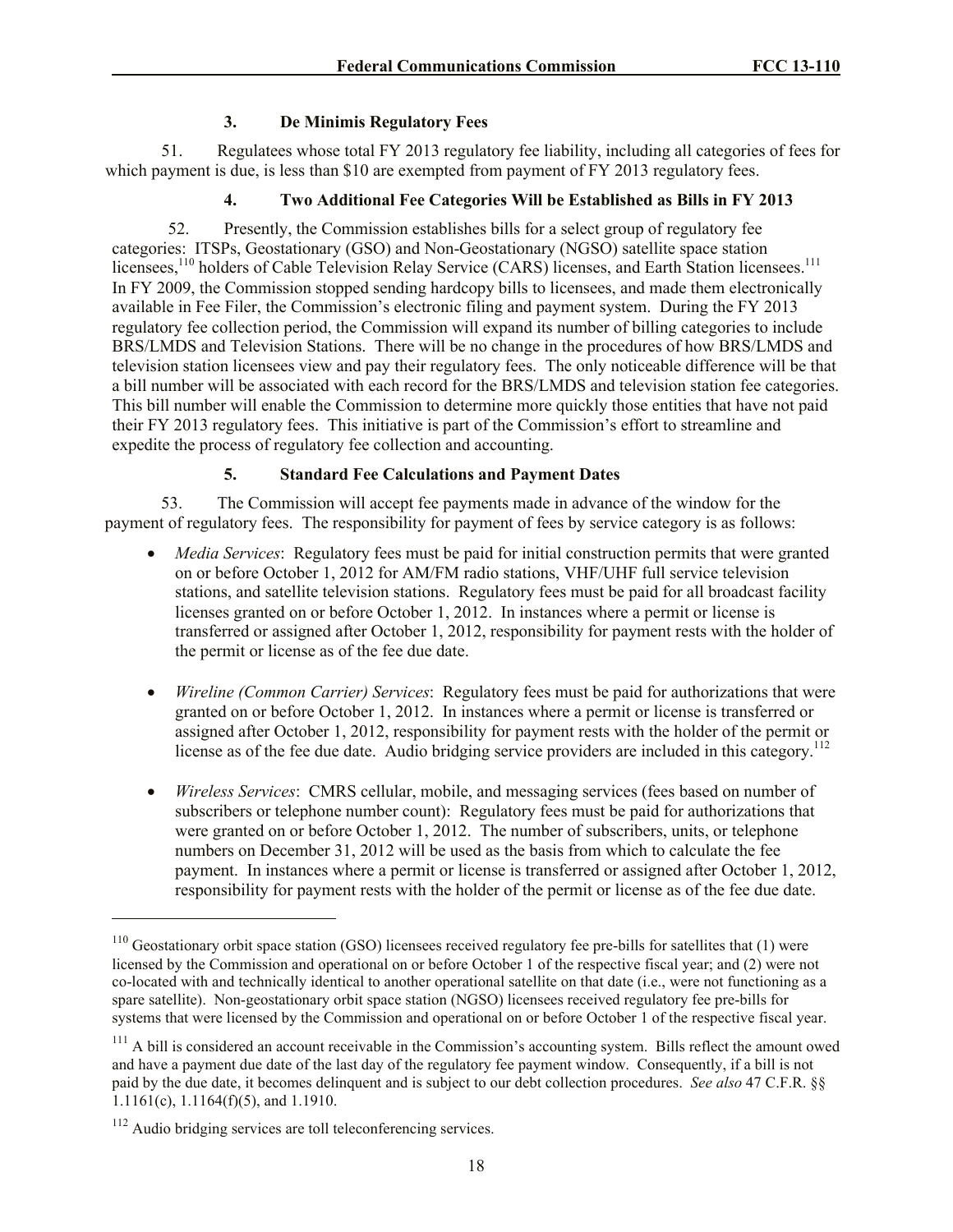- The first eleven regulatory fee categories in our Schedule of Regulatory Fees (*see* Attachment C) pay "small multi-year wireless regulatory fees." Entities pay these regulatory fees in advance for the entire amount of their five-year or ten-year term of initial license, and only pay regulatory fees again when the license is renewed or a new license is obtained. We include these fee categories in our Schedule of Regulatory Fees to publicize our estimates of the number of "small multi-year wireless" licenses that will be renewed or newly obtained in FY 2013.
- *Multichannel Video Programming Distributor Services (cable television operators and CARS licensees*): Regulatory fees must be paid for the number of basic cable television subscribers as of December  $31, 2012$ .<sup>113</sup> Regulatory fees also must be paid for CARS licenses that were granted on or before October 1, 2012. In instances where a permit or license is transferred or assigned after October 1, 2012, responsibility for payment rests with the holder of the permit or license as of the fee due date.
- *International Services:* Regulatory fees must be paid for earth stations, geostationary orbit space stations, and non-geostationary orbit satellite systems that were licensed and operational on or before October 1, 2012. In instances where a permit or license is transferred or assigned after October 1, 2012, responsibility for payment rests with the holder of the permit or license as of the fee due date.
- *International Services: Submarine Cable Systems:* Regulatory fees for submarine cable systems are to be paid on a per cable landing license basis based on circuit capacity as of December 31, 2012. In instances where a license is transferred or assigned after October 1, 2012, responsibility for payment rests with the holder of the license as of the fee due date. For regulatory fee purposes, the allocation in FY 2013 will remain at 87.6 percent for submarine cable and 12.4 percent for satellite/terrestrial facilities.
- *International Services: Terrestrial and Satellite Services*: Regulatory fees for International Bearer Circuits are to be paid by facilities-based common carriers that have active (used or leased) international bearer circuits as of December 31, 2012 in any terrestrial or satellite transmission facility for the provision of service to an end user or resale carrier, which includes active circuits to themselves or to their affiliates. In addition, non-common carrier satellite operators must pay a fee for each circuit sold or leased to any customer, including themselves or their affiliates, other than an international common carrier authorized by the Commission to provide U.S. international common carrier services. "Active circuits" for these purposes include backup and redundant circuits as of December 31, 2012. Whether circuits are used specifically for voice or data is not relevant for purposes of determining that they are active circuits. In instances where a permit or license is transferred or assigned after October 1, 2012, responsibility for payment rests with the holder of the permit or license as of the fee due date. For regulatory fee purposes, the allocation in FY 2013 will remain at 87.6 percent for submarine cable and 12.4 percent for satellite/terrestrial facilities.

# **C. Enforcement**

l

54. To be considered timely, regulatory fee payments must be received and stamped at the lockbox bank by the due date of regulatory fees. Section 9(c) of the Act requires us to impose a late

<sup>&</sup>lt;sup>113</sup> Cable television system operators should compute their number of basic subscribers as follows: Number of single family dwellings + number of individual households in multiple dwelling unit (apartments, condominiums, mobile home parks, etc.) paying at the basic subscriber rate + bulk rate customers + courtesy and free service. Note: Bulk-Rate Customers = Total annual bulk-rate charge divided by basic annual subscription rate for individual households. Operators may base their count on "a typical day in the last full week" of December 2012, rather than on a count as of December 31, 2012.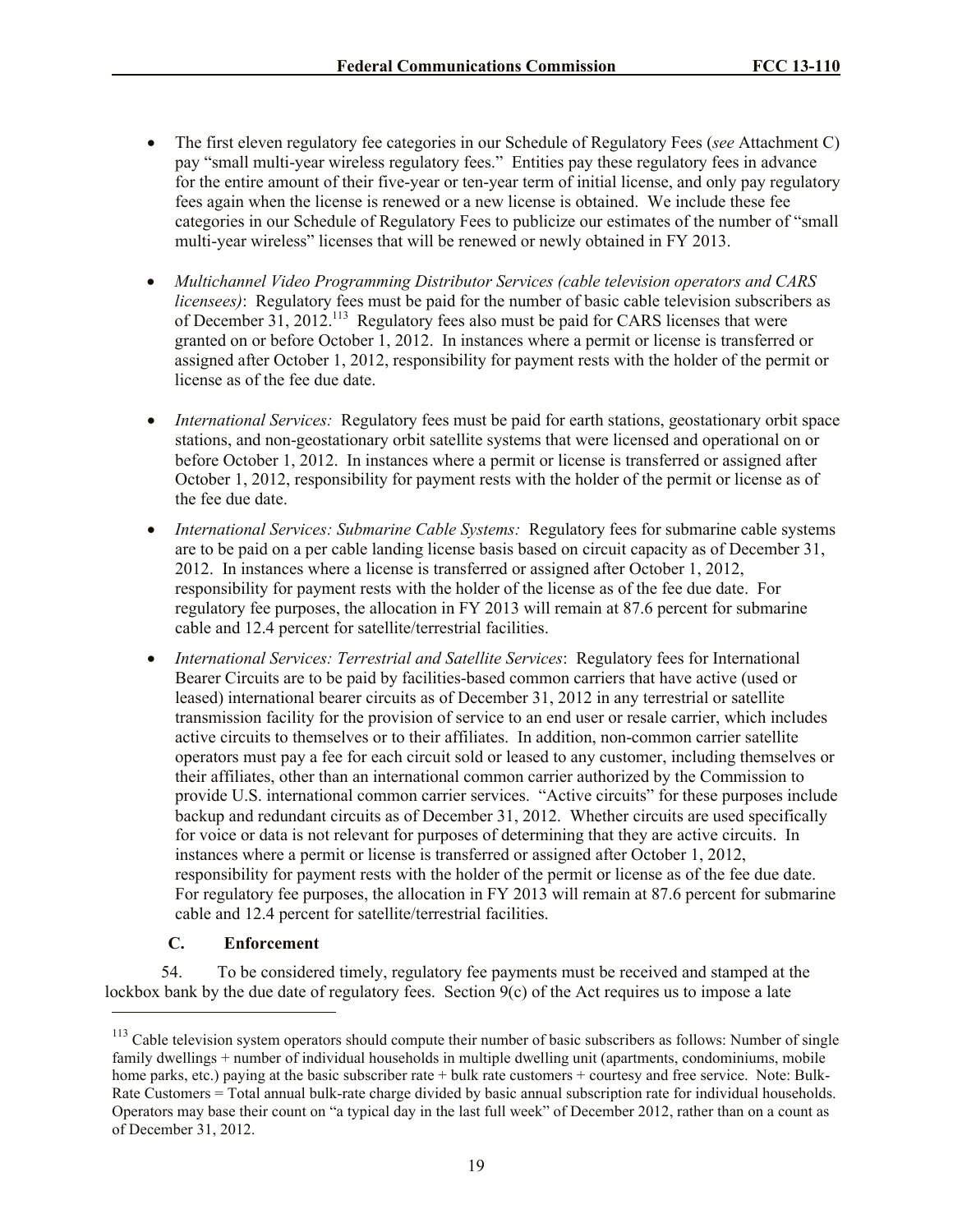payment penalty of 25 percent of the unpaid amount to be assessed on the first day following the deadline date for filing of these fees.<sup>114</sup> Failure to pay regulatory fees and/or any late penalty will subject regulatees to sanctions, including those set forth in section 1.1910 of the Commission's rules<sup>115</sup> and in the Debt Collection Improvement Act of 1996 (DCIA).<sup>116</sup> We also assess administrative processing charges on delinquent debts to recover additional costs incurred in processing and handling the related debt pursuant to the DCIA and section 1.1940(d) of the Commission's rules.<sup>117</sup> These administrative processing charges will be assessed on any delinquent regulatory fee, in addition to the 25 percent late charge penalty. In case of partial payments (underpayments) of regulatory fees, the payor will be given credit for the amount paid, but if it is later determined that the fee paid is incorrect or not timely paid, then the 25 percent late charge penalty (and other charges and/or sanctions, as appropriate) will be assessed on the portion that is not paid in a timely manner.

55. We will withhold action on any applications or other requests for benefits filed by anyone who is delinquent in any non-tax debts owed to the Commission (including regulatory fees) and will ultimately dismiss those applications or other requests if payment of the delinquent debt or other satisfactory arrangement for payment is not made.<sup>118</sup> Failure to pay regulatory fees can also result in the initiation of a proceeding to revoke any and all authorizations held by the entity responsible for paying the delinquent fee(s).

56. As a final matter, we note that providing a 30 day period after Federal Register publication before this Report and Order becomes effective as required by 5 U.S.C. § 553(d) will not allow sufficient time for the Commission to collect the FY 2013 fees before the end of FY 2013 on September 30, 2013. For this reason, pursuant to 5 U.S.C. § 553(d)(3) the Commission finds there is good cause to waive the requirements of Section 553(d), and this Report and Order will become effective upon publication in the Federal Register. Because payments of the regulatory fees will not actually be due until the middle of September persons affected by this Order will still have a reasonable period in which to prepare to make their payments and thereby comply with the rules established herein.

# **D. Final Regulatory Flexibility Analysis**

57. As required by the Regulatory Flexibility Act of 1980 (RFA),  $^{119}$  the Commission has prepared a Final Regulatory Flexibility Analysis (FRFA) relating to this Report and Order. The FRFA is contained in Attachment F.

# **E. Final Paperwork Reduction Act of 1995 Analysis**

58. This document does not contain new or modified information collection requirements subject to the Paperwork Reduction Act of 1995 (PRA), Public Law 104-13. In addition, therefore, it does not contain any new or modified information collection burden for small business concerns with fewer than 25 employees, pursuant to the Small Business Paperwork Relief Act of 2002, Public Law 107-198,

 $114$  47 U.S.C. § 159(c).

l

<sup>115</sup> *See* 47 C.F.R. § 1.1910.

 $117$  47 C.F.R. § 1.1940(d).

<sup>118</sup> *See* 47 C.F.R. §§ 1.1161(c), 1.1164(f)(5), and 1.1910.

<sup>119</sup> *See* 5 U.S.C. § 603. The RFA, *see* 5 U.S.C. §§ 601-612, has been amended by the Small Business Regulatory Enforcement Fairness Act of 1996 (SBREFA), Pub. L. No. 104-121, Title II, 110 Stat. 847 (1996). The SBREFA was enacted as Title II of the Contract with America Advancement Act of 1996 (CWAAA).

<sup>&</sup>lt;sup>116</sup> Delinquent debt owed to the Commission triggers application of the "red light rule" which requires offsets or holds on pending disbursements. 47 C.F.R. § 1.1910. In 2004, the Commission adopted rules implementing the requirements of the DCIA. *See Amendment of Parts 0 and 1 of the Commission's Rules*, MD Docket No. 02-339, Report and Order, 19 FCC Rcd 6540 (2004); 47 C.F.R. Part 1, Subpart O, Collection of Claims Owed the United States.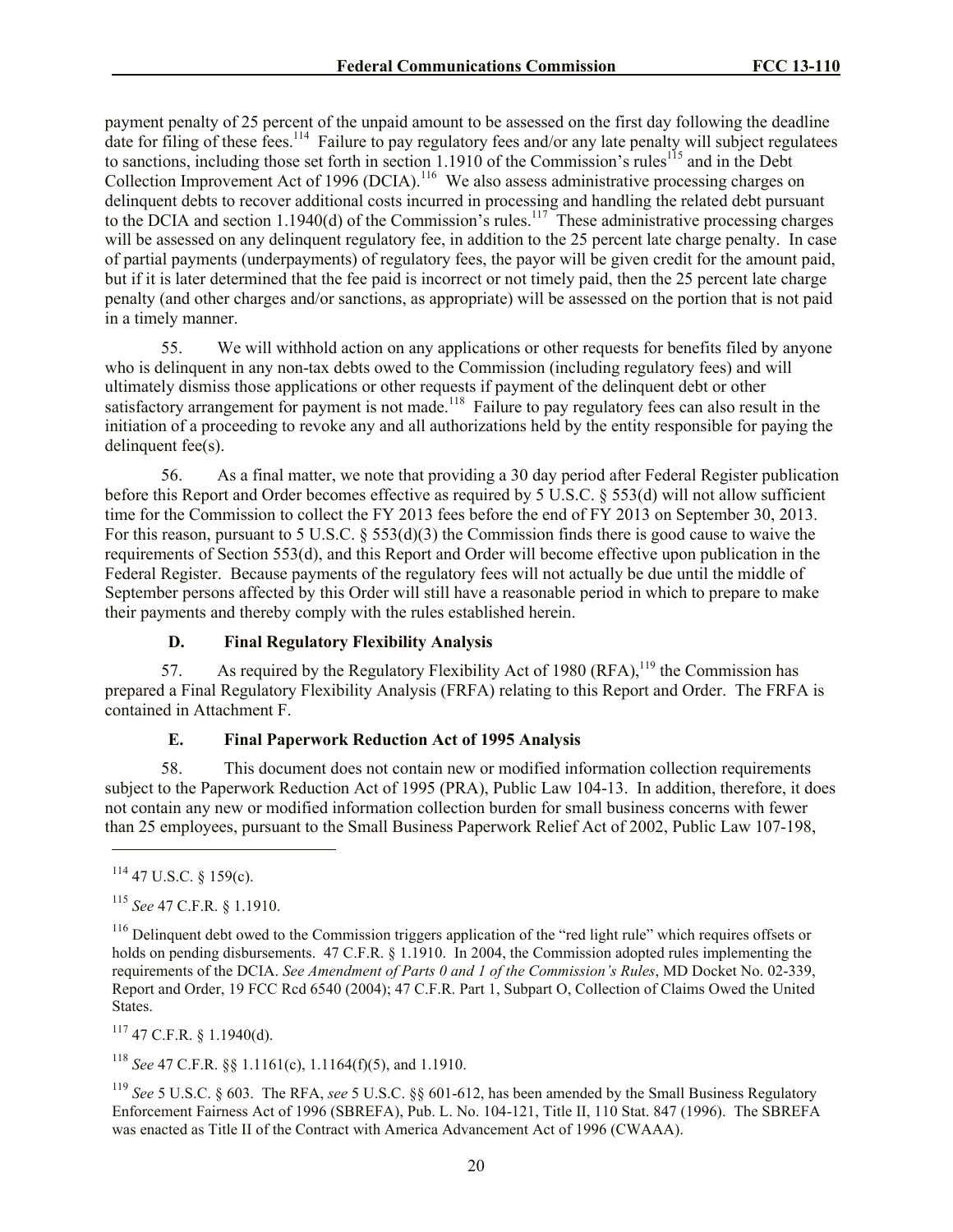*see* 44 U.S.C. 3506(c)(4).

### F. **Congressional Review Act.**

59. The Commission will send a copy of this Report & Order to Congress and the Government Accountability Office pursuant to the Congressional Review Act, *see* 5 U.S.C. 801(a)(1)(A).

## **V. CONCLUSION**

60. In this Report and Order we reallocate regulatory fees to more accurately reflect the subject areas worked on by current Commission FTEs for FY 2013. We consider this our first step toward reforming the regulatory fee process and will continue to refine our regulatory fee methodology to achieve equitable results that are consistent with section 9 of the Act.

# **VI. ORDERING CLAUSES**

61. Accordingly, **IT IS ORDERED** that, pursuant to Sections 4(i) and (j), 9, and 303(r) of the Communications Act of 1934, as amended,  $47 \text{ U.S.C.}$  §§ 154(i), 154(j), 159, and 303(r), this Report and Order **IS HEREBY ADOPTED**.

62. **IT IS FURTHER ORDERED** that, as provided in paragraph 56, this Report and Order **SHALL BE EFFECTIVE** upon publication in the Federal Register.

63. **IT IS FURTHER ORDERED** that the Commission's Consumer and Governmental Affairs Bureau, Reference Information Center, **SHALL SEND** a copy of this Report and Order, including the Final Regulatory Flexibility Analysis in Attachment F, to the Chief Counsel for Advocacy of the U.S. Small Business Administration.

## FEDERAL COMMUNICATIONS COMMISSION

Marlene H. Dortch Secretary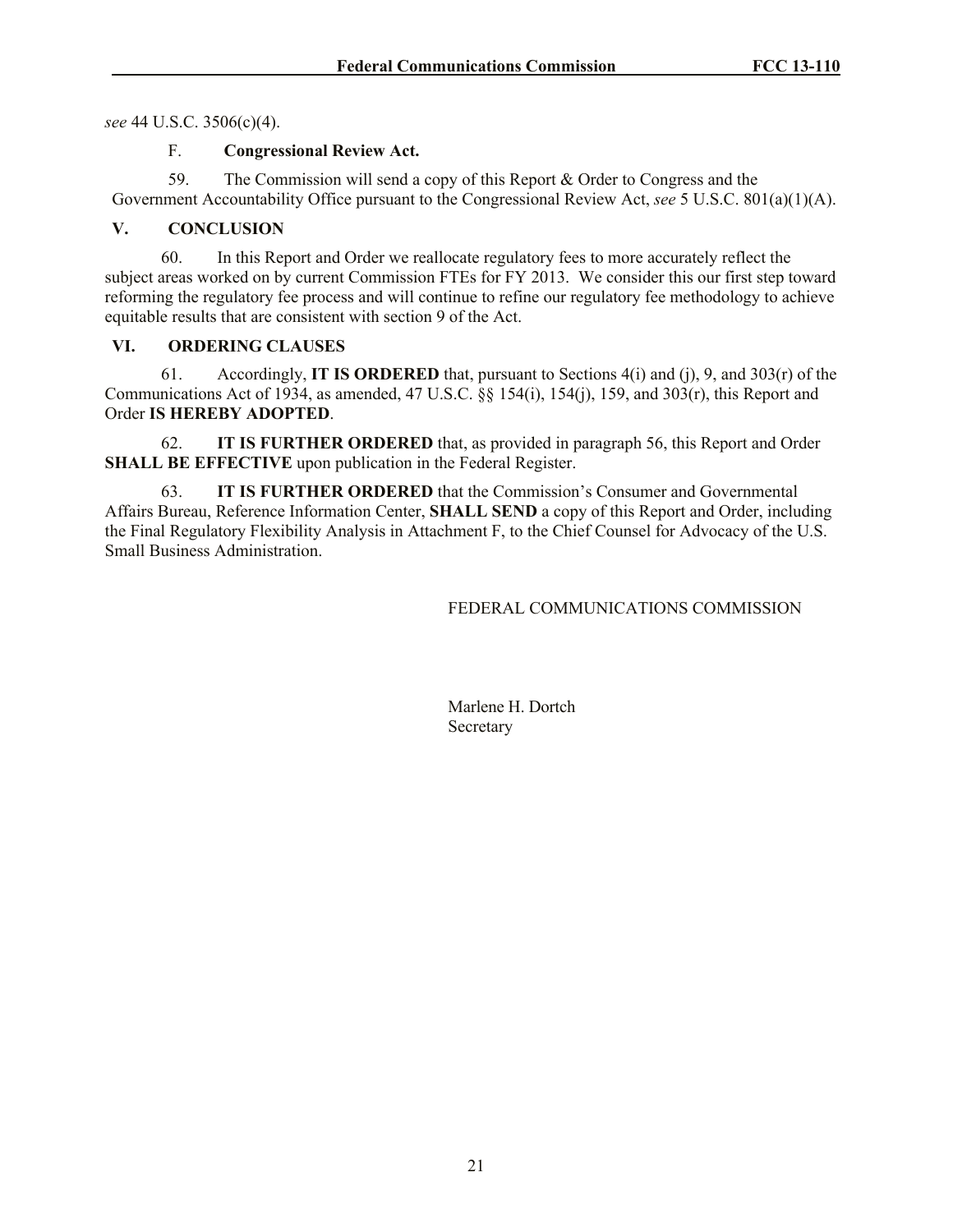# **ATTACHMENT A**

# **List of Commenters—Initial Comments**

| <b>Commenter</b>                                | <b>Abbreviation</b>               |
|-------------------------------------------------|-----------------------------------|
| <b>American Cable Association</b>               | <b>ACA</b>                        |
| AT&T Services, Inc.                             | AT&T                              |
| <b>Competitive Carriers Association</b>         | <b>CCA</b>                        |
| <b>Critical Messaging Association</b>           | <b>CMA</b>                        |
| DIRECTV, LLC                                    | <b>DIRECTV</b>                    |
| <b>CTIA—The Wireless Association®</b>           | <b>CTIA</b>                       |
| EchoStar Satellite Operating Company and Hughes | EchoStar and DISH                 |
| Network Systems, LLC and DISH Network L.L.C.    |                                   |
| Fireweed Communications LLC and Jeremy          | Fireweed                          |
| Lansman                                         |                                   |
| <b>International Carrier Coalition</b>          | ICC                               |
| <b>Intelsat License LLC</b>                     | Intelsat                          |
| Independent Telephone & Telecommunications      | <b>ITTA</b>                       |
| Alliance                                        |                                   |
| Minority Media and Telecommunications Council   | <b>MMTC</b>                       |
| National Association of Broadcasters            | <b>NAB</b>                        |
| North American Submarine Cable Association      | <b>NASCA</b>                      |
| SES Americom, Inc., Inmarsat, Inc., and Telesat | <b>SES</b>                        |
| Canada                                          |                                   |
| Satellite Industry Association                  | <b>SIA</b>                        |
| Sarkes Tarzian, Inc. and Sky Television, L.L.C. | Sarkes Tarzian and Sky Television |
| <b>Telesat Canada</b>                           | Telesat                           |
| Telstra Incorporated and Australia-Japan Cable  | Telstra                           |
| (Guam) Limited                                  |                                   |
| <b>United States Telecom Association</b>        | <b>USTA</b>                       |
| Martin D. Wade                                  | Martin D. Wade                    |

# **List of Commenters—Reply Comments**

| <b>Commenter</b>                                | Abbreviation      |
|-------------------------------------------------|-------------------|
| American Cable Association                      | <b>ACA</b>        |
| Arkansas Broadcasters Association and Christian | ABA               |
| Broadcasting System, LTD.                       |                   |
| <b>Clearwire Corporation</b>                    | Clearwire         |
| CTIA-The Wireless Association®                  | <b>CTIA</b>       |
| DIRECTV, LLC                                    | <b>DIRECTV</b>    |
| EchoStar Satellite Operating Company and Hughes | EchoStar and DISH |
| Network Systems, LLC and DISH Network L.L.C.    |                   |
| Google Fiber Inc.                               | Google            |
| <b>International Carrier Coalition</b>          | ICC               |
| P. Randall Knowles                              | Knowles           |
| Bennett Z. Kobb                                 | Kobb              |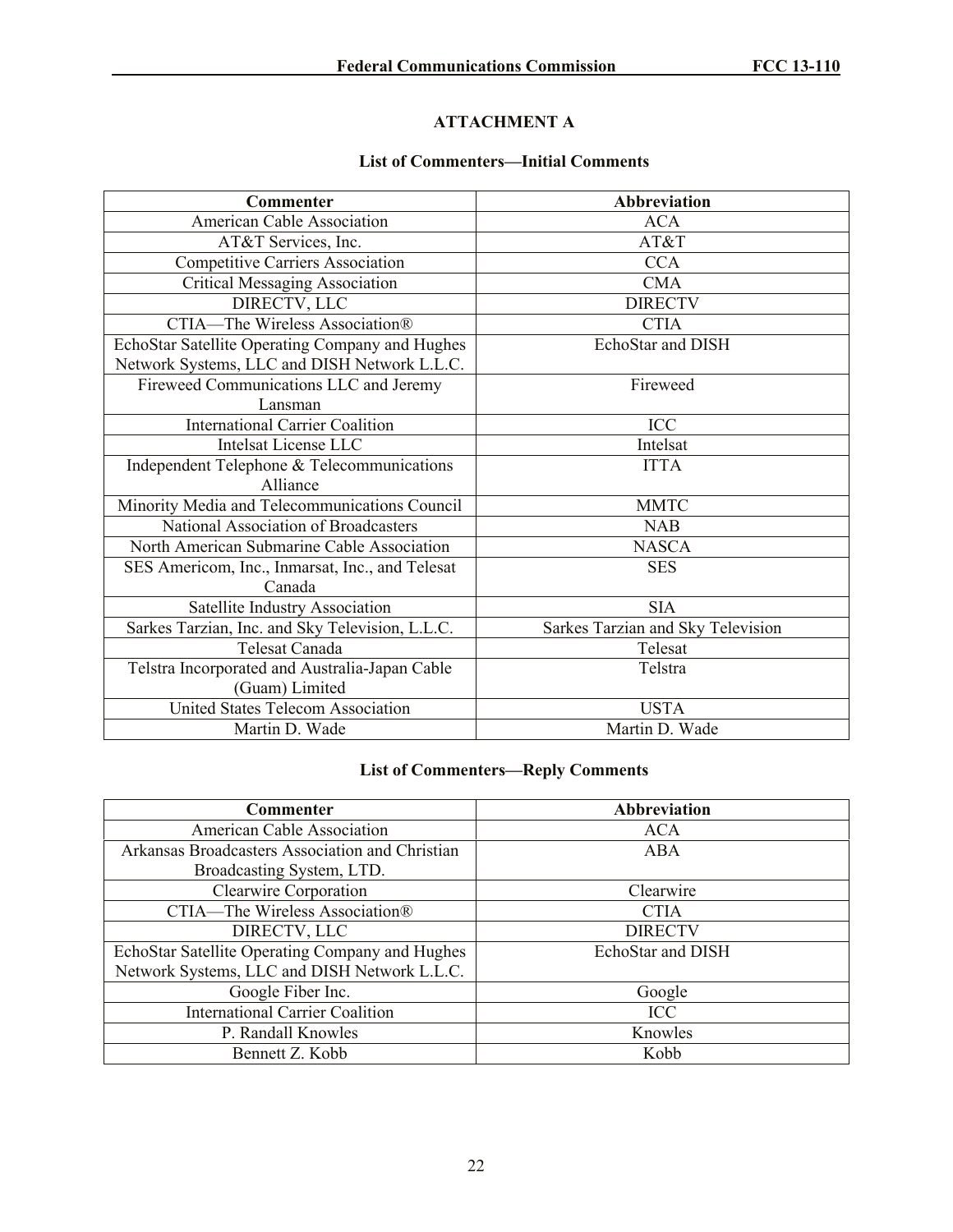| National Cable & Telecommunications Association | <b>NCTA</b> |
|-------------------------------------------------|-------------|
| Satellite Industry Association                  | SIA         |
| SES Americom, Inc., Inmarsat, Inc., and Telesat | <b>SES</b>  |
| Canada                                          |             |
| Verizon and Verizon Wireless                    | Verizon     |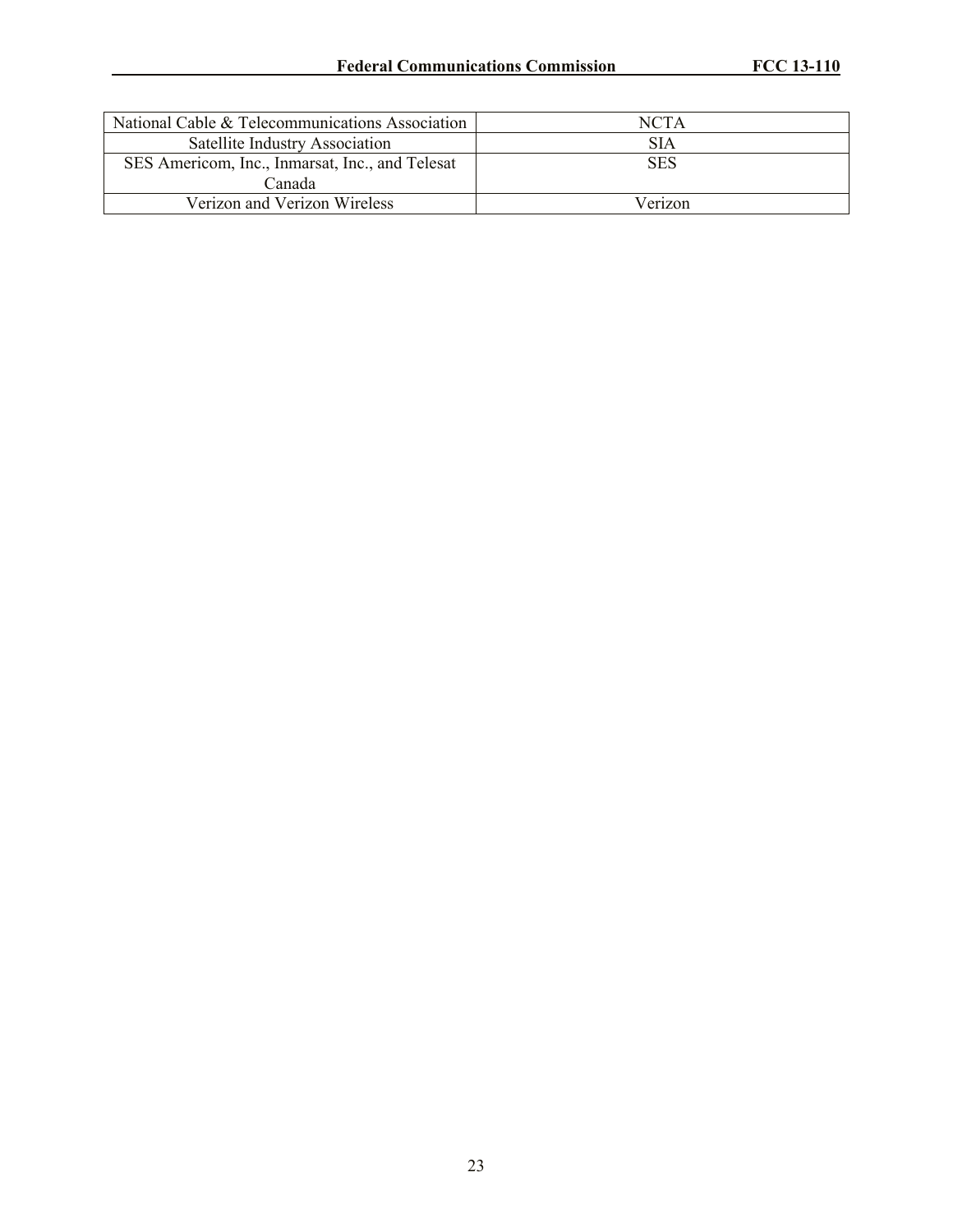## **ATTACHMENT B**

## **Revised FTE (as of 9/30/12) Allocations,<sup>5</sup> Fee Rate Increases Capped at 7.5%**

# **Calculation of FY 2013 Revenue Requirements and Pro-Rata Fees**

Regulatory fees for the categories shaded in gray are collected by the Commission in advance to cover the term of the license and are submitted at the time the application is filed.

| <b>Fee Category</b>                                                               | FY 2013<br><b>Payment Units Years</b> |              | FY 2012<br>Revenue<br><b>Estimate</b> | <b>Pro-Rated</b><br>FY 2013<br>Revenue<br>Require-<br>ment | Uncapped<br>FY 2013<br><b>Regulatory</b><br>Fee | Rounded &<br>Capped<br>FY 2013<br><b>Regulatory</b><br>Fee | <b>Expected</b><br>FY 2013<br>Revenue |
|-----------------------------------------------------------------------------------|---------------------------------------|--------------|---------------------------------------|------------------------------------------------------------|-------------------------------------------------|------------------------------------------------------------|---------------------------------------|
| PLMRS (Exclusive<br>Use)                                                          | 1,400                                 | 10           | 490,000                               | 605,350                                                    | 43                                              | 40                                                         | 560,000                               |
| PLMRS (Shared<br>use)                                                             | 15,000                                | 10           | 2,250,000                             | 2,897,033                                                  | 19                                              | 15                                                         | 2,250,000                             |
| Microwave                                                                         | 13,200                                | 10           | 2,640,000                             | 2,853,794                                                  | 22                                              | 20                                                         | 2,640,000                             |
| 218-219 MHz<br>(Formerly IVDS)                                                    | 5                                     | 10           | 3,500                                 | 4,324                                                      | 86                                              | 75                                                         | 3,750                                 |
| Marine (Ship)                                                                     | 6,550                                 | 10           | 655,000                               | 951,265                                                    | 15                                              | 10                                                         | 655,000                               |
| <b>GMRS</b>                                                                       | 7,900                                 | 5            | 192,500                               | 345,914                                                    | 9                                               | 5                                                          | 197,500                               |
| <b>Aviation</b> (Aircraft)                                                        | 2,900                                 | 10           | 290,000                               | 432,393                                                    | 15                                              | 10                                                         | 290,000                               |
| Marine (Coast)                                                                    | 285                                   | 10           | 142,500                               | 172,957                                                    | 61                                              | $\overline{55}$                                            | 156,750                               |
| <b>Aviation</b> (Ground)                                                          | 900                                   | 10           | 135,000                               | 172,957                                                    | 19                                              | 15                                                         | 135,000                               |
| <b>Amateur Vanity</b><br>Call Signs                                               | 14,300                                | 10           | 214,500                               | 259,436                                                    | 1.81                                            | 1.61                                                       | 230,230                               |
| $AM$ Class $A^{4a}$                                                               | 65                                    | $\mathbf{1}$ | 250,100                               | 294,808                                                    | 4,536                                           | 4,400                                                      | 286,000                               |
| AM Class $B^{4b}$                                                                 | 1,510                                 | $\mathbf{1}$ | 3,125,875                             | 3,664,040                                                  | 2,427                                           | 2,275                                                      | 3,435,250                             |
| AM Class $C^{4c}$                                                                 | 890                                   | $\mathbf{1}$ | 1,107,975                             | 1,305,578                                                  | 1,467                                           | 1,350                                                      | 1,201,500                             |
| AM Class $D^{4d}$                                                                 | 1,500                                 | $\mathbf{1}$ | 3,698,400                             | 4,337,887                                                  | 2,892                                           | 2,575                                                      | 3,862,500                             |
| FM Classes A, B1<br>$&C3^{4e}$                                                    | 3,075                                 | $\mathbf{1}$ | 7,764,750                             | 8,970,581                                                  | 2,917                                           | 2,725                                                      | 8,379,375                             |
| FM Classes B, C,<br>C <sub>0</sub> , C <sub>1</sub> & C <sub>2<sup>4f</sup></sub> | 3,140                                 | $\mathbf{1}$ | 9,513,000                             | 11,034,236                                                 | 3,514                                           | $\overline{3,375}$                                         | 10,597,500                            |
| <b>AM</b> Construction<br>Permits                                                 | 51                                    | $\mathbf{1}$ | 35,750                                | 42,115                                                     | 826                                             | 590                                                        | 30,090                                |
| FM Construction<br>Permits <sup>1</sup>                                           | 190                                   | $\mathbf{1}$ | 84,000                                | 421,154                                                    | 2,217                                           | 750                                                        | 142,500                               |
| Satellite TV                                                                      | 125                                   | $\mathbf{1}$ | 178,125                               | 210,577                                                    | 1,685                                           | 1,525                                                      | 190,625                               |
| Satellite TV<br><b>Construction Permit</b>                                        | $\overline{\mathbf{3}}$               | $\,1$        | 3,580                                 | 4,212                                                      | 1,404                                           | 960                                                        | 2,880                                 |
| VHF Markets 1-10                                                                  | 23                                    | $\mathbf{1}$ | 1,761,650                             | 2,366,150                                                  | 102,876                                         | 86,075                                                     | 1,979,725                             |
| VHF Markets 11-25                                                                 | 23                                    | $\mathbf{1}$ | 1,836,875                             | 2,454,013                                                  | 106,696                                         | 78,975                                                     | 1,816,425                             |
| VHF Markets 26-50                                                                 | 39                                    | 1            | 1,512,400                             | 2,034,276                                                  | 52,161                                          | 42,775                                                     | 1,668,225                             |
| VHF Markets 51-<br>100                                                            | 61                                    | $\mathbf{1}$ | 1,255,500                             | 1,757,149                                                  | 28,806                                          | 22,475                                                     | 1,370,975                             |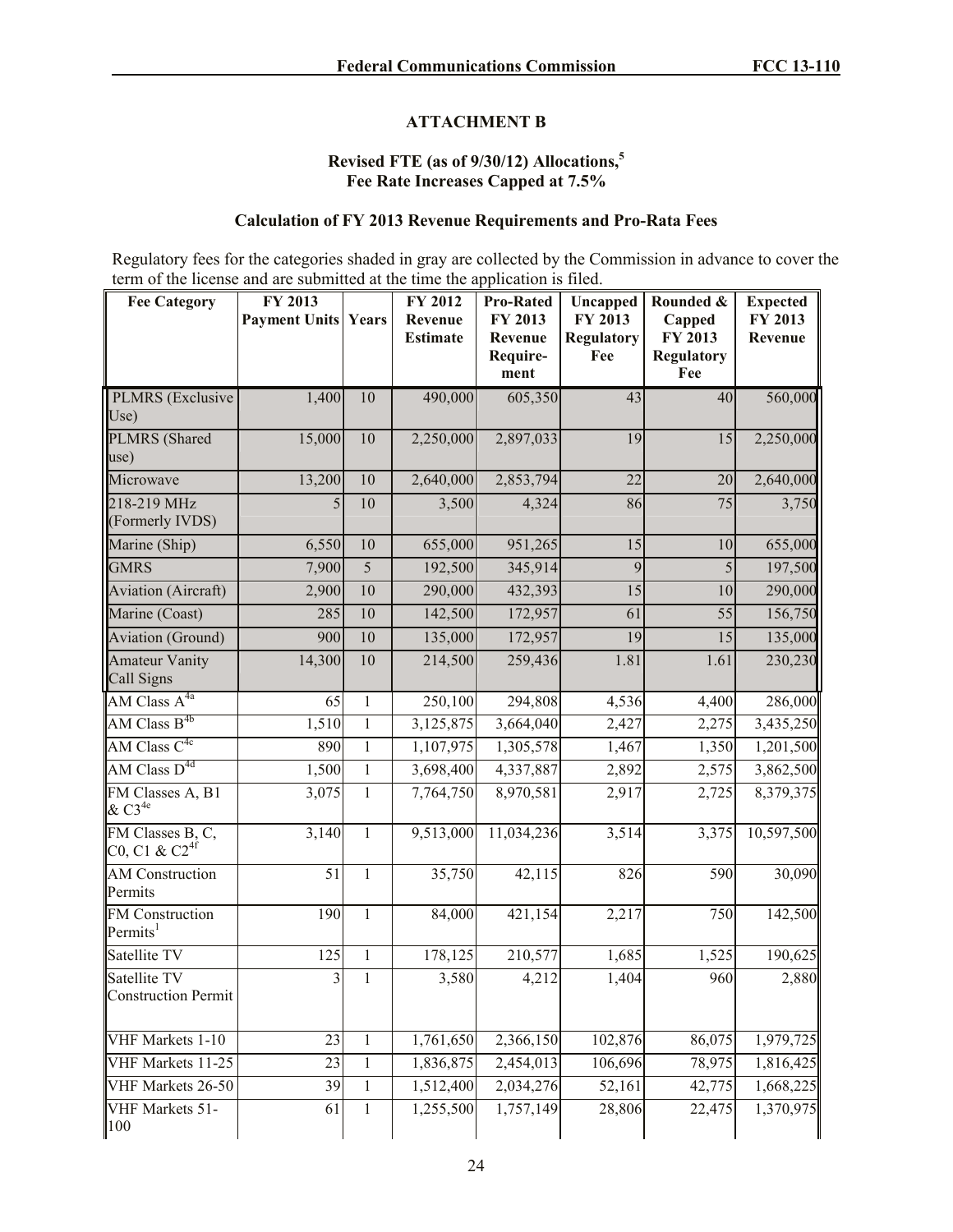| <b>Fee Category</b>                                                                 | FY 2013<br><b>Payment Units Years</b> |              | FY 2012<br>Revenue<br><b>Estimate</b> | <b>Pro-Rated</b><br>FY 2013<br>Revenue<br>Require-<br>ment | Uncapped<br>FY 2013<br><b>Regulatory</b><br>Fee | Rounded &<br>Capped<br>FY 2013<br><b>Regulatory</b><br>Fee | <b>Expected</b><br>FY 2013<br>Revenue |
|-------------------------------------------------------------------------------------|---------------------------------------|--------------|---------------------------------------|------------------------------------------------------------|-------------------------------------------------|------------------------------------------------------------|---------------------------------------|
| <b>VHF</b> Remaining<br>Markets                                                     | 137                                   | 1            | 798,025                               | 1,020,393                                                  | 7,448                                           | 6,250                                                      | 856,250                               |
| <b>VHF Construction</b><br>Permits <sup>1</sup>                                     | 1                                     | 1            | 11,650                                | 6,250                                                      | 6,250                                           | 6,250                                                      | 6,250                                 |
| UHF Markets 1-10                                                                    | 112                                   | $\mathbf{1}$ | 3,853,150                             | 4,248,631                                                  | 37,934                                          | 38,000                                                     | 4,256,000                             |
| UHF Markets 11-25                                                                   | 109                                   | $\mathbf{1}$ | 3,458,250                             | 3,781,729                                                  | 34,695                                          | 35,050                                                     | 3,820,450                             |
| UHF Markets 26-50                                                                   | 140                                   | $\mathbf{1}$ | 2,959,875                             | 3,232,818                                                  | 23,092                                          | 23,550                                                     | 3,297,000                             |
| UHF Markets 51-<br>100                                                              | 239                                   | $\mathbf{1}$ | 2,868,750                             | 3,099,301                                                  | 12,968                                          | 13,700                                                     | 3,274,300                             |
| <b>UHF</b> Remaining<br>Markets                                                     | 247                                   | $\mathbf{1}$ | 845,975                               | 916,915                                                    | 3,712                                           | 3,675                                                      | 907,725                               |
| <b>UHF Construction</b><br>Permits <sup>1</sup>                                     | $\overline{4}$                        | $\mathbf{1}$ | 23,975                                | 14,700                                                     | 3,675                                           | 3,675                                                      | 14,700                                |
| <b>Broadcast</b><br>Auxiliaries                                                     | 25,400                                | $\mathbf{1}$ | 248,000                               | 336,923                                                    | 13                                              | 10                                                         | 254,000                               |
| LPTV/Translators/<br>Boosters/Class A<br>TV                                         | 3,725                                 | 1            | 1,436,820                             | 1,684,616                                                  | 452                                             | 410                                                        | 1,527,250                             |
| <b>CARS</b> Stations                                                                | 325                                   | $\mathbf{1}$ | 178,125                               | 210,634                                                    | 648                                             | 510                                                        | 165,750                               |
| Cable TV Systems                                                                    | 60,000,000                            | $\mathbf{1}$ | 59,090,000                            | 69,719,942                                                 | 1.162                                           | 1.02                                                       | 61,200,000                            |
| Interstate<br>Telecommunication<br>Service Providers                                | \$39,000,000,000                      | $\mathbf{1}$ |                                       | 148,875,000 118,979,384                                    | 0.00305                                         | 0.00347                                                    | 135,330,000                           |
| <b>CMRS</b> Mobile<br>Services<br>(Cellular/Public<br>Mobile)                       | 326,000,000                           | $\mathbf{1}$ | 53,210,000                            | 63,105,583                                                 | 0.194                                           | 0.18                                                       | 58,680,000                            |
| CMRS Messag.<br>Services                                                            | 3,000,000                             | $\mathbf{1}$ | 272,000                               | 240,000                                                    | 0.0800                                          | 0.080                                                      | 240,000                               |
| $BRS^2$                                                                             | 920                                   | 1            | 451,250                               | 693,680                                                    | 754                                             | 510                                                        | 469,200                               |
| <b>LMDS</b>                                                                         | 170                                   | 1            | 225,625                               | 128,180                                                    | 754                                             | 510                                                        | 86,700                                |
| Per 64 kbps Int'l<br><b>Bearer Circuits</b>                                         | 3,823,249                             | 1            | 1,157,602                             | 1,066,139                                                  | .279                                            | .27                                                        | 1,032,277                             |
| Terrestrial (Common)<br>& Satellite (Common<br>& Non-Common)                        |                                       |              |                                       |                                                            |                                                 |                                                            |                                       |
| Submarine Cable<br>Providers (see chart<br>$\left\vert$ in Appendix C) <sup>3</sup> | 39.19                                 | 1            | 8,150,984                             | 7,504,167                                                  | 191,494                                         | 217,675                                                    | 8,530,139                             |
| <b>Earth Stations</b>                                                               | 3,400                                 | 1            | 893,750                               | 824,068                                                    | 242                                             | 275                                                        | 935,000                               |
| <b>Space Stations</b><br>(Geostationary)                                            | 87                                    | $\mathbf{1}$ | 11,560,125                            | 10,646,958                                                 | 122,379                                         | 139,100                                                    | 12,101,700                            |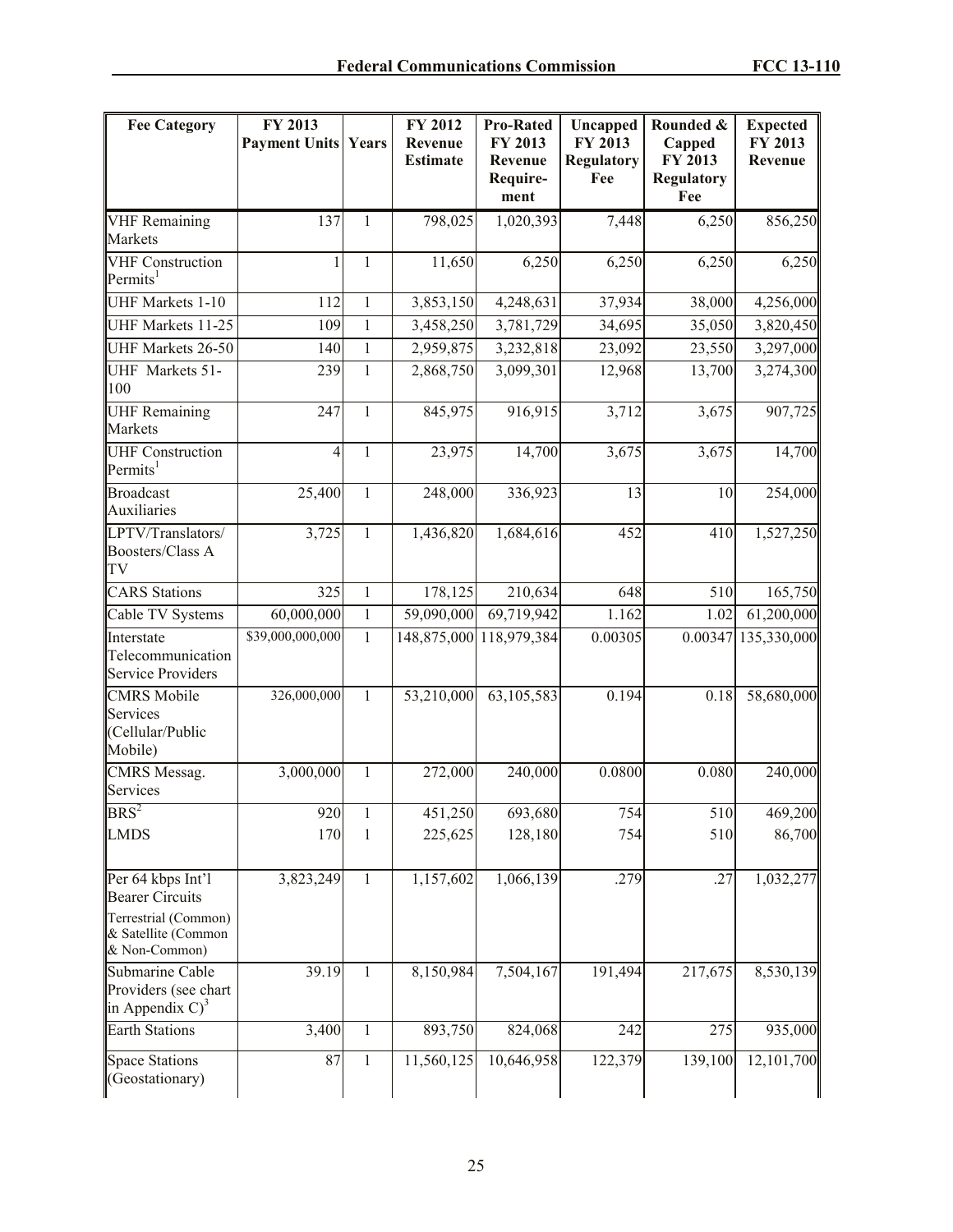| <b>Fee Category</b>                                                                    | <b>FY 2013</b><br><b>Payment Units Years</b> |   | FY 2012<br>Revenue<br><b>Estimate</b> | <b>Pro-Rated</b><br><b>FY 2013</b><br>Revenue<br>Require-<br>ment | Uncapped<br>FY 2013<br><b>Regulatory</b><br>Fee | Rounded &<br>Capped<br><b>FY 2013</b><br><b>Regulatory</b><br>Fee | <b>Expected</b><br>FY 2013<br>Revenue |
|----------------------------------------------------------------------------------------|----------------------------------------------|---|---------------------------------------|-------------------------------------------------------------------|-------------------------------------------------|-------------------------------------------------------------------|---------------------------------------|
| <b>Space Stations</b><br>(Non-Geostationary                                            | 6                                            | 1 | 858,900                               | 791,105                                                           | 131,851                                         | 149,875                                                           | 899,250                               |
| $\sqrt{\ast \ast \ast \ast \ast}$ Total<br><b>Estimated Revenue</b><br>to be Collected |                                              |   |                                       | 340,568,811 339,844,006                                           |                                                 |                                                                   | 339,965,741                           |
| $*****$ Total<br>Revenue<br>Requirement                                                |                                              |   |                                       | 339,844,000 339,844,000                                           |                                                 |                                                                   | 339,844,000                           |
| Difference                                                                             |                                              |   | 724,811                               | 6                                                                 |                                                 |                                                                   | 121,741                               |

 $<sup>1</sup>$  The VHF and UHF Construction Permit revenues were adjusted to set the regulatory fee to an amount no higher</sup> than the lowest licensed fee for that class of service. Similarly, reductions in the VHF and UHF Construction Permit revenues are offset by increases in the revenue totals for VHF and UHF television stations, respectively.

<sup>2</sup> MDS/MMDS category was renamed Broadband Radio Service (BRS). *See Amendment of Parts 1, 21, 73, 74 and 101 of the Commission's Rules to Facilitate the Provision of Fixed and Mobile Broadband Access, Educational and Other Advanced Services in the 2150-2162 and 2500-2690 MHz Bands*, Report & Order and Further Notice of Proposed Rulemaking, 19 FCC Rcd 14165, 14169, ¶ 6 (2004).

<sup>3</sup> The chart at the end of Appendix C lists the submarine cable bearer circuit regulatory fees (common and noncommon carrier basis) that resulted from the adoption of the following proceedings: *Assessment and Collection of Regulatory Fees for Fiscal Year 2008*, Second Report and Order (MD Docket No. 08-65, RM-11312), released March 24, 2009; and *Assessment and Collection of Regulatory Fees for Fiscal Year 2009 and Assessment and Collection of Regulatory Fees for Fiscal Year 2008,* Notice of Proposed Rulemaking and Order (MD Docket No. 09-65, MD Docket No. 08-65), released on May 14, 2009.

<sup>4</sup> The fee amounts listed in the column entitled "Rounded New FY 2013 Regulatory Fee" constitute a weighted average media regulatory fee by class of service. The actual FY 2013 regulatory fees for AM/FM radio stations are listed on a grid located at the end of Attachment C.

 $<sup>5</sup>$  The allocation percentages represent FTE data as of September 30, 2012, and include the proposal to use 28 Direct</sup> FTEs (rather than 119 FTEs) for the International Bureau.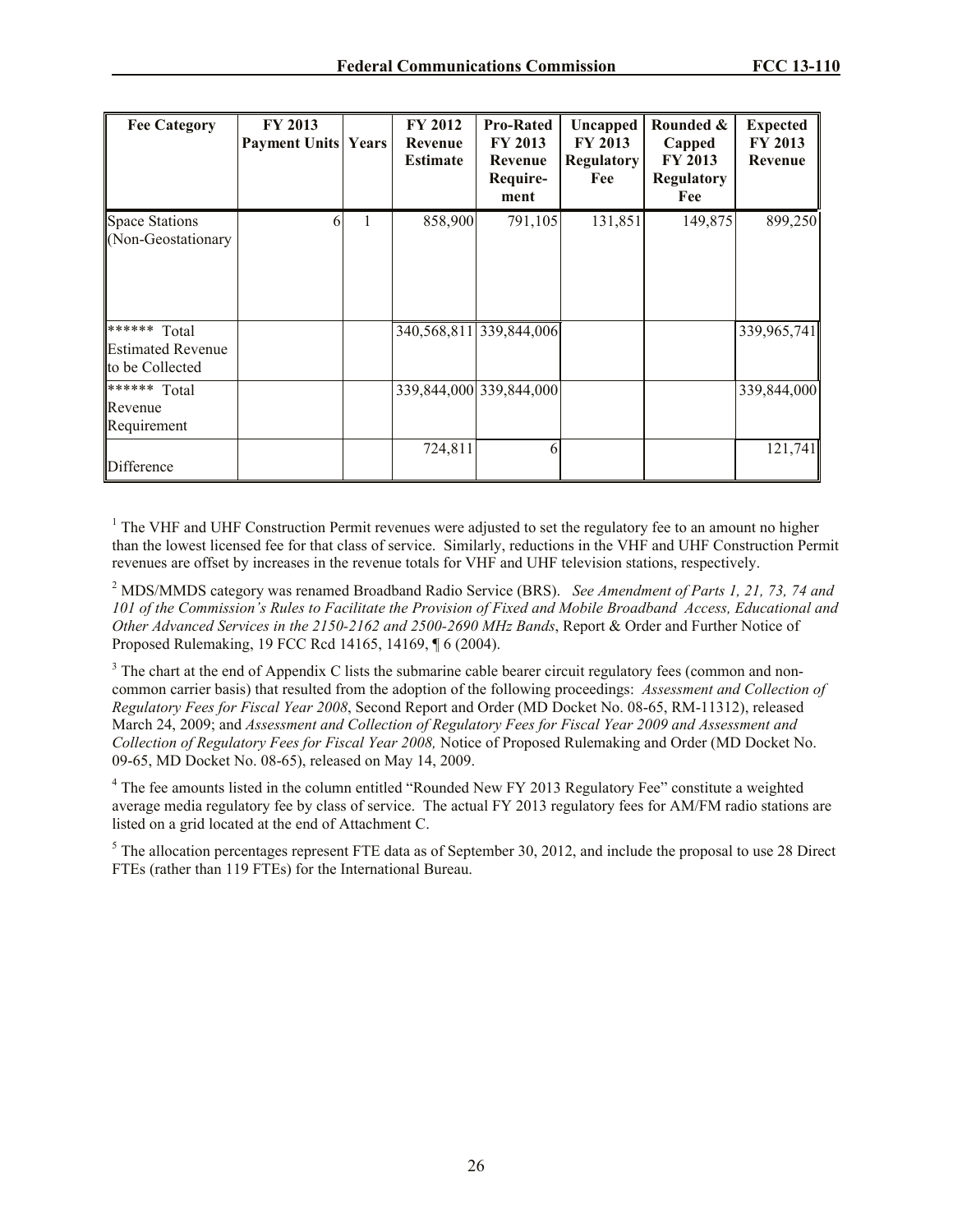## **ATTACHMENT C**

# **Revised FTE (as of 9/30/12) Allocations,<sup>5</sup> Fee Rate Increases Capped at 7.5%**

# **FY 2013 Schedule of Regulatory Fees**

Regulatory fees for the categories shaded in gray are collected by the Commission in advance to cover the term of the license and are submitted at the time the application is filed.

| <b>Fee Category</b>                                                                     | Annual<br><b>Regulatory</b><br>Fee<br>(U.S. S's) |
|-----------------------------------------------------------------------------------------|--------------------------------------------------|
| PLMRS (per license) (Exclusive Use) (47 CFR part 90)                                    | 40                                               |
| Microwave (per license) (47 CFR part 101)                                               | 20                                               |
| 218-219 MHz (Formerly Interactive Video Data Service) (per license) (47 CFR part<br>95) | 75                                               |
| Marine (Ship) (per station) (47 CFR part 80)                                            | 10                                               |
| Marine (Coast) (per license) (47 CFR part 80)                                           | 55                                               |
| General Mobile Radio Service (per license) (47 CFR part 95)                             | 5                                                |
| Rural Radio (47 CFR part 22) (previously listed under the Land Mobile category)         | 15                                               |
| PLMRS (Shared Use) (per license) (47 CFR part 90)                                       | 15                                               |
| Aviation (Aircraft) (per station) (47 CFR part 87)                                      | 10                                               |
| Aviation (Ground) (per license) (47 CFR part 87)                                        | 15                                               |
| Amateur Vanity Call Signs (per call sign) (47 CFR part 97)                              | 1.61                                             |
| CMRS Mobile/Cellular Services (per unit) (47 CFR parts 20, 22, 24, 27, 80 and 90)       | .18                                              |
| CMRS Messaging Services (per unit) (47 CFR parts 20, 22, 24 and 90)                     | .08                                              |
| Broadband Radio Service (formerly MMDS/ MDS) (per license) (47 CFR part 27)             | 510                                              |
| Local Multipoint Distribution Service (per call sign) (47 CFR, part 101)                | 510                                              |
| AM Radio Construction Permits                                                           | 590                                              |
| FM Radio Construction Permits                                                           | 750                                              |
| TV (47 CFR part 73) VHF Commercial                                                      |                                                  |
| Markets 1-10                                                                            | 86,075                                           |
| Markets 11-25                                                                           | 78,975                                           |
| Markets 26-50                                                                           | 42,775                                           |
| Markets 51-100                                                                          | 22,475                                           |
| <b>Remaining Markets</b>                                                                | 6,250                                            |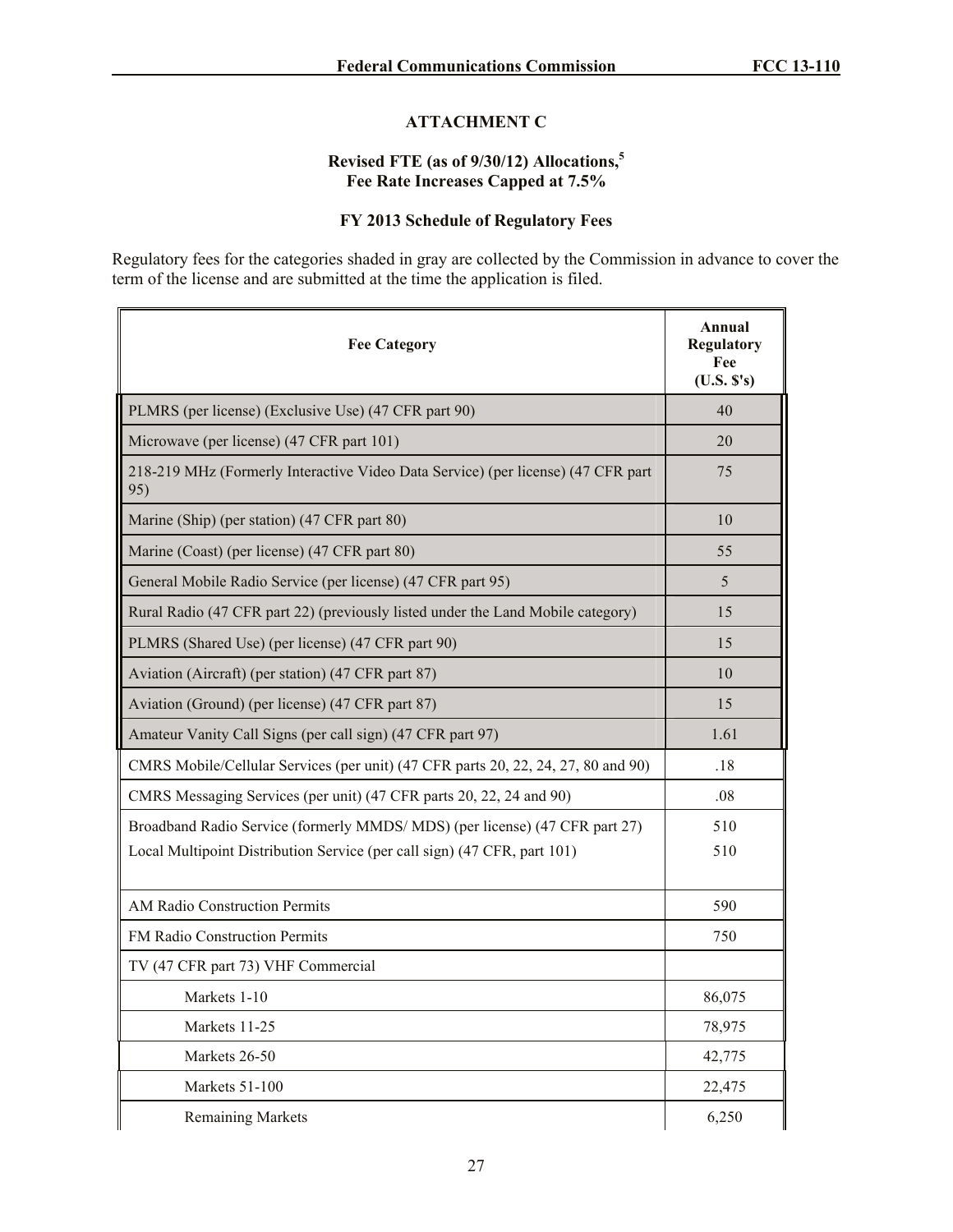| <b>Fee Category</b>                                                                                                                                       | Annual<br><b>Regulatory</b><br>Fee<br>(U.S. S's) |
|-----------------------------------------------------------------------------------------------------------------------------------------------------------|--------------------------------------------------|
| <b>Construction Permits</b>                                                                                                                               | 6,250                                            |
| TV (47 CFR part 73) UHF Commercial                                                                                                                        |                                                  |
| Markets 1-10                                                                                                                                              | 38,000                                           |
| Markets 11-25                                                                                                                                             | 35,050                                           |
| Markets 26-50                                                                                                                                             | 23,550                                           |
| Markets 51-100                                                                                                                                            | 13,700                                           |
| <b>Remaining Markets</b>                                                                                                                                  | 3,675                                            |
| <b>Construction Permits</b>                                                                                                                               | 3,675                                            |
| Satellite Television Stations (All Markets)                                                                                                               | 1,525                                            |
| Construction Permits - Satellite Television Stations                                                                                                      | 960                                              |
| Low Power TV, Class A TV, TV/FM Translators & Boosters (47 CFR part 74)                                                                                   | 410                                              |
| Broadcast Auxiliaries (47 CFR part 74)                                                                                                                    | 10                                               |
| CARS (47 CFR part 78)                                                                                                                                     | 510                                              |
| Cable Television Systems (per subscriber) (47 CFR part 76)                                                                                                | 1.02                                             |
| Interstate Telecommunication Service Providers (per revenue dollar)                                                                                       | .00347                                           |
| Earth Stations (47 CFR part 25)                                                                                                                           | 275                                              |
| Space Stations (per operational station in geostationary orbit) (47 CFR part 25) also<br>includes DBS Service (per operational station) (47 CFR part 100) | 139,100                                          |
| Space Stations (per operational system in non-geostationary orbit) (47 CFR part 25)                                                                       | 149,875                                          |
| International Bearer Circuits - Terrestrial/Satellites (per 64KB circuit)                                                                                 | .27                                              |
| International Bearer Circuits - Submarine Cable                                                                                                           | See Table<br><b>Below</b>                        |
|                                                                                                                                                           |                                                  |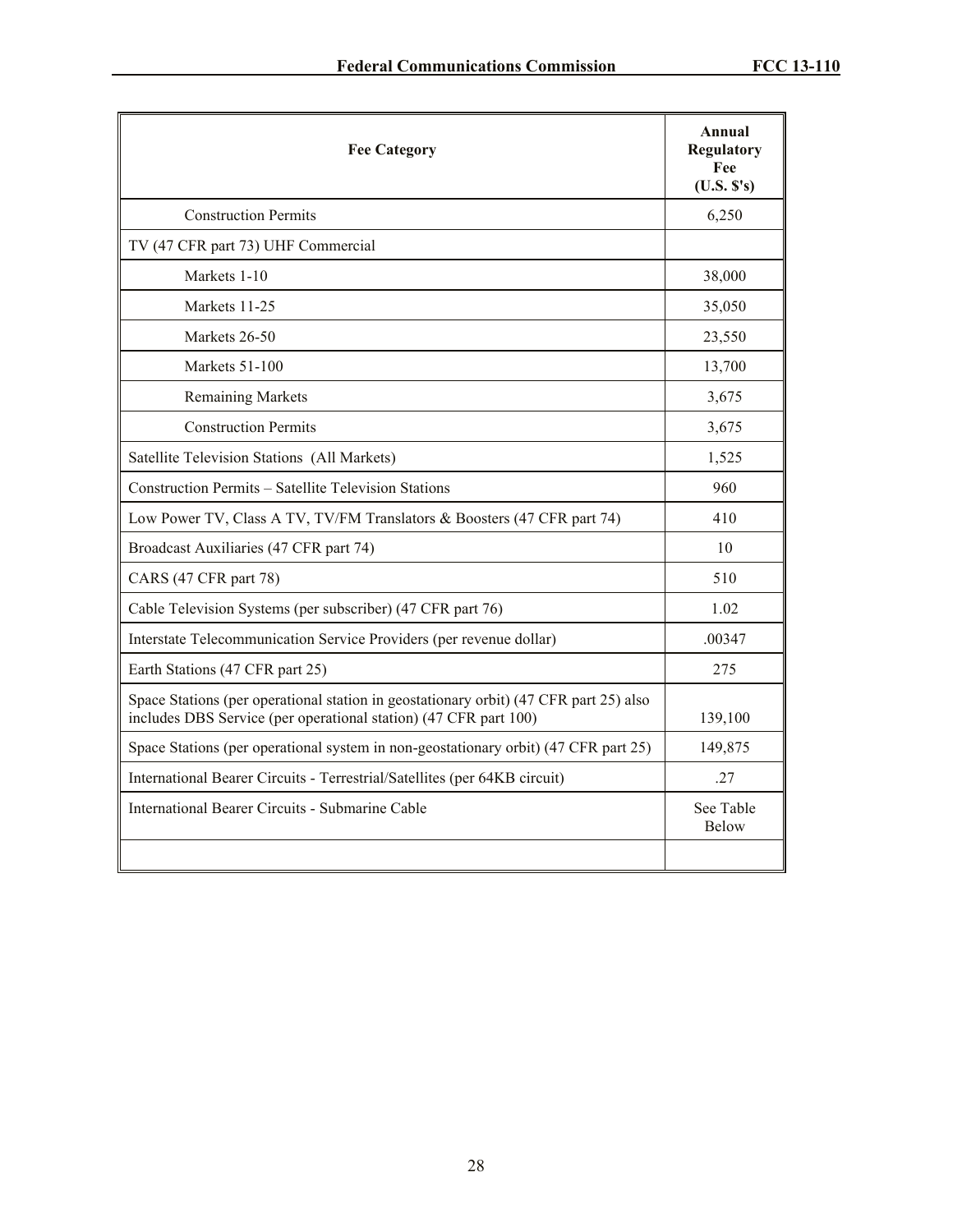| FY 2013 RADIO STATION REGULATORY FEES |                      |                      |               |                      |                                 |                                                              |  |
|---------------------------------------|----------------------|----------------------|---------------|----------------------|---------------------------------|--------------------------------------------------------------|--|
| Population<br><b>Served</b>           | <b>AM Class</b><br>A | <b>AM Class</b><br>B | AM<br>Class C | AM<br><b>Class D</b> | <b>FM Classes</b><br>A, B1 & C3 | <b>FM Classes</b><br><b>B, C, C0, C1</b><br>& C <sub>2</sub> |  |
| $\leq$ -25.000                        | \$775                | \$645                | \$590         | \$670                | \$750                           | \$925                                                        |  |
| $25,001 - 75,000$                     | \$1,550              | \$1,300              | \$900         | \$1,000              | \$1,500                         | \$1,625                                                      |  |
| $75,001 - 150,000$                    | \$2,325              | \$1,625              | \$1,200       | \$1,675              | \$2,050                         | \$3,000                                                      |  |
| $150,001 - 500,000$                   | \$3,475              | \$2,750              | \$1,800       | \$2,025              | \$3,175                         | \$3,925                                                      |  |
| $500,001 - 1,200,000$                 | \$5,025              | \$4,225              | \$3,000       | \$3,375              | \$5,050                         | \$5,775                                                      |  |
| $1,200,001 - 3,000,00$                | \$7,750              | \$6,500              | \$4,500       | \$5,400              | \$8,250                         | \$9,250                                                      |  |
| >3,000,000                            | \$9,300              | \$7,800              | \$5,700       | \$6,750              | \$10,500                        | \$12,025                                                     |  |

### **FY 2013 SCHEDULE OF REGULATORY FEES: Fee Rate Increases Capped at 7.5% (continued)**

## **FY 2013 SCHEDULE OF REGULATORY FEES: Fee Rate Increases Capped at 7.5% International Bearer Circuits - Submarine Cable**

| <b>Submarine Cable Systems</b><br>(capacity as of December 31, 2012) | Fee amount | <b>Address</b>                                                       |
|----------------------------------------------------------------------|------------|----------------------------------------------------------------------|
| $< 2.5$ Gbps                                                         | \$13,600   | FCC, International, P.O. Box<br>979084, St. Louis, MO 63197-<br>9000 |
| 2.5 Gbps or greater, but less<br>than 5 Gbps                         | \$27,200   | FCC, International, P.O. Box<br>979084, St. Louis, MO 63197-<br>9000 |
| 5 Gbps or greater, but less than<br>10 Gbps                          | \$54,425   | FCC, International, P.O. Box<br>979084, St. Louis, MO 63197-<br>9000 |
| 10 Gbps or greater, but less<br>than 20 Gbps                         | \$108,850  | FCC, International, P.O. Box<br>979084, St. Louis, MO 63197-<br>9000 |
| 20 Gbps or greater                                                   | \$217,675  | FCC, International, P.O. Box<br>979084, St. Louis, MO 63197-<br>9000 |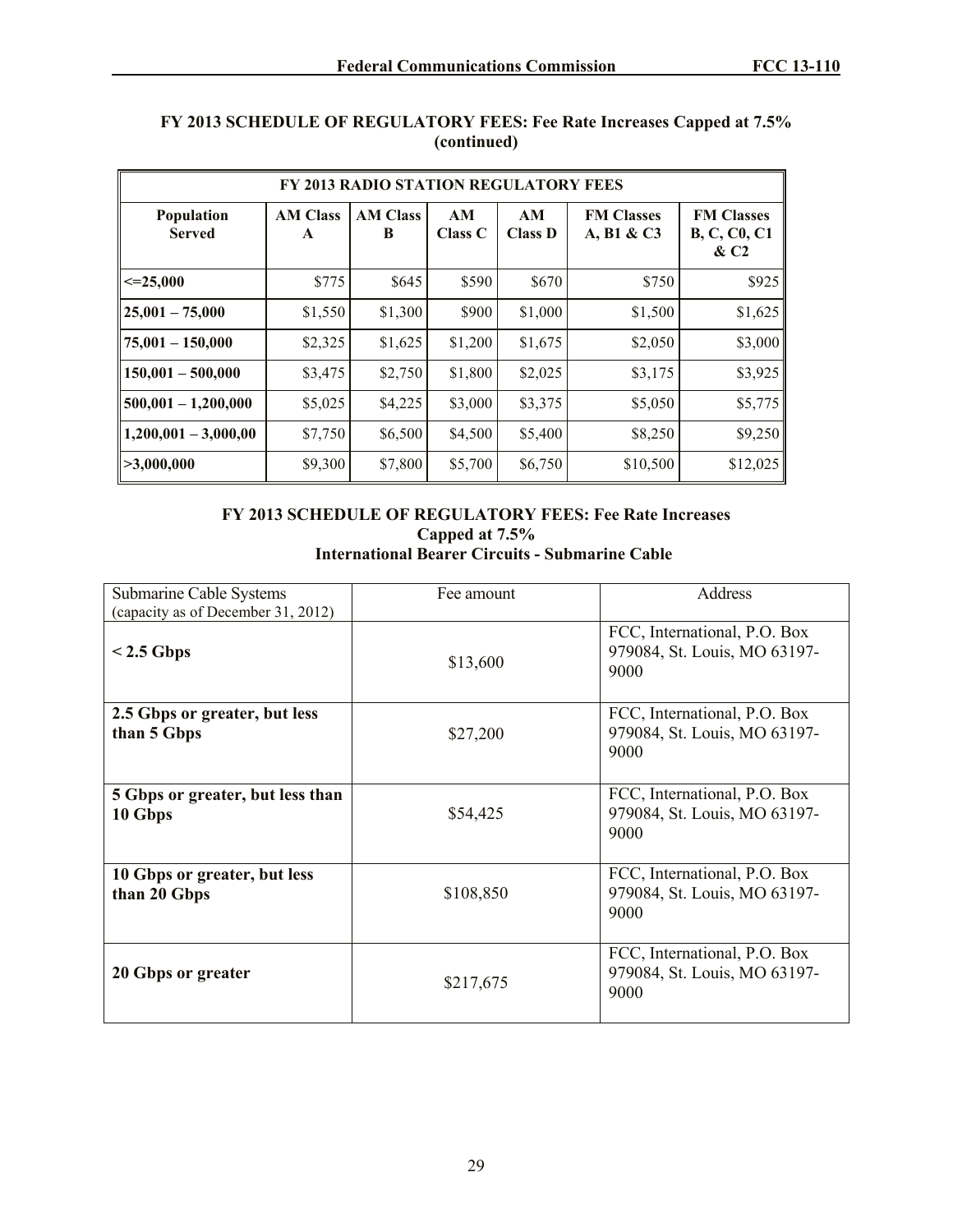# **ATTACHMENT D**

## **Sources of Payment Unit Estimates for FY 2013**

In order to calculate individual service fees for FY 2013, we adjusted FY 2012 payment units for each service to more accurately reflect expected FY 2013 payment liabilities. We obtained our updated estimates through a variety of means. For example, we used Commission licensee data bases, actual prior year payment records and industry and trade association projections when available. The databases we consulted include our Universal Licensing System ("ULS"), International Bureau Filing System ("IBFS"), Consolidated Database System ("CDBS") and Cable Operations and Licensing System ("COALS"), as well as reports generated within the Commission such as the Wireline Competition Bureau's *Trends in Telephone Service* and the Wireless Telecommunications Bureau's *Numbering Resource Utilization Forecast*.

We sought verification for these estimates from multiple sources and, in all cases; we compared FY 2013 estimates with actual FY 2012 payment units to ensure that our revised estimates were reasonable. Where appropriate, we adjusted and/or rounded our final estimates to take into consideration the fact that certain variables that impact on the number of payment units cannot yet be estimated with sufficient accuracy. These include an unknown number of waivers and/or exemptions that may occur in FY 2013 and the fact that, in many services, the number of actual licensees or station operators fluctuates from time to time due to economic, technical, or other reasons. When we note, for example, that our estimated FY 2013 payment units are based on FY 2012 actual payment units, it does not necessarily mean that our FY 2013 projection is exactly the same number as in FY 2012. We have either rounded the FY 2013 number or adjusted it slightly to account for these variables.

| <b>FEE CATEGORY</b>                                                                                                                                                      | <b>SOURCES OF PAYMENT UNIT ESTIMATES</b>                                                                                                                                                                                                                                                                                                           |
|--------------------------------------------------------------------------------------------------------------------------------------------------------------------------|----------------------------------------------------------------------------------------------------------------------------------------------------------------------------------------------------------------------------------------------------------------------------------------------------------------------------------------------------|
| Land Mobile (All), Microwave,<br>218-219 MHz, Marine (Ship $\&$<br>Coast), Aviation (Aircraft &<br>Ground), GMRS, Amateur<br>Vanity Call Signs, Domestic<br>Public Fixed | Based on Wireless Telecommunications Bureau ("WTB")<br>projections of new applications and renewals taking into<br>consideration existing Commission licensee data bases. Aviation<br>(Aircraft) and Marine (Ship) estimates have been adjusted to take<br>into consideration the licensing of portions of these services on a<br>voluntary basis. |
| <b>CMRS Cellular/Mobile Services</b>                                                                                                                                     | Based on WTB projection reports, and FY 12 payment data.                                                                                                                                                                                                                                                                                           |
| <b>CMRS</b> Messaging Services                                                                                                                                           | Based on WTB reports, and FY 12 payment data.                                                                                                                                                                                                                                                                                                      |
| <b>AM/FM Radio Stations</b>                                                                                                                                              | Based on CDBS data, adjusted for exemptions, and actual FY 2012<br>payment units.                                                                                                                                                                                                                                                                  |
| <b>UHF/VHF Television Stations</b>                                                                                                                                       | Based on CDBS data, adjusted for exemptions, and actual FY 2012<br>payment units.                                                                                                                                                                                                                                                                  |
| <b>AM/FM/TV Construction Permits</b>                                                                                                                                     | Based on CDBS data, adjusted for exemptions, and actual FY 2012<br>payment units.                                                                                                                                                                                                                                                                  |
| LPTV, Translators and Boosters,<br>Class A Television                                                                                                                    | Based on CDBS data, adjusted for exemptions, and actual FY 2012<br>payment units.                                                                                                                                                                                                                                                                  |
| <b>Broadcast Auxiliaries</b>                                                                                                                                             | Based on actual FY 2012 payment units.                                                                                                                                                                                                                                                                                                             |
| BRS (formerly MDS/MMDS)                                                                                                                                                  | Based on WTB reports and actual FY 2012 payment units.                                                                                                                                                                                                                                                                                             |
| <b>LMDS</b>                                                                                                                                                              | Based on WTB reports and actual FY 2012 payment units.                                                                                                                                                                                                                                                                                             |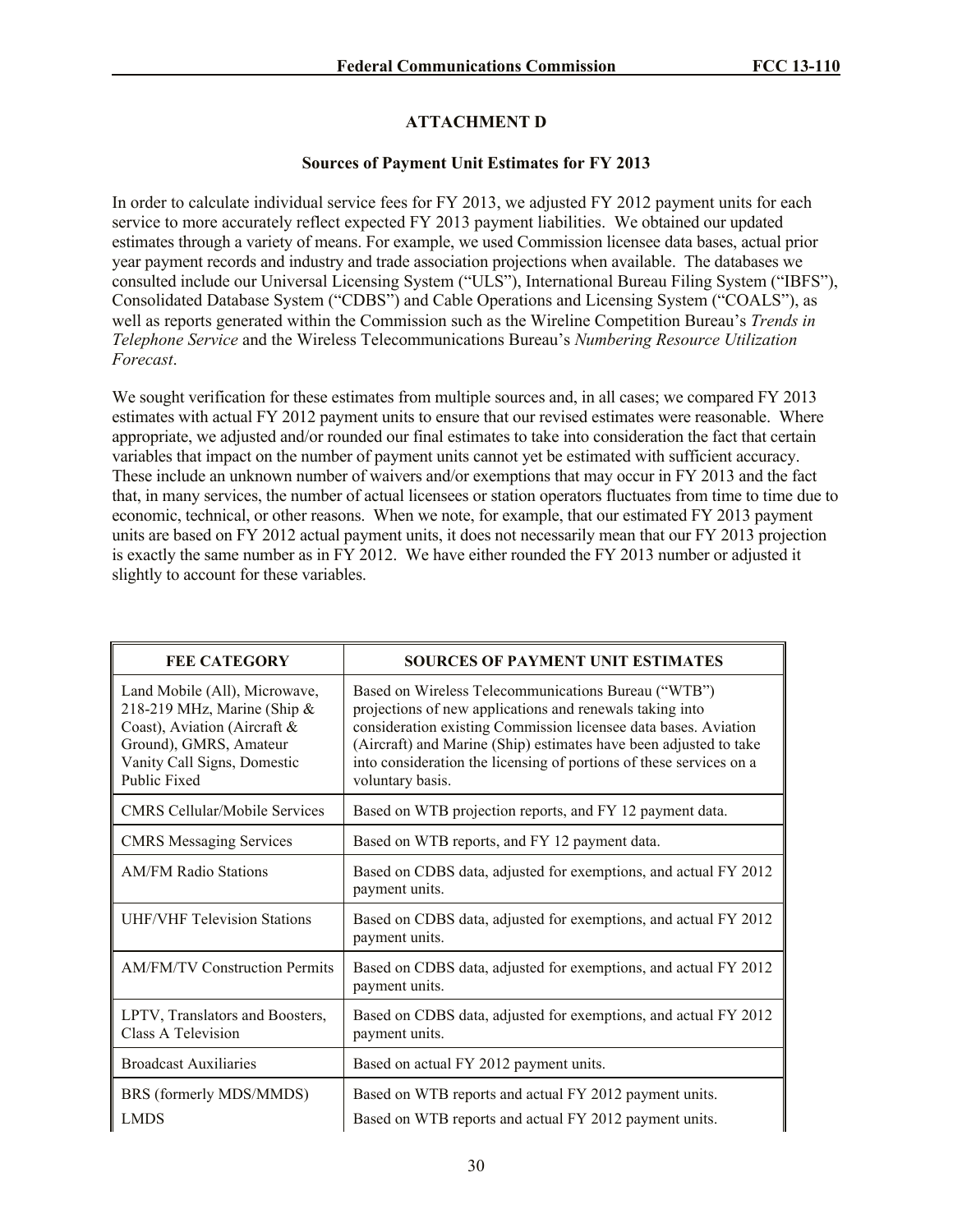| Cable Television Relay Service<br>("CARS") Stations | Based on data from Media Bureau's COALS database and actual<br>FY 2012 payment units.                                                                                                                                                         |
|-----------------------------------------------------|-----------------------------------------------------------------------------------------------------------------------------------------------------------------------------------------------------------------------------------------------|
| Cable Television System<br><b>Subscribers</b>       | Based on publicly available data sources for estimated subscriber<br>counts and actual FY 2011 payment units.                                                                                                                                 |
| Interstate Telecommunication<br>Service Providers   | Based on FCC Form 499-Q data for the four quarters of calendar<br>year 2012, the Wireline Competition Bureau projected the amount<br>of calendar year 2012 revenue that will be reported on 2013 FCC<br>Form 499-A worksheets in April, 2013. |
| <b>Earth Stations</b>                               | Based on International Bureau ("IB") licensing data and actual FY<br>2012 payment units.                                                                                                                                                      |
| Space Stations (GSOs & NGSOs)                       | Based on IB data reports and actual FY 2012 payment units.                                                                                                                                                                                    |
| <b>International Bearer Circuits</b>                | Based on IB reports and submissions by licensees.                                                                                                                                                                                             |
| Submarine Cable Licenses                            | Based on IB license information.                                                                                                                                                                                                              |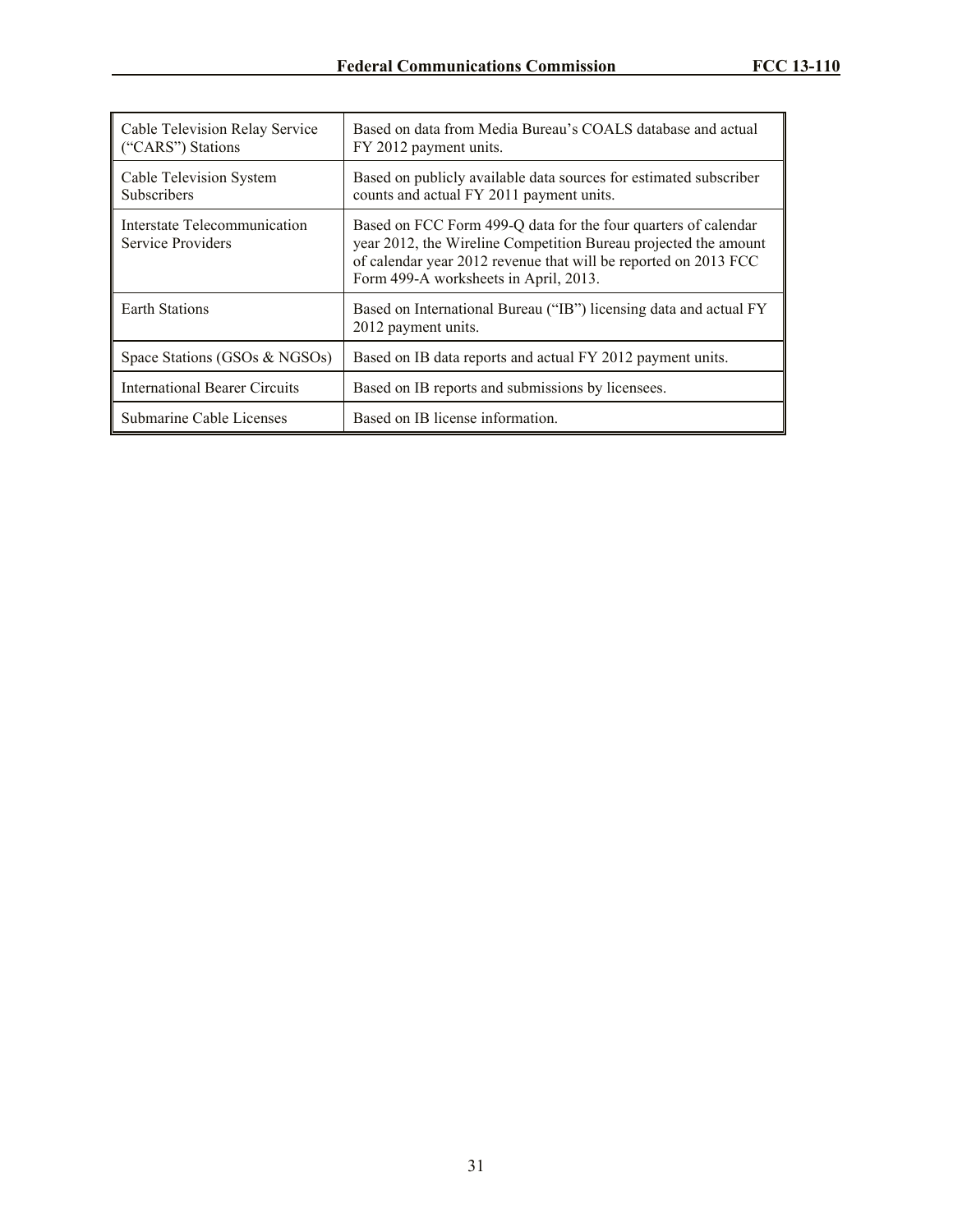## **ATTACHMENT E**

### **Factors, Measurements, and Calculations That Determines Station Signal Contours and Associated Population Coverages**

### **AM Stations**

For stations with nondirectional daytime antennas, the theoretical radiation was used at all azimuths. For stations with directional daytime antennas, specific information on each day tower, including field ratio, phase, spacing, and orientation was retrieved, as well as the theoretical pattern root-mean-square of the radiation in all directions in the horizontal plane ("RMS") figure (milliVolt per meter (mV/m)  $\omega$  1 km) for the antenna system. The standard, or augmented standard if pertinent, horizontal plane radiation pattern was calculated using techniques and methods specified in §§73.150 and 73.152 of the Commission's rules.<sup>1</sup> Radiation values were calculated for each of 360 radials around the transmitter site. Next, estimated soil conductivity data was retrieved from a database representing the information in FCC Figure R3. $^{2}$  Using the calculated horizontal radiation values, and the retrieved soil conductivity data, the distance to the principal community (5 mV/m) contour was predicted for each of the 360 radials. The resulting distance to principal community contours were used to form a geographical polygon. Population counting was accomplished by determining which 2010 block centroids were contained in the polygon. (A block centroid is the center point of a small area containing population as computed by the U.S. Census Bureau.) The sum of the population figures for all enclosed blocks represents the total population for the predicted principal community coverage area.

### **FM Stations**

The greater of the horizontal or vertical effective radiated power ("ERP") (kW) and respective height above average terrain ("HAAT") (m) combination was used. Where the antenna height above mean sea level ("HAMSL") was available, it was used in lieu of the average HAAT figure to calculate specific HAAT figures for each of 360 radials under study. Any available directional pattern information was applied as well, to produce a radial-specific ERP figure. The HAAT and ERP figures were used in conjunction with the Field Strength (50-50) propagation curves specified in 47 C.F.R. §73.313 of the Commission's rules to predict the distance to the principal community (70 dBu (decibel above 1 microVolt per meter) or 3.17 mV/m) contour for each of the  $360$  radials.<sup>3</sup> The resulting distance to principal community contours were used to form a geographical polygon. Population counting was accomplished by determining which 2010 block centroids were contained in the polygon. The sum of the population figures for all enclosed blocks represents the total population for the predicted principal community coverage area.

 $147$  C.F.R. §§ 73.150 and 73.152.

<sup>&</sup>lt;sup>2</sup> See Map of Estimated Effective Ground Conductivity in the United States, 47 C.F.R. § 73.190 Figure R3. <sup>3</sup>47 C.F.R. § 73.313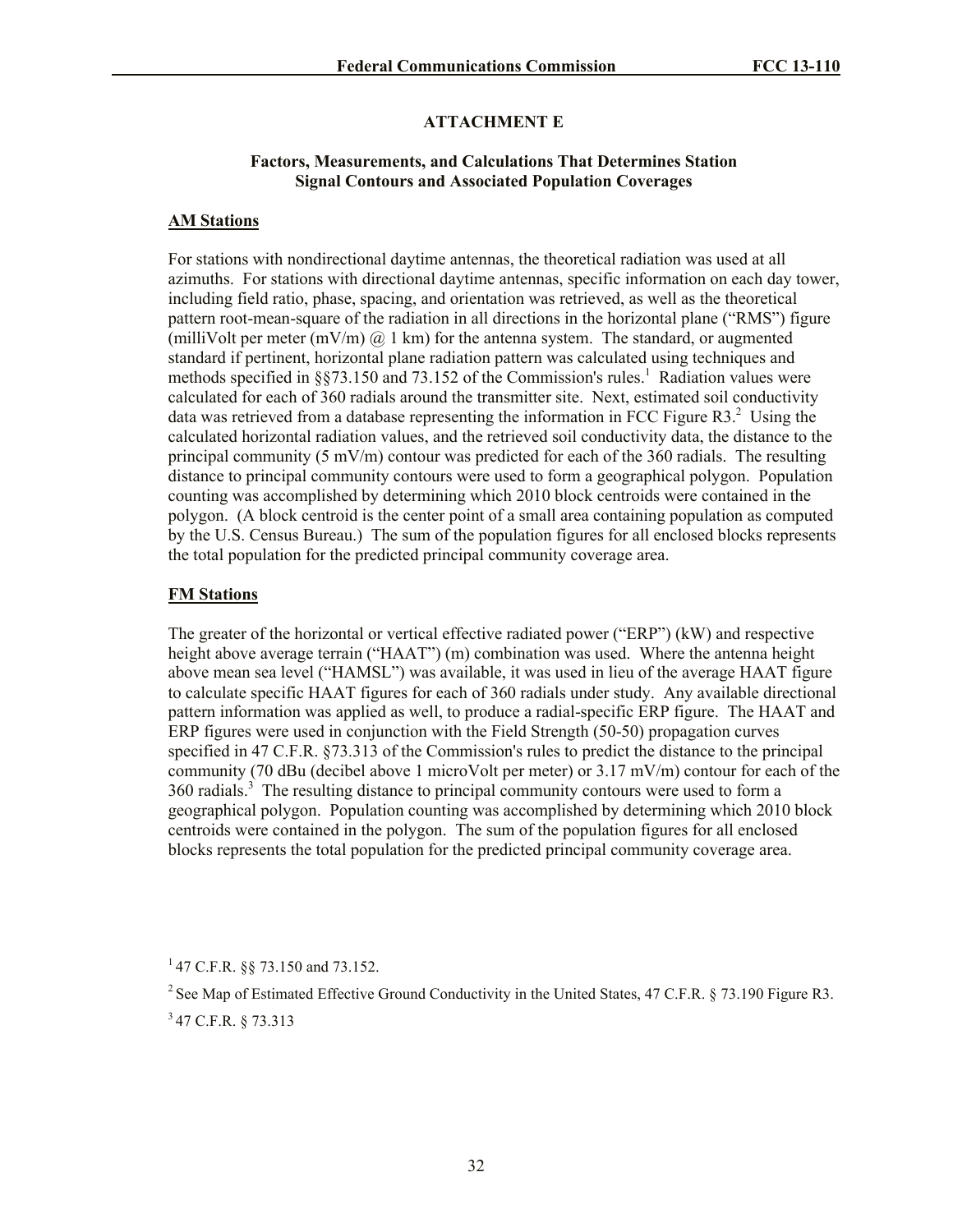# A**TTACHMENT F**

# **Final Regulatory Flexibility Analysis**

1. As required by the Regulatory Flexibility Act of 1980, as amended  $(RFA)$ ,<sup>120</sup> an Initial Regulatory Flexibility Analysis (IRFA) was included in the *FY 2013 NPRM.* The Commission sought written public comment on the proposals in the *FY 2013 NPRM*, including comment on the IRFA. This Final Regulatory Flexibility Analysis (FRFA) conforms to the IRFA.<sup>121</sup>

# **A. Need for, and Objectives of, the Report and Order**

2. In this Report and Order, we conclude the Assessment and Collection of Regulatory Fees for Fiscal Year (FY) 2013 proceeding to collect \$339,844,000 in regulatory fees for FY 2013, pursuant to Section 9 of the Communications Act<sup>122</sup> and the FY 2013 Continuing Appropriations Resolution.<sup>123</sup> These regulatory fees will be due in September 2013. Under section 9 of the Communications Act, regulatory fees are mandated by Congress and collected to recover the regulatory costs associated with the Commission's enforcement, policy and rulemaking, user information, and international activities.<sup>124</sup> In the *FY 2013 NPRM* we sought comment on our annual process of assessing regulatory fees to cover the Commission's costs to offset the Commission's FY 2013 appropriation, as directed by Congress. We also sought comment in the *FY 2013 NPRM* on reforming and revising our regulatory fee schedule for FY 2013 and beyond to take into account changes in the communications industry and changes in the Commission's regulatory processes and staffing in recent years.

The *FY 2013 NPRM* sought comment on, among other things, reallocating: (1) direct FTEs<sup>125</sup> currently allocated to the Interstate Telecommunications Service Providers (ITSPs) fee category and other fee categories to reflect current workloads devoted to these subject areas; and (2) FTEs in the International Bureau to more accurately reflect the Commission's regulation and oversight of the International Bureau regulatees, because many of the International Bureau FTEs devote their time on issues international in nature, but not necessarily pertaining to the International Bureau regulatees. The Report and Order adopts these proposals, together with a limit on any increase in assessments to 7.5 percent to avoid fee shock to industry segments paying higher regulatory fees as a result of reallocation. In addition, for FY 2014, the Report and Order adds Internet Protocol TV (IPTV) to the cable television category because by assessing regulatory fees on cable television systems but not on IPTV, we may place cable providers at a competitive disadvantage. The Report and Order also combines UHF and VHF fee categories, also for FY 2014, because after the digital conversion there was no longer a basis in which to assess a higher regulatory fee on VHF channels.

 $121$  5 U.S.C. § 604.

 $\overline{a}$ 

 $122$  47 U.S.C. § 159(a).

 $124$  47 U.S.C. § 159(a).

<sup>&</sup>lt;sup>120</sup> 5 U.S.C. § 603. The RFA, 5 U.S.C. §§ 601-612 has been amended by the Small Business Regulatory Enforcement Fairness Act of 1996 (SBREFA), Pub. L. No. 104-121, Title II, 110 Stat. 847 (1996).

<sup>&</sup>lt;sup>123</sup> In FY 2013, the Consolidated and Further Continuing Appropriations Act, Pub. L. 113-6 (2013) at Division F authorizes the Commission to collect offsetting regulatory fees at the level provided to the Commission's FY 2012 appropriation of \$339,844.00. *See* Financial Services and General Government Appropriations Act, 2012, Division C of Pub. Law 112-74, 125 Stat. 108-9 (2011).

 $125$  One FTE, typically called a "Full Time Equivalent," is a unit of measure equal to the work performed annually by a full time person (working a 40 hour workweek for a full year) assigned to the particular job, and subject to agency personnel staffing limitations established by the U.S. Office of Management and Budget. Any reference to FTE or "Full Time Employee" used herein refers to such Full Time Equivalent.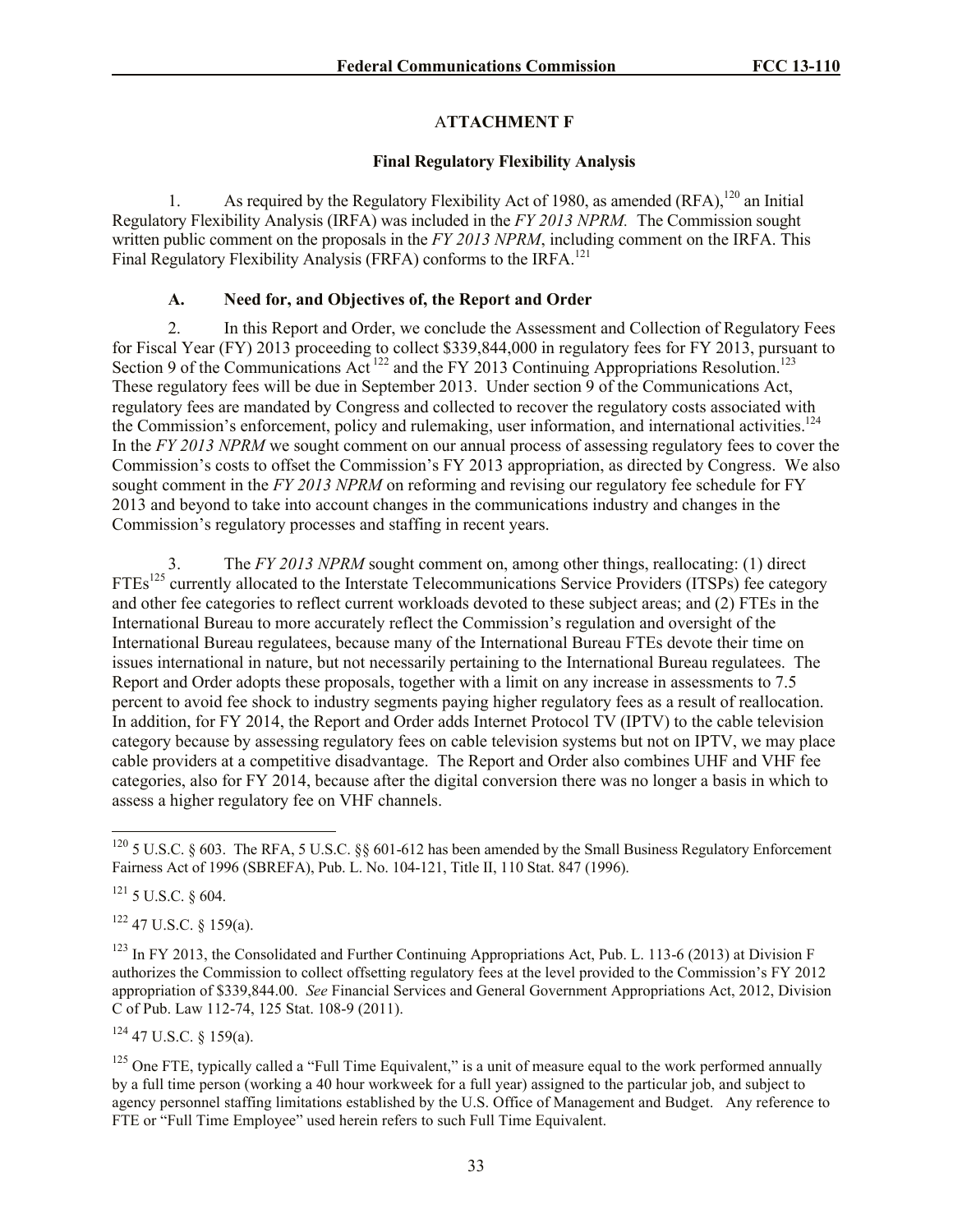4. The Report and Order also clarifies that licensees of Digital Low Power, Class A, and TV Translators/Boosters should pay only one regulatory fee on their analog or digital station, but not both. During the transition from analog to digital, licensees of Low Power, Class A, and TV Translator/Booster facilities may be operating in analog mode, in digital mode, or in an analog and digital simulcast mode. Therefore, for regulatory fee purposes, the Commission will assess a fee for each facility operating either in an analog or digital mode. In instances in which a licensee is simulcasting in both analog and digital modes, a single regulatory fee will be assessed for the analog facility and its corresponding digital component, but not for both facilities. In addition, the Report and Order announces that effective in FY 2014 all regulatory fee payments must be made electronically. The Report and Order also states that beginning in FY 2014 the Commission will no longer mail out initial regulatory fee assessments to CMRS licensees. Finally, the Commission will refer to the Department of the Treasury end-to-end billing and collection beginning in FY 2014.

## **B. Summary of the Significant Issues Raised by the Public Comments in Response to the IRFA**

5. Fireweed Communications and Jeremy Lansman filed joint comments to the IRFA. They contend that the proposals in the *FY 2013 NPRM* greatly increase the reporting burden on small broadcasting entities requesting a fee waiver.<sup>126</sup> They also contend that the IRFA does not describe significant alternatives to the proposed rules or exemptions for small entities.<sup>127</sup> The Schedule of Regulatory Fees to be paid by radio and television broadcasters, which appears at 47 C.F.R. § 1153, takes into account the size of the market and/or size of the population served by the various classes of television and radio stations. Thus, consideration for smaller stations is already built in to the Commission's regulatory fee structure. Any station experiencing financial hardship from the fee increase adopted today can file for a waiver pursuant to 47 C.F.R. § 1.116. This Report and Order makes no change in the fee waiver procedure for any entities seeking a waiver. We have not proposed any changes in our regulatory fee process for small entities. We have not increased the reporting burden on small entities in this proceeding. These commenters appear to be seeking a change in the waiver process, which is outside the scope of this proceeding.

# **C. Description and Estimate of the Number of Small Entities to Which the Rules Will Apply:**

6. The RFA directs agencies to provide a description of, and where feasible, an estimate of the number of small entities that may be affected by the proposed rules and policies, if adopted.<sup>128</sup> The RFA generally defines the term "small entity" as having the same meaning as the terms "small business," "small organization," and "small governmental jurisdiction."<sup>129</sup> In addition, the term "small business" has the same meaning as the term "small business concern" under the Small Business Act.<sup>130</sup> A "small business concern"

<sup>127</sup> *Id.*

l

 $128$  5 U.S.C. § 603(b)(3).

 $129$  5 U.S.C. § 601(6).

<sup>&</sup>lt;sup>126</sup> Comments of Fireweed Communications and Jeremy Landsman at 2.

 $130\,$  5 U.S.C. § 601(3) (incorporating by reference the definition of "small-business concern" in the Small Business Act, 15 U.S.C.  $\S 632$ ). Pursuant to 5 U.S.C.  $\S 601(3)$ , the statutory definition of a small business applies "unless an agency, after consultation with the Office of Advocacy of the Small Business Administration and after opportunity for public comment, establishes one or more definitions of such term which are appropriate to the activities of the agency and publishes such definition(s) in the Federal Register."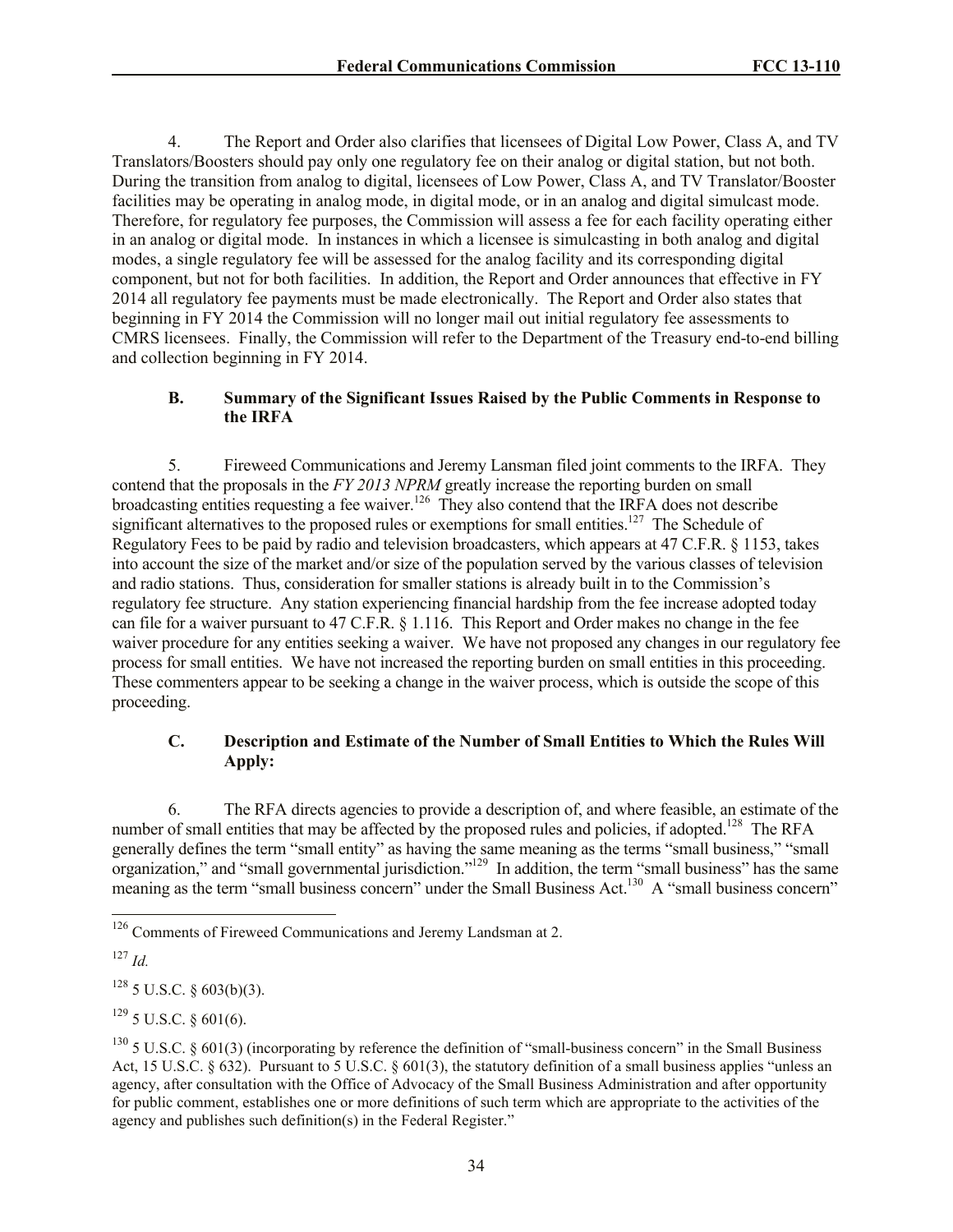is one which: (1) is independently owned and operated; (2) is not dominant in its field of operation; and (3) satisfies any additional criteria established by the SBA.<sup>131</sup> Nationwide, there are a total of approximately 27.9 million small businesses, according to the  $SBA$ <sup>132</sup>

8. **Wired Telecommunications Carriers**. The SBA has developed a small business size standard for Wired Telecommunications Carriers, which consists of all such companies having 1,500 or fewer employees. Census data for 2007 shows that there were 31,996 establishments that operated that year. Of those 31,996, 1,818 operated with more than 100 employees, and 30,178 operated with fewer than 100 employees.<sup>133</sup> Thus, under this size standard, the majority of firms can be considered small.

9. **Local Exchange Carriers (LECs)**. Neither the Commission nor the SBA has developed a size standard for small businesses specifically applicable to local exchange services. The closest applicable size standard under SBA rules is for Wired Telecommunications Carriers. Under that size standard, such a business is small if it has 1,500 or fewer employees.<sup>134</sup> According to Commission data, census data for 2007 shows that there were 31,996 establishments that operated that year. Of those 31,996, 1,818 operated with more than 100 employees, and 30,178 operated with fewer than 100 employees.<sup>135</sup> The Commission estimates that most providers of local exchange service are small entities that may be affected by the rules and policies proposed in the *FY 2013 NPRM*.

10. **Incumbent LECs.** Neither the Commission nor the SBA has developed a small business size standard specifically for incumbent local exchange services. The closest applicable size standard under SBA rules is for the category Wired Telecommunications Carriers. Under that size standard, such a business is small if it has  $1,500$  or fewer employees.<sup>136</sup> According to Commission data, 1,307 carriers reported that they were incumbent local exchange service providers.<sup>137</sup> Of these 1,307 carriers, an estimated 1,006 have 1,500 or fewer employees and 301 have more than 1,500 employees.<sup>138</sup> Consequently, the Commission estimates that most providers of incumbent local exchange service are small businesses that may be affected by the rules and policies proposed in the *FY 2013 NPRM*.

11. **Competitive Local Exchange Carriers (Competitive LECs), Competitive Access Providers (CAPs), Shared-Tenant Service Providers, and Other Local Service Providers.** Neither the Commission nor the SBA has developed a small business size standard specifically for these service providers. The appropriate size standard under SBA rules is for the category Wired Telecommunications Carriers. Under that size standard, such a business is small if it has  $1,500$  or fewer employees.<sup>139</sup> According to Commission data, 1,442 carriers reported that they were engaged in the provision of either competitive local exchange services or competitive access provider services.<sup>140</sup> Of these 1,442 carriers, an  $\overline{a}$ 

<sup>134</sup> 13 C.F.R. § 121.201, NAICS code 517110.

<sup>135</sup> *See id.*

<sup>136</sup> 13 C.F.R. § 121.201, NAICS code 517110.

<sup>137</sup> *See Trends in Telephone Service*, Federal Communications Commission, Wireline Competition Bureau, Industry Analysis and Technology Division at Table 5.3 (Sept. 2010) (*Trends in Telephone Service*).

<sup>138</sup> *Id.*

<sup>139</sup> 13 C.F.R. § 121.201, NAICS code 517110.

 $^{131}$  15 U.S.C. § 632.

<sup>&</sup>lt;sup>132</sup> *See* SBA, Office of Advocacy, "Frequently Asked Ouestions." http://www.sba.gov/sites/default/files/FAQ\_Sept\_2012.pdf.

<sup>133</sup> *See id.*

<sup>140</sup> *See Trends in Telephone Service,* at tbl. 5.3.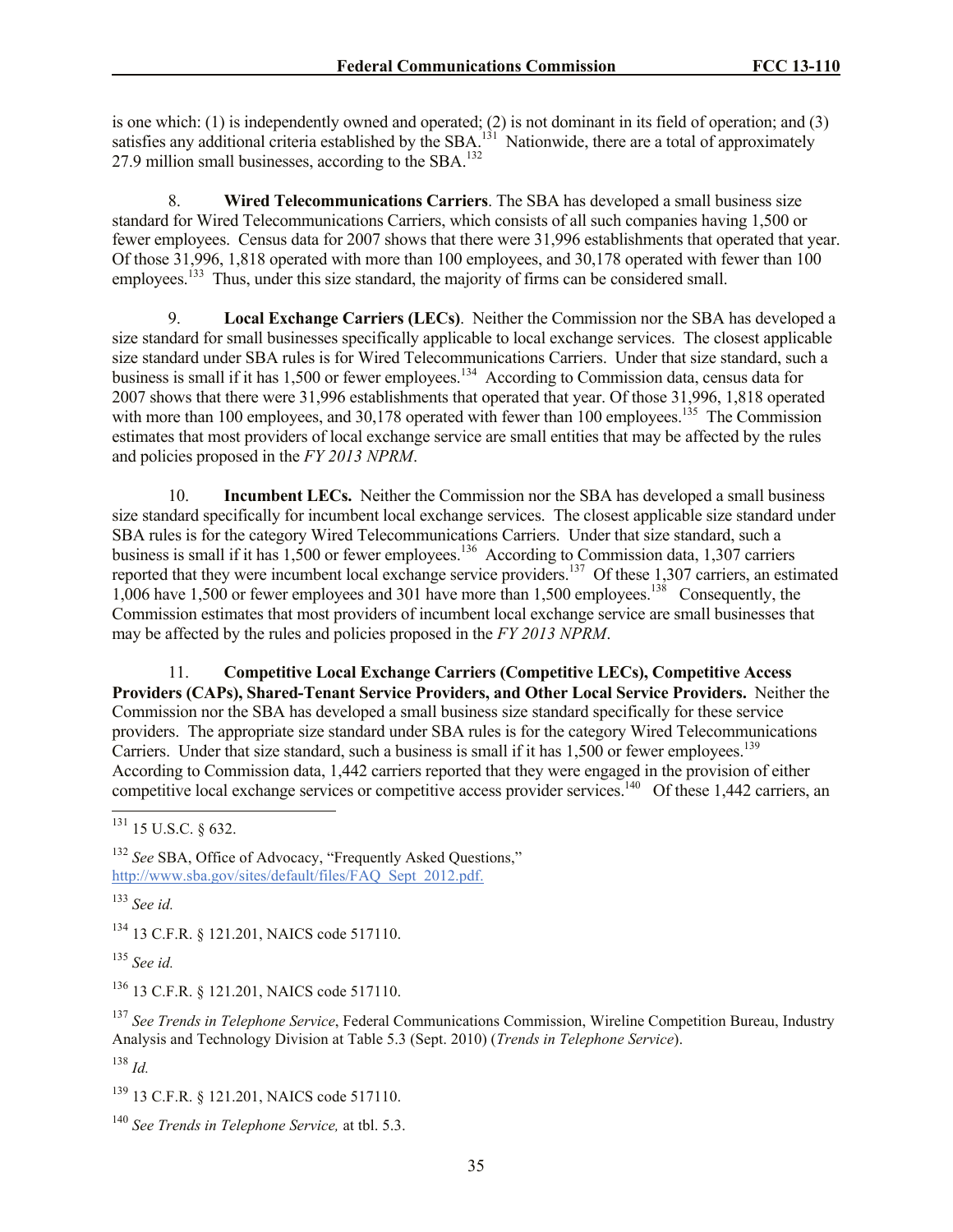estimated 1,256 have 1,500 or fewer employees and 186 have more than 1,500 employees.<sup>141</sup> In addition, 17 carriers have reported that they are Shared-Tenant Service Providers, and all 17 are estimated to have 1,500 or fewer employees.<sup>142</sup> In addition, 72 carriers have reported that they are Other Local Service Providers.<sup>143</sup> Of the 72, seventy have 1,500 or fewer employees and two have more than 1,500 employees.<sup>144</sup> Consequently, the Commission estimates that most providers of competitive local exchange service, competitive access providers, Shared-Tenant Service Providers, and Other Local Service Providers are small entities that may be affected by rules adopted pursuant to the proposals in this *FY 2013 NPRM*.

12. **Interexchange Carriers (IXCs)**. Neither the Commission nor the SBA has developed a small business size standard specifically applicable to interexchange services. The applicable size standard under SBA rules is for the Wired Telecommunications Carriers. Under that size standard, such a business is small if it has 1,500 or fewer employees.<sup>145</sup> According to Commission data, 359 companies reported that their primary telecommunications service activity was the provision of interexchange services.<sup>146</sup> Of these 359 companies, an estimated 317 have 1,500 or fewer employees and 42 have more than 1,500 employees.<sup>147</sup> Consequently, the Commission estimates that the majority of interexchange service providers are small entities that may be affected by rules adopted pursuant to the *FY 2013 NPRM*.

13. **Prepaid Calling Card Providers.** Neither the Commission nor the SBA has developed a small business size standard specifically for prepaid calling card providers. The appropriate size standard under SBA rules is for the category Telecommunications Resellers. Under that size standard, such a business is small if it has  $1,500$  or fewer employees.<sup>148</sup> Census data for 2007 show that  $1,716$ establishments provided resale services during that year. Of that number, 1,674 operated with fewer than 99 employees and  $42$  operated with more than 100 employees.<sup>149</sup> Thus under this category and the associated small business size standard, the majority of these prepaid calling card providers can be considered small entities. According to Commission data, 193 carriers have reported that they are engaged in the provision of prepaid calling cards.<sup>150</sup> Of these, all 193 have 1,500 or fewer employees and none have more than 1,500 employees.<sup>151</sup> Consequently, the Commission estimates that the majority of prepaid calling card providers are small entities that may be affected by rules adopted pursuant to the *FY 2013 NPRM*.

14. **Local Resellers**. The SBA has developed a small business size standard for the category of Telecommunications Resellers. Under that size standard, such a business is small if it has 1,500 or fewer employees.<sup>152</sup> Census data for 2007 show that 1,716 establishments provided resale services during that

<sup>142</sup> *Id.*

<sup>143</sup> *Id.*

<sup>144</sup> *Id.*

<sup>145</sup> 13 C.F.R. § 121.201, NAICS code 517110.

<sup>146</sup> *See Trends in Telephone Service,* at tbl. 5.3.

<sup>147</sup> *Id.*

<sup>148</sup> 13 C.F.R. § 121.201, NAICS code 517911.

<sup>149</sup>http://factfinder2.census.gov/faces/tableservices/jsf/pages/productview.xhtml?pid=ECN\_2007\_US\_51SSSZ2&pr odType=table*.*

<sup>150</sup> *See Trends in Telephone Service,* at tbl. 5.3.

<sup>151</sup> *Id.*

<sup>152</sup> 13 C.F.R. § 121.201, NAICS code 517911.

 $\overline{a}$ <sup>141</sup> *Id.*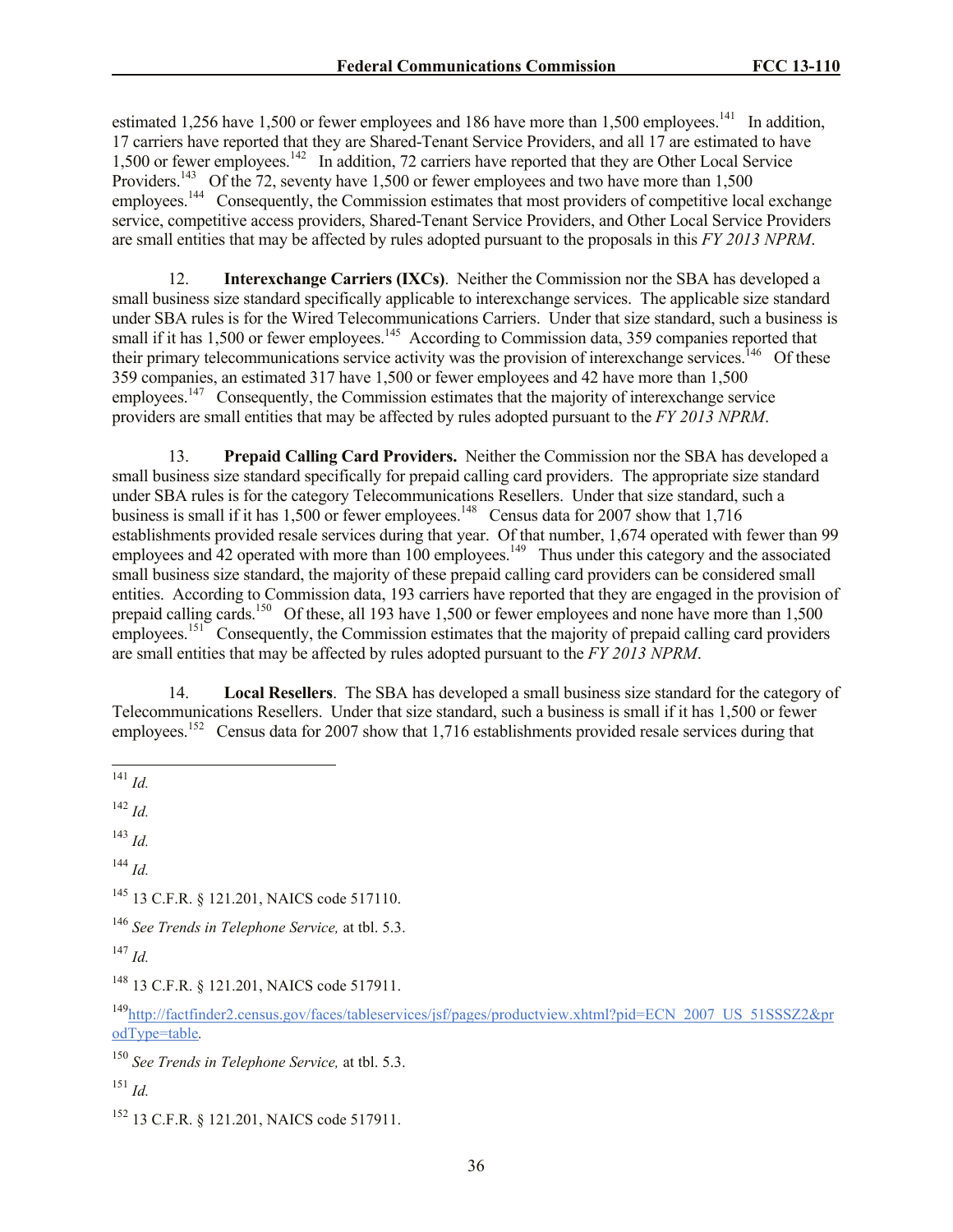year. Of that number, 1,674 operated with fewer than 99 employees and 42 operated with more than 100 employees.<sup>153</sup> Under this category and the associated small business size standard, the majority of these local resellers can be considered small entities. According to Commission data, 213 carriers have reported that they are engaged in the provision of local resale services.<sup>154</sup> Of these, an estimated 211 have 1,500 or fewer employees and two have more than 1,500 employees.<sup>155</sup> Consequently, the Commission estimates that the majority of local resellers are small entities that may be affected by rules adopted pursuant to the proposals in this *FY 2013 NPRM*.

15. **Toll Resellers**. The SBA has developed a small business size standard for the category of Telecommunications Resellers. Under that size standard, such a business is small if it has 1,500 or fewer employees.<sup>156</sup> Census data for 2007 show that 1,716 establishments provided resale services during that year. Of that number, 1,674 operated with fewer than 99 employees and 42 operated with more than 100 employees.<sup>157</sup> Thus, under this category and the associated small business size standard, the majority of these resellers can be considered small entities. According to Commission data, 881 carriers have reported that they are engaged in the provision of toll resale services.<sup>158</sup> Of these, an estimated 857 have 1,500 or fewer employees and 24 have more than 1,500 employees.<sup>159</sup> Consequently, the Commission estimates that the majority of toll resellers are small entities that may be affected by our proposals in the *FY 2013 NPRM*.

16. **Other Toll Carriers.** Neither the Commission nor the SBA has developed a size standard for small businesses specifically applicable to Other Toll Carriers. This category includes toll carriers that do not fall within the categories of interexchange carriers, operator service providers, prepaid calling card providers, satellite service carriers, or toll resellers. The closest applicable size standard under SBA rules is for Wired Telecommunications Carriers. Under that size standard, such a business is small if it has 1,500 or fewer employees.<sup>160</sup> Census data for 2007 shows that there were 31,996 establishments that operated that year. Of those 31,996, 1,818 operated with more than 100 employees, and 30,178 operated with fewer than 100 employees.<sup>161</sup> Thus, under this category and the associated small business size standard, the majority of Other Toll Carriers can be considered small. According to Commission data, 284 companies reported that their primary telecommunications service activity was the provision of other toll carriage.<sup>162</sup> Of these, an estimated 279 have 1,500 or fewer employees and five have more than 1,500 employees.<sup>163</sup> Consequently, the Commission estimates that most Other Toll Carriers are small entities that may be affected by the rules and policies adopted pursuant to the *FY 2013 NPRM*.

### 17. **Wireless Telecommunications Carriers (except Satellite).** Since 2007, the SBA has

<sup>155</sup> *Id.*

l

<sup>156</sup> 13 C.F.R. § 121.201, NAICS code 517911.

<sup>157</sup>http://factfinder2.census.gov/faces/tableservices/jsf/pages/productview.xhtml?pid=ECN\_2007\_US\_51SSSZ2&pr odType=table*.*

<sup>158</sup> *Trends in Telephone Service*, at tbl. 5.3.

<sup>159</sup> *Id.*

<sup>160</sup> 13 C.F.R. § 121.201, NAICS code 517110.

<sup>161</sup> *Id.*

<sup>162</sup> *Trends in Telephone Service*, at tbl. 5.3.

<sup>163</sup> *Id.*

<sup>&</sup>lt;sup>153</sup>http://factfinder2.census.gov/faces/tableservices/jsf/pages/productview.xhtml?pid=ECN\_2007\_US\_51SSSZ2&pr odType=table*.*

<sup>154</sup> *See Trends in Telephone Service,* at tbl. 5.3.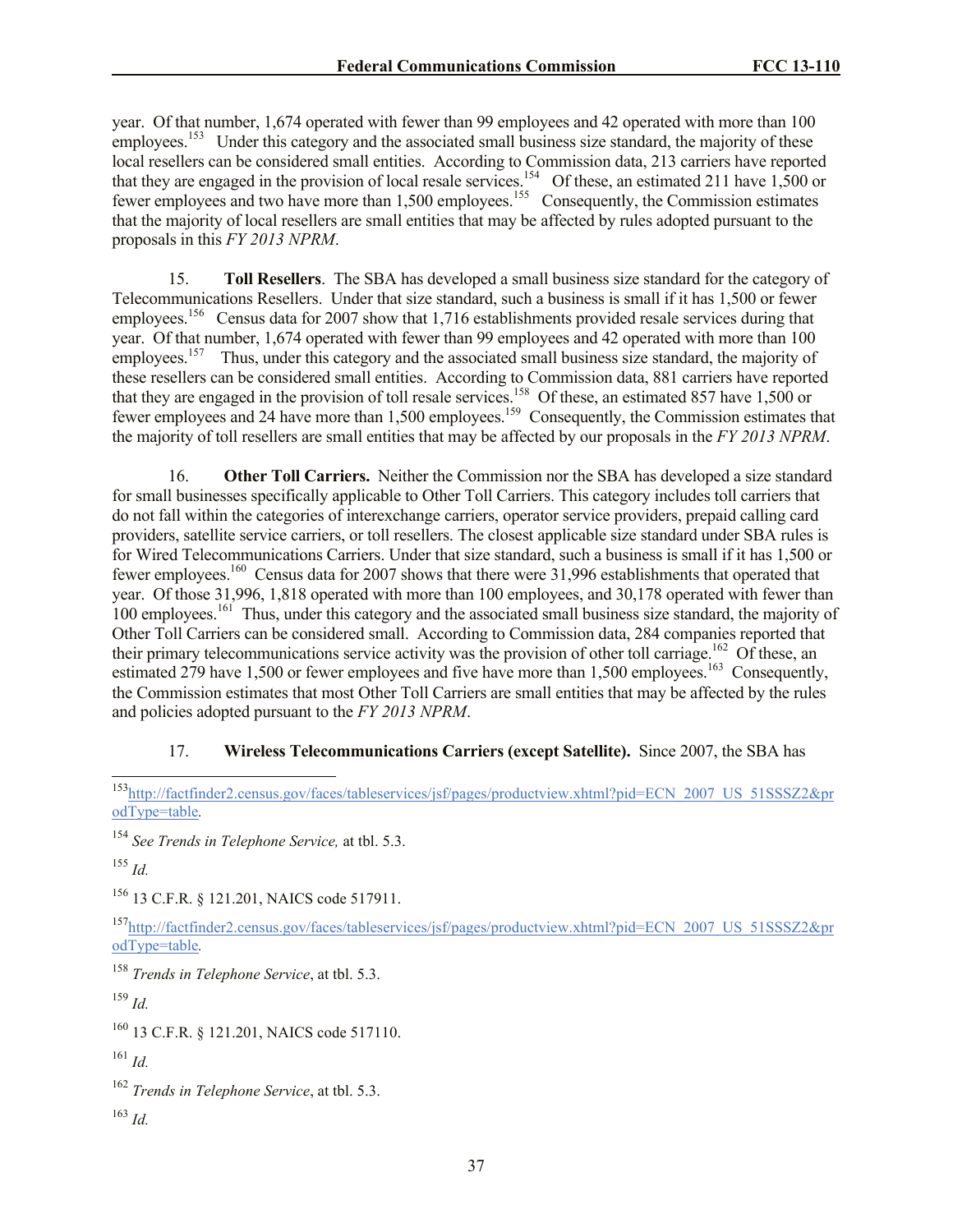recognized wireless firms within this new, broad, economic census category.<sup>164</sup> Prior to that time, such firms were within the now-superseded categories of Paging and Cellular and Other Wireless Telecommunications.<sup>165</sup> Under the present and prior categories, the SBA has deemed a wireless business to be small if it has 1,500 or fewer employees.<sup>166</sup> For this category, census data for 2007 show that there were 11,163 establishments that operated for the entire year.<sup>167</sup> Of this total, 10,791 establishments had employment of 999 or fewer employees and 372 had employment of 1000 employees or more.<sup>168</sup> Thus, under this category and the associated small business size standard, the Commission estimates that the majority of wireless telecommunications carriers (except satellite) are small entities that may be affected by our proposed action.

18. Similarly, according to Commission data, 413 carriers reported that they were engaged in the provision of wireless telephony, including cellular service, Personal Communications Service (PCS), and Specialized Mobile Radio (SMR) Telephony services.<sup>169</sup> Of these, an estimated 261 have 1,500 or fewer employees and 152 have more than 1,500 employees.<sup>170</sup> Consequently, the Commission estimates that approximately half or more of these firms can be considered small. Thus, using available data, we estimate that the majority of wireless firms can be considered small.

19. **Cable Television and other Program Distribution**. Since 2007, these services have been defined within the broad economic census category of Wired Telecommunications Carriers; that category is defined as follows: "This industry comprises establishments primarily engaged in operating and/or providing access to transmission facilities and infrastructure that they own and/or lease for the transmission of voice, data, text, sound, and video using wired telecommunications networks. Transmission facilities may be based on a single technology or a combination of technologies."<sup>171</sup> The SBA has developed a small business size standard for this category, which is: all such firms having 1,500 or fewer employees.<sup>172</sup> Census data for 2007 shows that there were 31,996 establishments that operated that year. Of those 31,996, 1,818 had more than 100 employees, and 30,178 operated with fewer than 100 employees. Thus under this size standard, the majority of firms offering cable and other program distribution services can be considered small and may be affected by rules adopted pursuant to the *FY 2013 NPRM*.

<sup>167</sup> U.S. Census Bureau, Subject Series: Information, Table 5, "Establishment and Firm Size: Employment Size of Firms for the United States: 2007 NAICS Code 517210" (issued Nov. 2010).

<sup>168</sup> *Id.* Available census data do not provide a more precise estimate of the number of firms that have employment of 1,500 or fewer employees; the largest category provided is for firms with "100 employees or more."

<sup>169</sup> *Trends in Telephone Service*, at tbl. 5.3.

<sup>170</sup> *Id.*

 $\overline{\phantom{a}}$ 

<sup>172</sup> 13 C.F.R. § 121.201, NAICS code 517110.

<sup>&</sup>lt;sup>164</sup> 13 C.F.R. § 121.201, NAICS code 517210.

<sup>&</sup>lt;sup>165</sup> U.S. Census Bureau, 2002 NAICS Definitions, "517211 Paging," available at http://www.census.gov/cgibin/ sssd/naics/naicsrch?code=517211&search=2002%20NAICS%20Search; U.S. Census Bureau, 2002 NAICS Definitions, "517212 Cellular and Other Wireless Telecommunications," available at http://www.census.gov/cgibin/sssd/naics/naicsrch?code=517212&search=2002%20NAICS%20Search.

<sup>&</sup>lt;sup>166</sup> 13 C.F.R. § 121.201, NAICS code 517210. The now-superseded, pre-2007 C.F.R. citations were 13 C.F.R. § 121.201, NAICS codes 517211 and 517212 (referring to the 2002 NAICS).

<sup>&</sup>lt;sup>171</sup> U.S. Census Bureau, 2007 NAICS Definitions, "517110 Wired Telecommunications Carriers" (partial definition), available at http://www.census.gov/cgibin/sssd/naics/naicsrch?code=517110&search=2007%20NAICS%20Search.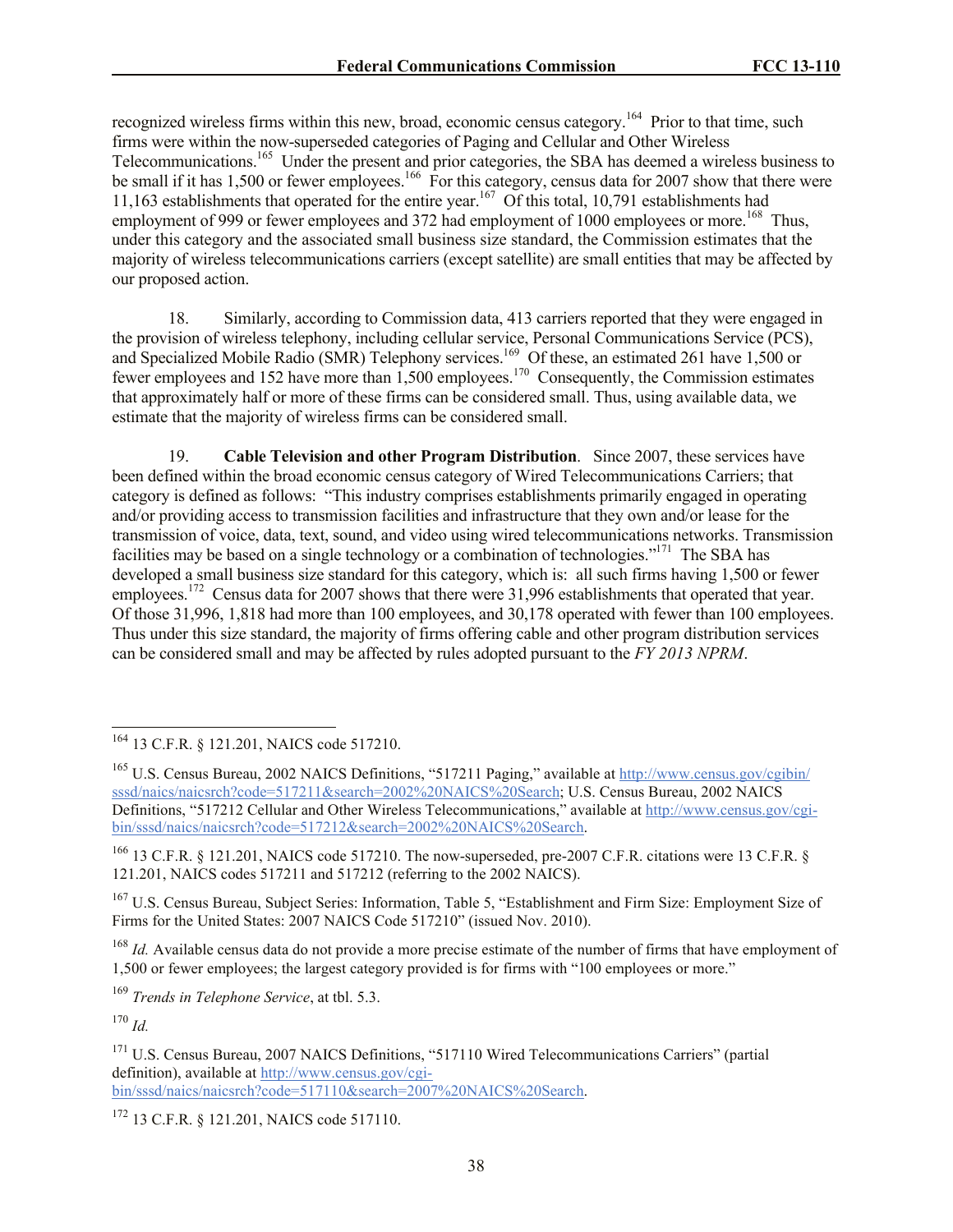20. **Cable Companies and Systems**. The Commission has developed its own small business size standards, for the purpose of cable rate regulation. Under the Commission's rules, a "small cable company" is one serving  $\frac{400,000}{2}$  or fewer subscribers, nationwide.<sup>173</sup> Industry data indicate that, of 1,076 cable operators nationwide, all but eleven are small under this size standard.<sup>174</sup> In addition, under the Commission's rules, a "small system" is a cable system serving  $15,000$  or fewer subscribers.<sup>175</sup> Industry data indicate that, of 6,635 systems nationwide, 5,802 systems have under 10,000 subscribers, and an additional 302 systems have  $10,000$ -19,999 subscribers.<sup>176</sup> Thus, under this second size standard, most cable systems are small and may be affected by rules adopted pursuant to the *FY 2013 NPRM*.

21. **All Other Telecommunications**. The Census Bureau defines this industry as including "establishments primarily engaged in providing specialized telecommunications services, such as satellite tracking, communications telemetry, and radar station operation. This industry also includes establishments primarily engaged in providing satellite terminal stations and associated facilities connected with one or more terrestrial systems and capable of transmitting telecommunications to, and receiving telecommunications from, satellite systems. Establishments providing Internet services or Voice over Internet Protocol (VoIP) services via client-supplied telecommunications connections are also included in this industry."<sup>177</sup> The SBA has developed a small business size standard for this category; that size standard is \$30.0 million or less in average annual receipts.<sup>178</sup> According to Census Bureau data for 2007, there were 2,623 firms in this category that operated for the entire year.<sup>179</sup> Of these, 2478 establishments had annual receipts of under \$10 million and 145 establishments had annual receipts of \$10 million or more.<sup>180</sup> Consequently, we estimate that the majority of these firms are small entities that may be affected by our action. In addition, some small businesses whose primary line of business does not involve provision of communications services hold FCC licenses or other authorizations for purposes incidental to their primary business. We do not have a reliable estimate of how many of these entities are small businesses.

## **D. Description of Projected Reporting, Recordkeeping and Other Compliance Requirements**

22. This Report and Order does not adopt any new reporting, recordkeeping, or other compliance requirements.

<sup>178</sup> 13 C.F.R. § 121.201, NAICS code 517919.

 $\overline{\phantom{a}}$ 

<sup>&</sup>lt;sup>173</sup> *See* 47 C.F.R. § 76.901(e). The Commission determined that this size standard equates approximately to a size standard of \$100 million or less in annual revenues. *See Implementation of Sections of the 1992 Cable Television Consumer Protection and Competition Act: Rate Regulation*, MM Docket Nos. 92-266, 93-215, Sixth Report and Order and Eleventh Order on Reconsideration, 10 FCC Rcd 7393, 7408, para. 28 (1995).

 $174$  These data are derived from R.R. BOWKER, BROADCASTING & CABLE YEARBOOK 2006, "Top 25" Cable/Satellite Operators," pages A-8 & C-2 (data current as of June 30, 2005); WARREN COMMUNICATIONS NEWS, TELEVISION & CABLE FACTBOOK 2006, "Ownership of Cable Systems in the United States," pages D-1805 to D-1857.

<sup>175</sup> *See* 47 C.F.R. § 76.901(c).

<sup>&</sup>lt;sup>176</sup> WARREN COMMUNICATIONS NEWS, TELEVISION & CABLE FACTBOOK 2006, "U.S. Cable Systems by Subscriber Size," page F-2 (data current as of Oct. 2007). The data do not include 851 systems for which classifying data were not available.

<sup>&</sup>lt;sup>177</sup> U.S. Census Bureau, "2007 NAICS Definitions: 517919 All Other Telecommunications," available at http://www.census.gov/cgi-bin/sssd/naics/naicsrch?code=517919&search=2007%20NAICS%20Search.

<sup>&</sup>lt;sup>179</sup> U.S. Census Bureau, 2007 Economic Census, Subject Series: Information, Table 4, "Establishment and Firm Size: Receipts Size of Firms for the United States: 2007 NAICS Code 517919" (issued Nov. 2010).

<sup>180</sup> *Id.*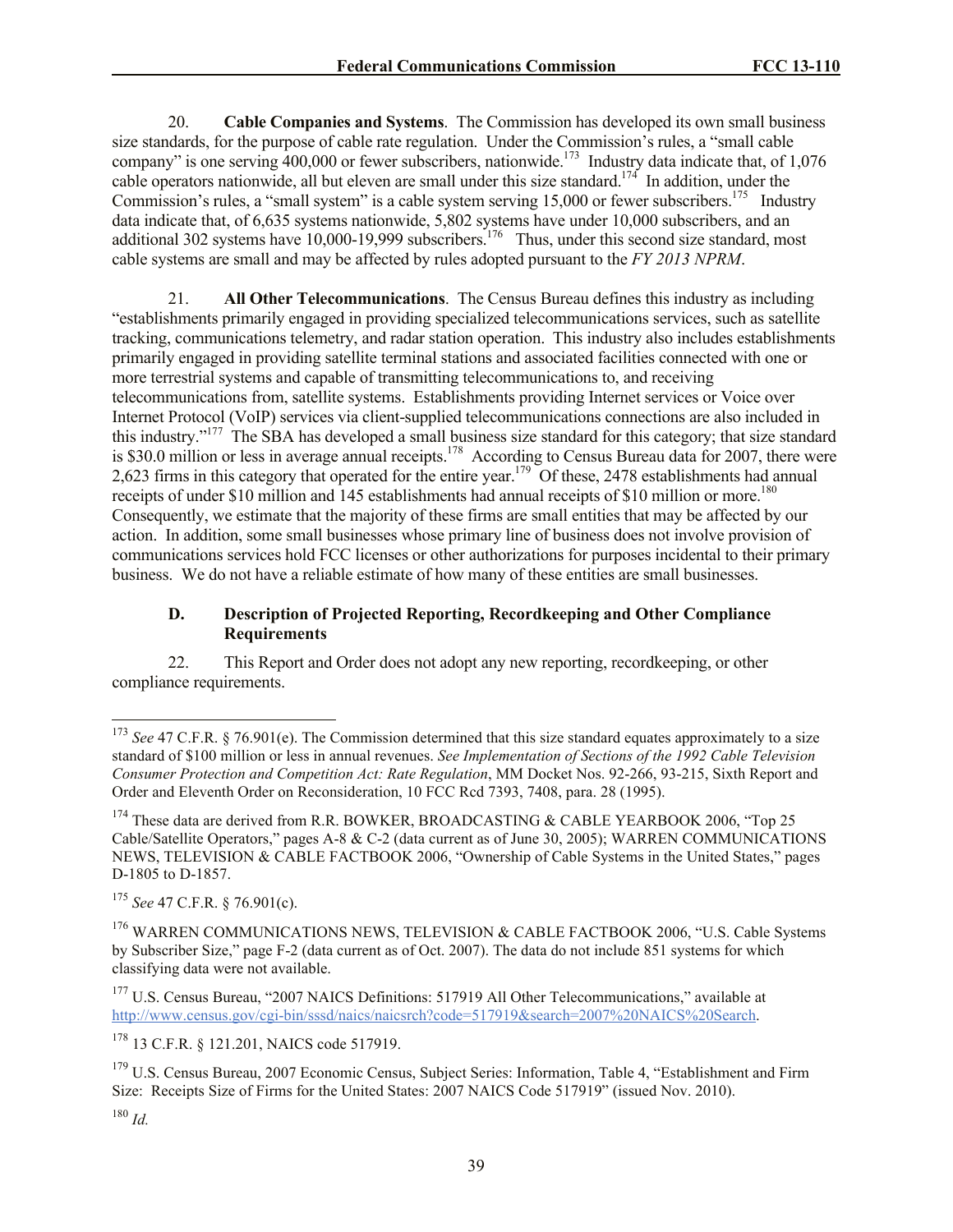## **E. Steps Taken to Minimize Significant Economic Impact on Small Entities, and Significant Alternatives Considered**

23. The RFA requires an agency to describe any significant alternatives that it has considered in reaching its approach, which may include the following four alternatives, among others: (1) the establishment of differing compliance or reporting requirements or timetables that take into account the resources available to small entities; (2) the clarification, consolidation, or simplification of compliance or reporting requirements under the rule for small entities; (3) the use of performance, rather than design, standards; and (4) an exemption from coverage of the rule, or any part thereof, for small entities.<sup>181</sup>

24. This Report and Order does not adopt any new reporting requirements. Therefore no adverse economic impact on small entities will be sustained based on reporting requirements. There may be a regulatory fee increase on small entities, in some cases and in some industries, but if so it would be specifically in furtherance of the reform measures proposed in the *Notice* to better align regulatory fees with Commission FTEs in core bureaus, as required under section 9 of the Act. We are mitigating fee increases to small entities, and other entities, by, for example, limiting or capping the annual increase in regulatory fees to 7.5 percent. Absent a cap, the cable fee would increase approximately an additional 15 percent. In keeping with the requirements of the Regulatory Flexibility Act, in paragraphs 10 to 28 of this Report and Order, we have considered certain alternative means of mitigating the effects of fee increases to a particular industry segment. In addition, the Commission's rules provide a process by which regulatory fee payors may seek waivers or other relief on the basis of financial hardship. 47 C.F.R. §1.1166

# **F. Federal Rules that May Duplicate, Overlap, or Conflict with the Proposed Rules**

26. None.

 $\overline{\phantom{a}}$ 

 $181$  5 U.S.C. § 603(c)(1)–(c)(4).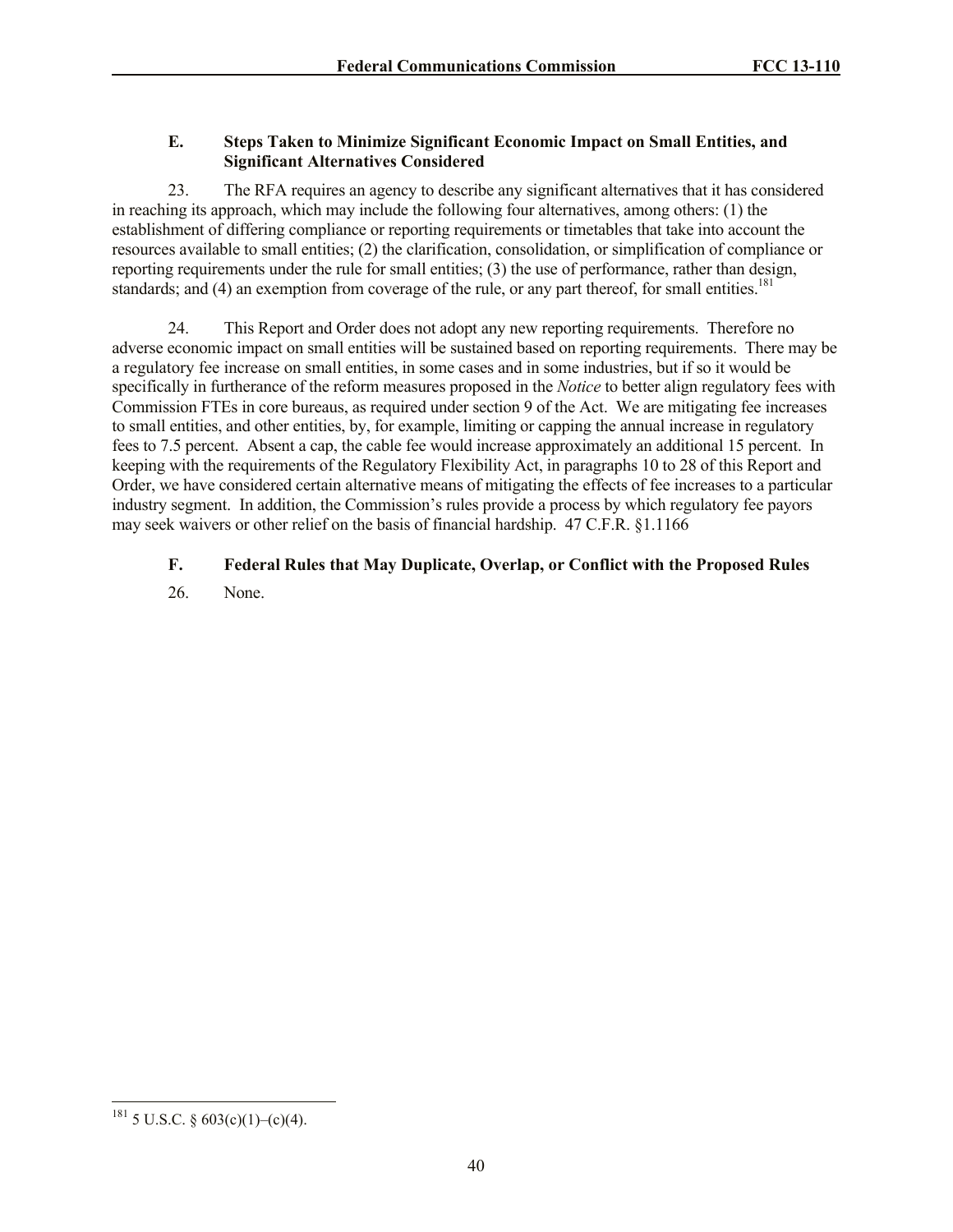# **ATTACHMENT G**

## **FY 2012 Schedule of Regulatory Fees**

Regulatory fees for the categories shaded in gray are collected by the Commission in advance to cover the term of the license and are submitted at the time the application is filed.

| <b>Fee Category</b>                                                                     | Annual<br><b>Regulatory Fee</b><br>(U.S. S's) |
|-----------------------------------------------------------------------------------------|-----------------------------------------------|
| PLMRS (per license) (Exclusive Use) (47 CFR part 90)                                    | 35                                            |
| Microwave (per license) (47 CFR part 101)                                               | 20                                            |
| 218-219 MHz (Formerly Interactive Video Data Service) (per license) (47 CFR<br>part 95) | 70                                            |
| Marine (Ship) (per station) (47 CFR part 80)                                            | 10                                            |
| Marine (Coast) (per license) (47 CFR part 80)                                           | 50                                            |
| General Mobile Radio Service (per license) (47 CFR part 95)                             | 5                                             |
| Rural Radio (47 CFR part 22) (previously listed under the Land Mobile category)         | 15                                            |
| PLMRS (Shared Use) (per license) (47 CFR part 90)                                       | 15                                            |
| Aviation (Aircraft) (per station) (47 CFR part 87)                                      | 10                                            |
| Aviation (Ground) (per license) (47 CFR part 87)                                        | 15                                            |
| Amateur Vanity Call Signs (per call sign) (47 CFR part 97)                              | 1.50                                          |
| CMRS Mobile/Cellular Services (per unit) (47 CFR parts 20, 22, 24, 27, 80 and<br>90)    | .17                                           |
| CMRS Messaging Services (per unit) (47 CFR parts 20, 22, 24 and 90)                     | .08                                           |
| Broadband Radio Service (formerly MMDS/MDS) (per license) (47 CFR part<br>27)           | 475                                           |
| Local Multipoint Distribution Service (per call sign) (47 CFR, part 101)                | 475                                           |
| <b>AM Radio Construction Permits</b>                                                    | 550                                           |
| <b>FM Radio Construction Permits</b>                                                    | 700                                           |
| TV (47 CFR part 73) VHF Commercial                                                      |                                               |
| Markets 1-10                                                                            | 80,075                                        |
| Markets 11-25                                                                           | 73,475                                        |
| Markets 26-50                                                                           | 39,800                                        |
| Markets 51-100                                                                          | 20,925                                        |
| <b>Remaining Markets</b>                                                                | 5,825                                         |
| <b>Construction Permits</b>                                                             | 5,825                                         |
| TV (47 CFR part 73) UHF Commercial                                                      |                                               |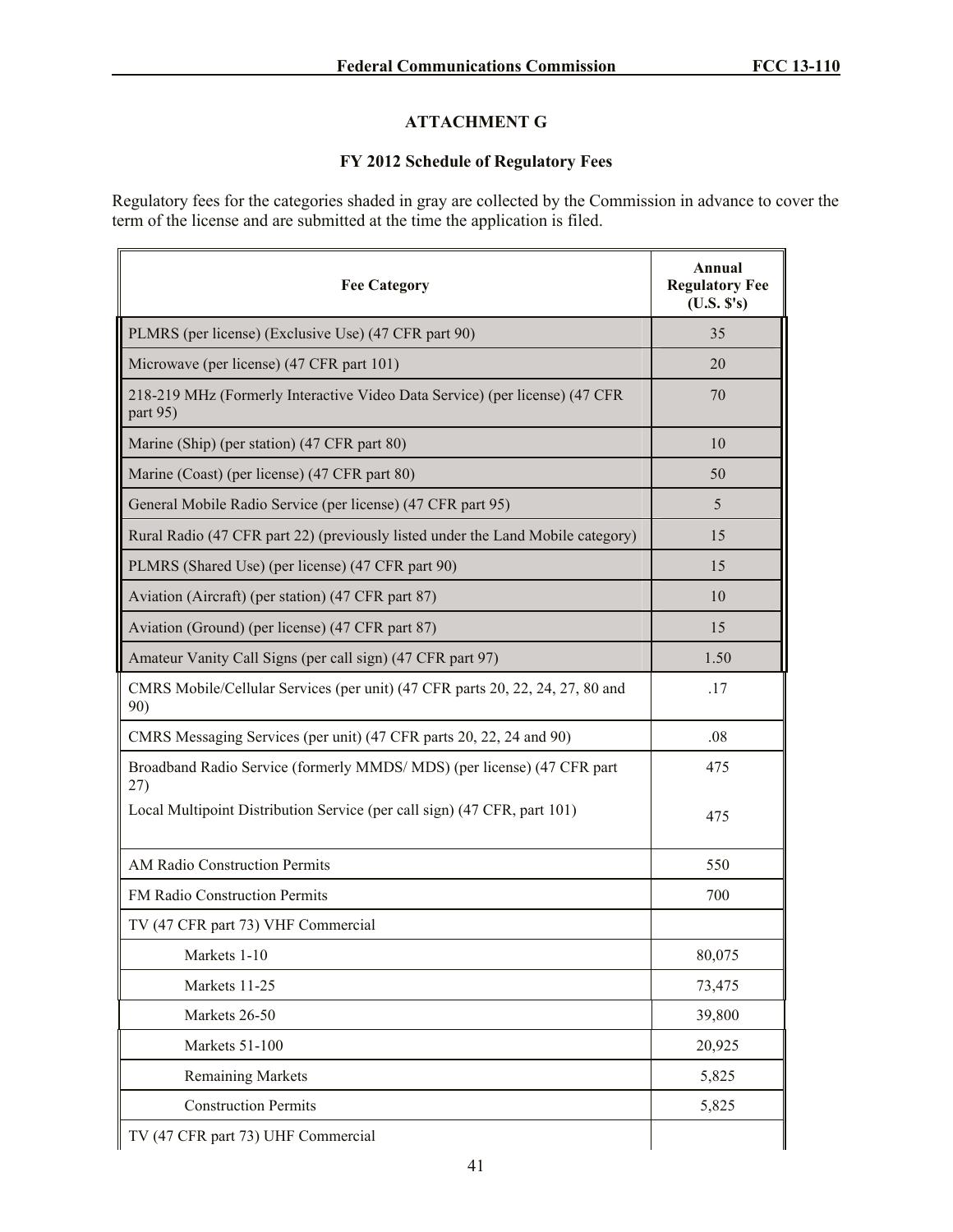| <b>Fee Category</b>                                                                                                                                       | Annual<br><b>Regulatory Fee</b><br>(U.S. S's) |
|-----------------------------------------------------------------------------------------------------------------------------------------------------------|-----------------------------------------------|
| Markets 1-10                                                                                                                                              | 35,350                                        |
| Markets 11-25                                                                                                                                             | 32,625                                        |
| Markets 26-50                                                                                                                                             | 21,925                                        |
| Markets 51-100                                                                                                                                            | 12,750                                        |
| <b>Remaining Markets</b>                                                                                                                                  | 3,425                                         |
| <b>Construction Permits</b>                                                                                                                               | 3,425                                         |
| Satellite Television Stations (All Markets)                                                                                                               | 1,425                                         |
| Construction Permits – Satellite Television Stations                                                                                                      | 895                                           |
| Low Power TV, Class A TV, TV/FM Translators & Boosters (47 CFR part 74)                                                                                   | 385                                           |
| Broadcast Auxiliaries (47 CFR part 74)                                                                                                                    | 10                                            |
| CARS (47 CFR part 78)                                                                                                                                     | 475                                           |
| Cable Television Systems (per subscriber) (47 CFR part 76)                                                                                                | .95                                           |
| Interstate Telecommunication Service Providers (per revenue dollar)                                                                                       | .00375                                        |
| Earth Stations (47 CFR part 25)                                                                                                                           | 275                                           |
| Space Stations (per operational station in geostationary orbit) (47 CFR part 25)<br>also includes DBS Service (per operational station) (47 CFR part 100) | 132,875                                       |
| Space Stations (per operational system in non-geostationary orbit) (47 CFR part<br>25)                                                                    | 143,150                                       |
| International Bearer Circuits - Terrestrial/Satellites (per 64KB circuit)                                                                                 | 26                                            |
| International Bearer Circuits - Submarine Cable                                                                                                           | See Table Below                               |
|                                                                                                                                                           |                                               |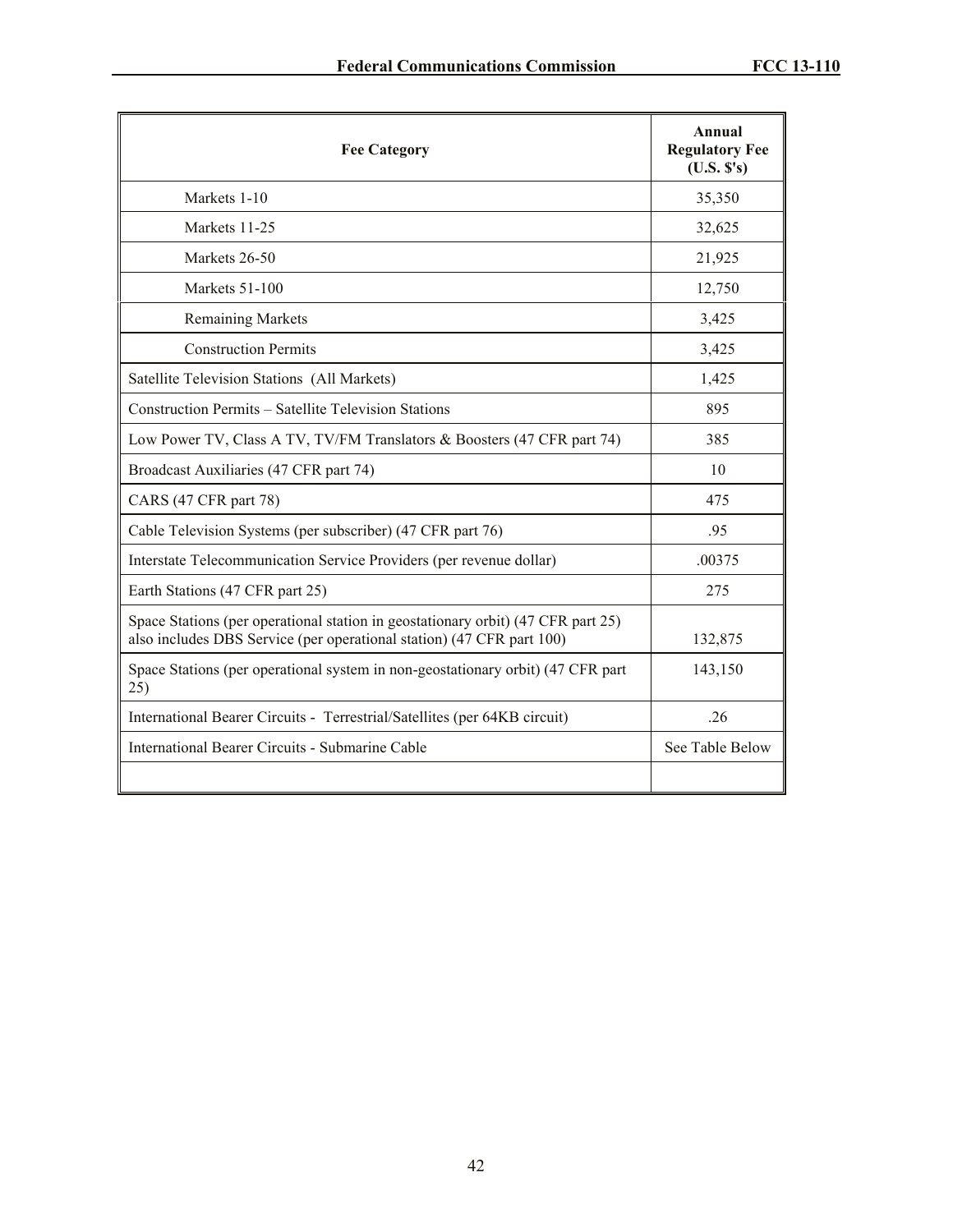| <b>FY 2012 RADIO STATION REGULATORY FEES</b> |                      |                      |               |                      |                                 |                                                              |
|----------------------------------------------|----------------------|----------------------|---------------|----------------------|---------------------------------|--------------------------------------------------------------|
| <b>Population</b><br><b>Served</b>           | <b>AM Class</b><br>A | <b>AM Class</b><br>B | AM<br>Class C | AM<br><b>Class D</b> | <b>FM Classes</b><br>A, B1 & C3 | <b>FM Classes</b><br><b>B, C, C0, C1</b><br>& C <sub>2</sub> |
| $\leq 25,000$                                | \$725                | \$600                | \$550         | \$625                | \$700                           | \$875                                                        |
| $25,001 - 75,000$                            | \$1,475              | \$1,225              | \$850         | \$950                | \$1,425                         | \$1,550                                                      |
| $75,001 - 150,000$                           | \$2,200              | \$1,525              | \$1,125       | \$1,600              | \$1,950                         | \$2,875                                                      |
| $150,001 - 500,000$                          | \$3,300              | \$2,600              | \$1,675       | \$1,900              | \$3,025                         | \$3,750                                                      |
| $500,001 - 1,200,000$                        | \$4,775              | \$3,975              | \$2,800       | \$3,175              | \$4,800                         | \$5,525                                                      |
| $1,200,001 - 3,000,00$                       | \$7,350              | \$6,100              | \$4,200       | \$5,075              | \$7,800                         | \$8,850                                                      |
| >3,000,000                                   | \$8,825              | \$7,325              | \$5,325       | \$6,350              | \$9,950                         | \$11,500                                                     |

# **FY 2012 SCHEDULE OF REGULATORY FEES (continued)**

# **FY 2012 SCHEDULE OF REGULATORY FEES International Bearer Circuits - Submarine Cable**

| Submarine Cable Systems            | Fee amount | <b>Address</b>                                                   |
|------------------------------------|------------|------------------------------------------------------------------|
| (capacity as of December 31, 2011) |            |                                                                  |
| $< 2.5$ Gbps                       |            |                                                                  |
|                                    | \$13,300   | FCC, International, P.O. Box 979084,<br>St. Louis, MO 63197-9000 |
| 2.5 Gbps or greater, but less      |            |                                                                  |
| than 5 Gbps                        | \$26,600   | FCC, International, P.O. Box 979084,<br>St. Louis, MO 63197-9000 |
| 5 Gbps or greater, but less than   |            |                                                                  |
| 10 Gbps                            | \$53,200   | FCC, International, P.O. Box 979084,<br>St. Louis, MO 63197-9000 |
| 10 Gbps or greater, but less       |            |                                                                  |
| than 20 Gbps                       | \$106,375  | FCC, International, P.O. Box 979084,<br>St. Louis, MO 63197-9000 |
| 20 Gbps or greater                 |            |                                                                  |
|                                    | \$212,750  | FCC, International, P.O. Box 979084,<br>St. Louis, MO 63197-9000 |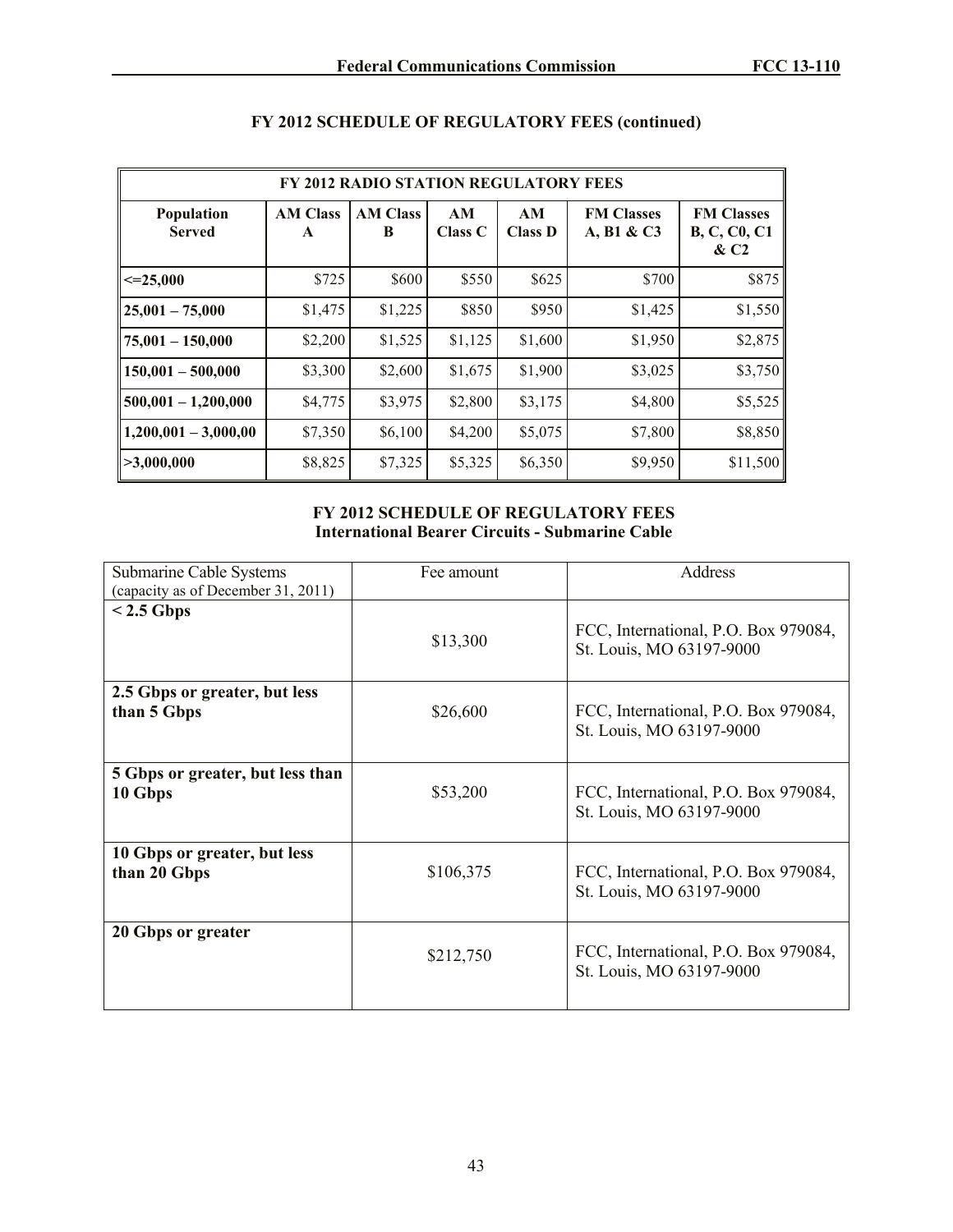## **ATTACHMENT H**

### **Rule Changes**

Part 1 of Title 47 of the Code of Federal Regulations is amended to read as follows:

# **PART 1 – PRACTICE AND PROCEDURE**

 $\overline{\phantom{a}}$ 

- 1. The authority citation for part 1 continues to read as follows: Authority: 15 U.S.C. 79 *et seq.*; 47 U.S.C. 151, 154(i), 154(j), 155, 157, 225, 303(r), 309.
- 2. Section 1.1152 is revised to read as follows:

§ 1.1152 Schedule of annual regulatory fees and filing locations for wireless radio services.

|    | <b>Exclusive use services (per license)</b>                                                                     | Fee Amount <sup>182</sup> | <b>Address</b>                                            |
|----|-----------------------------------------------------------------------------------------------------------------|---------------------------|-----------------------------------------------------------|
| 1. | <b>Land Mobile (Above 470)</b><br>MHz and 220 MHz Local,<br><b>Base Station &amp; SMRS)</b><br>(47 CFR part 90) |                           |                                                           |
|    | a)New, Renew/Mod<br>(FCC 601 & 159)                                                                             | \$40.00                   | <b>FCC</b><br>P.O. Box 979097<br>St. Louis, MO 63197-9000 |
|    | b) New, Renew/Mod<br>(Electronic Filing)<br>(FCC 601 & 159)                                                     | \$40.00                   | FCC<br>P.O. Box 979097<br>St. Louis, MO 63197-9000        |
|    | c)Renewal Only<br>(FCC 601 & 159)                                                                               | \$40.00                   | <b>FCC</b><br>P.O. Box 979097<br>St. Louis, MO 63197-9000 |
|    | d)Renewal Only<br>(Electronic Filing)<br>(FCC 601 & 159)                                                        | \$40.00                   | <b>FCC</b><br>P.O. Box 979097<br>St. Louis, MO 63197-9000 |
|    | <b>220 MHz Nationwide</b><br>a)New, Renew/Mod<br>(FCC 601 & 159)                                                | \$40.00                   | <b>FCC</b><br>P.O. Box 979097<br>St. Louis, MO 63197-9000 |
|    | b)New, Renew/Mod<br>(Electronic Filing)<br>(FCC 601 & 159)                                                      | \$40.00                   | FCC<br>P.O. Box 979097<br>St. Louis, MO 63197-9000        |

<sup>&</sup>lt;sup>182</sup> Note that "small fees" are collected in advance for the entire license term. Therefore, the annual fee amount shown in this table that is a small fee (categories 1 through 5) must be multiplied by the 5-or 10-year license term, as appropriate, to arrive at the total amount of regulatory fees owed. It should be further noted that application fees may also apply as detailed in §1.1102 of this chapter.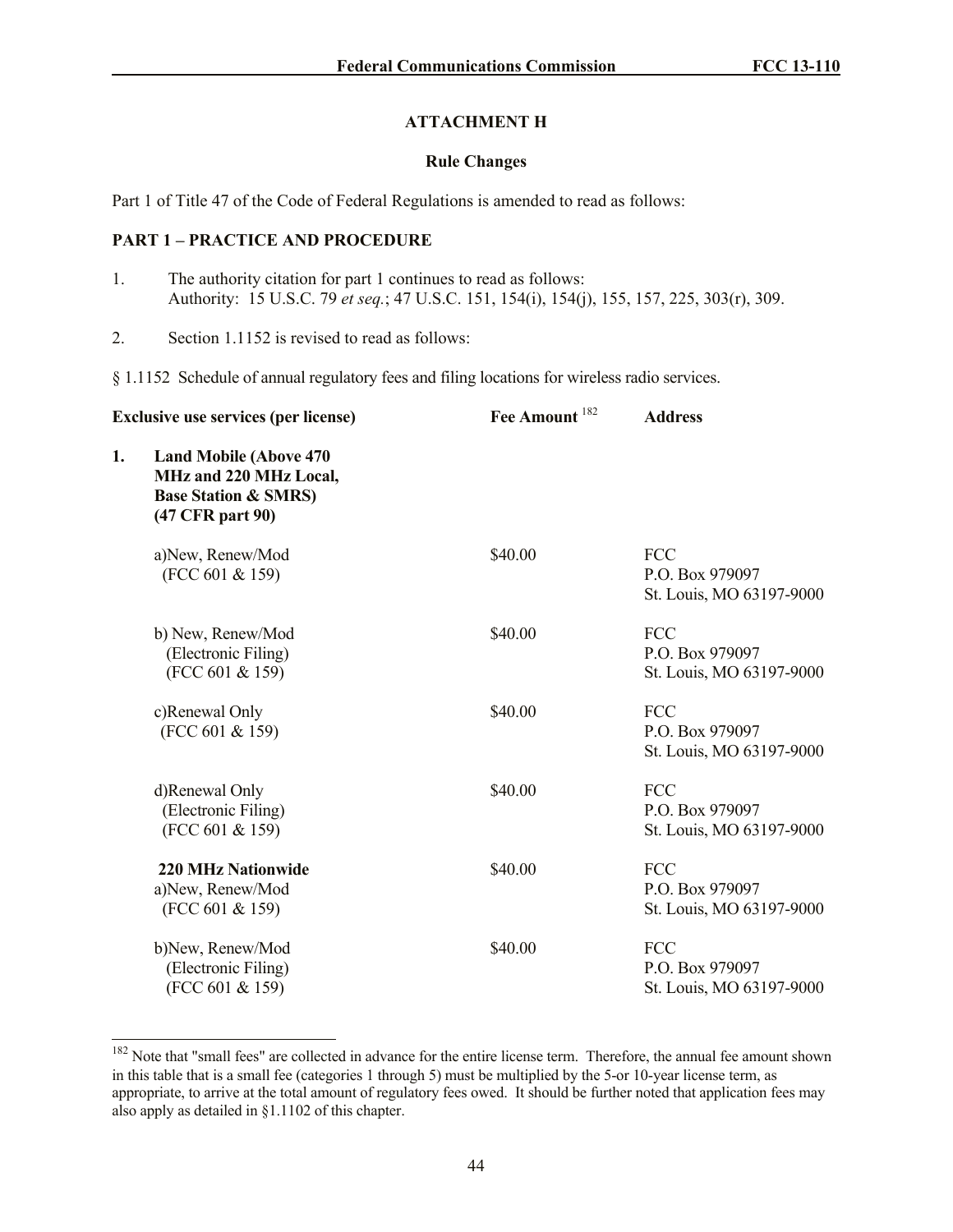|    | c)Renewal Only<br>(FCC 601 & 159)                                                   | \$40.00 | <b>FCC</b><br>P.O. Box 979097<br>St. Louis, MO 63197-9000 |
|----|-------------------------------------------------------------------------------------|---------|-----------------------------------------------------------|
|    | d)Renewal Only<br>(Electronic Filing)<br>(FCC 601 & 159)                            | \$40.00 | <b>FCC</b><br>P.O. Box 979097<br>St. Louis, MO 63197-9000 |
| 2. | Microwave (47 CFR Pt. 101) (Private)<br>a)New, Renew/Mod<br>(FCC 601 & 159)         | \$20.00 | <b>FCC</b><br>P.O. Box 979097<br>St. Louis, MO 63197-9000 |
|    | b)New, Renew/Mod<br>(Electronic Filing)<br>(FCC 601 & 159)                          | \$20.00 | <b>FCC</b><br>P.O. Box 979097<br>St. Louis, MO 63197-9000 |
|    | c)Renewal Only<br>(FCC 601 & 159)                                                   | \$20.00 | <b>FCC</b><br>P.O. Box 979097<br>St. Louis, MO 63197-9000 |
|    | d)Renewal Only<br>(Electronic Filing)<br>(FCC 601 & 159)                            | \$20.00 | <b>FCC</b><br>P.O. Box 979097<br>St. Louis, MO 63197-9000 |
|    | 3. 218-219 MHz Service<br>a)New, Renew/Mod<br>(FCC 601 & 159)                       | \$75.00 | <b>FCC</b><br>P.O. Box 979097<br>St. Louis, MO 63197-9000 |
|    | b)New, Renew/Mod<br>(Electronic Filing)<br>(FCC 601 & 159)                          | \$75.00 | <b>FCC</b><br>P.O. Box 979097<br>St. Louis, MO 63197-9000 |
|    | c)Renewal Only<br>(FCC 601 & 159)                                                   | \$75.00 | FCC<br>P.O. Box 979097<br>St. Louis, MO 63197-9000        |
|    | d)Renewal Only<br>(Electronic Filing)<br>(FCC 601 & 159)                            | \$75.00 | FCC<br>P.O. Box 979097<br>St. Louis, MO 63197-9000        |
|    | <b>4. Shared Use Services</b>                                                       |         |                                                           |
|    | <b>Land Mobile (Frequencies</b><br><b>Below 470 MHz - except</b><br><b>220 MHz)</b> |         |                                                           |
|    | a)New, Renew/Mod<br>(FCC 601 & 159)                                                 | \$15.00 | FCC<br>P.O. Box 979097<br>St. Louis, MO 63197-9000        |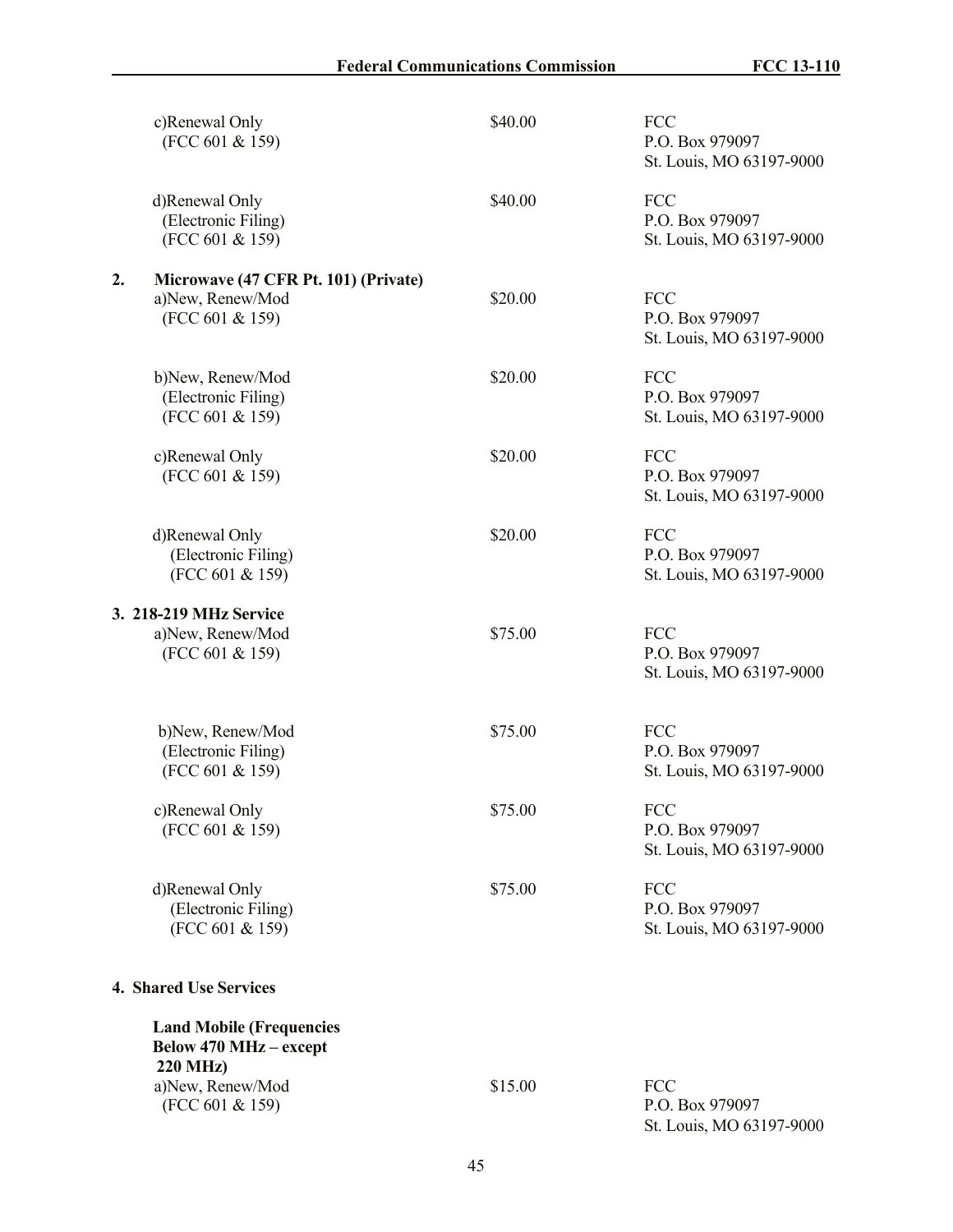| b) New, Renew/Mod<br>(Electronic Filing)<br>(FCC 601 & 159)                                                              | \$15.00 | <b>FCC</b><br>P.O. Box 979097<br>St. Louis, MO 63197-9000    |
|--------------------------------------------------------------------------------------------------------------------------|---------|--------------------------------------------------------------|
| c)Renewal Only<br>(FCC 601 & 159)                                                                                        | \$15.00 | <b>FCC</b><br>P.O. Box 979097<br>St. Louis, MO 63197-9000    |
| d)Renewal Only<br>(Electronic Filing)<br>(FCC 601 & 159)                                                                 | \$15.00 | FCC<br>P.O. Box 979097<br>St. Louis, MO 63197-9000           |
| <b>General Mobile Radio Service</b><br>a)New, Renew/Mod<br>(FCC 605 & 159)                                               | \$5.00  | <b>FCC</b><br>P.O. Box 979097<br>St. Louis, MO 63197-9000    |
| b)New, Renew/Mod<br>(Electronic Filing)<br>(FCC 605 & 159)                                                               | \$5.00  | <b>FCC</b><br>P.O. Box 979097<br>St. Louis, MO 63197-9000    |
| c)Renewal Only<br>(FCC 605 & 159)                                                                                        | \$5.00  | <b>FCC</b><br>P.O. Box 979097<br>St. Louis, MO 63197-9000    |
| d)Renewal Only<br>(Electronic Filing)<br>(FCC 605 & 159)                                                                 | \$5.00  | FCC<br>P.O. Box 979097<br>St. Louis, MO 63197-9000           |
| <b>Rural Radio (Part 22)</b><br>a)New, Additional Facility,<br>Major Renew/Mod<br>(Electronic Filing)<br>(FCC 601 & 159) | \$15.00 | <b>FCC</b><br>P.O. Box 979097<br>St. Louis, MO<br>63197-9000 |
| b)Renewal, Minor Renew/Mod<br>(Electronic Filing)<br>(FCC 601 & 159)                                                     | \$15.00 | FCC<br>P.O. Box 979097<br>St. Louis, MO 63197-9000           |
| <b>Marine Coast</b><br>a)New Renewal/Mod<br>(FCC 601 & 159)                                                              | \$55.00 | <b>FCC</b><br>P.O. Box 979097<br>St. Louis, MO 63197-9000    |
| b)New, Renewal/Mod<br>(Electronic Filing)<br>(FCC 601 & 159)                                                             | \$55.00 | <b>FCC</b><br>P.O. Box 979097<br>St. Louis, MO 63197-9000    |
| c)Renewal Only<br>(FCC 601 & 159)                                                                                        | \$55.00 | <b>FCC</b><br>P.O. Box 979097<br>St. Louis, MO 63197-9000    |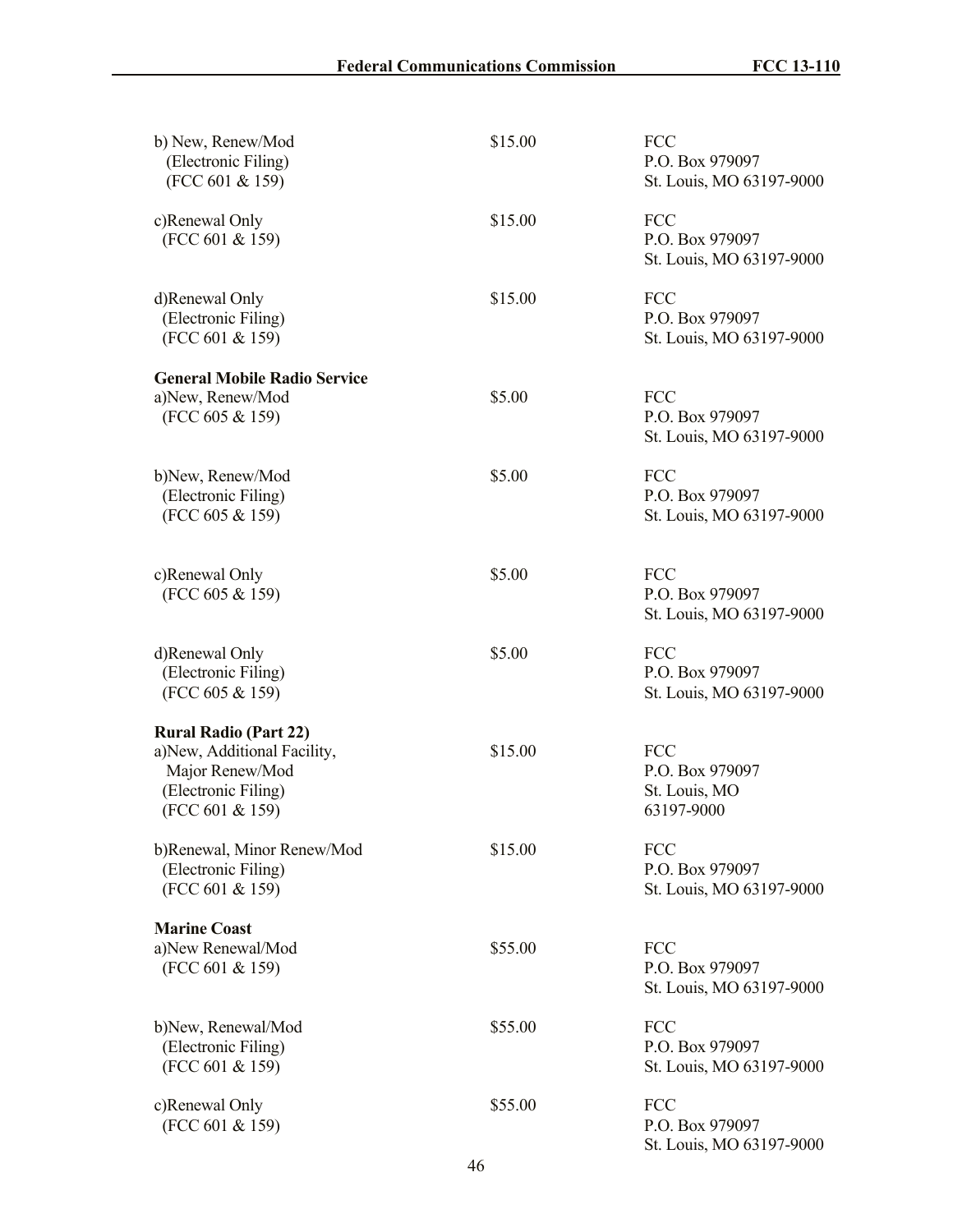| d)Renewal Only<br>(Electronic Filing)<br>(FCC 601 & 159)        | \$55.00       | <b>FCC</b><br>P.O. Box 979097<br>St. Louis, MO 63197-9000 |
|-----------------------------------------------------------------|---------------|-----------------------------------------------------------|
| <b>Aviation Ground</b><br>a)New, Renewal/Mod<br>(FCC 601 & 159) | \$15.00       | <b>FCC</b><br>P.O. Box 979097<br>St. Louis, MO 63197-9000 |
| b)New, Renewal/Mod<br>(Electronic Filing)<br>(FCC 601 & 159)    | \$15.00       | FCC<br>P.O. Box 979097<br>St. Louis, MO 63197-9000        |
| c)Renewal Only<br>(FCC 601 & 159)                               | \$15.00       | <b>FCC</b><br>P.O. Box 979097<br>St. Louis, MO 63197-9000 |
| d)Renewal Only<br>(Electronic Only)<br>(FCC 601 & 159)          | \$15.00       | <b>FCC</b><br>P.O. Box 979097<br>St. Louis, MO 63197-9000 |
| <b>Marine Ship</b><br>a)New, Renewal/Mod<br>(FCC 605 & 159)     | \$10.00       | <b>FCC</b><br>P.O. Box 979097<br>St. Louis, MO 63197-9000 |
| b)New, Renewal/Mod<br>(Electronic Filing)<br>(FCC 605 & 159)    | \$10.00       | FCC<br>P.O. Box 979097<br>St. Louis, MO 63197-9000        |
| c)Renewal Only<br>(FCC 605 & 159)                               | \$10.00       | FCC<br>P.O. Box 979097<br>St. Louis, MO 63197-9000        |
| d)Renewal Only<br>(Electronic Filing)<br>(FCC 605 & 159)        | \$10.00       | FCC<br>P.O. Box 979097<br>St. Louis, MO 63197-9000        |
| <b>Aviation Aircraft</b><br>a)New, Renew/Mod<br>(FCC 605 & 159) | \$10.00       | FCC<br>P.O. Box 979097<br>St. Louis, MO 63197-9000        |
| b)New, Renew/Mod<br>(Electronic Filing)<br>(FCC 605 & 159)      | \$10.00       | FCC<br>P.O. Box 979097<br>St. Louis, MO 63197-9000        |
| c)Renewal Only<br>(FCC 605 & 159)                               | \$10.00       | FCC<br>P.O. Box 979097<br>St. Louis, MO 63197-9000        |
| d)Renewal Only                                                  | \$10.00<br>47 | FCC                                                       |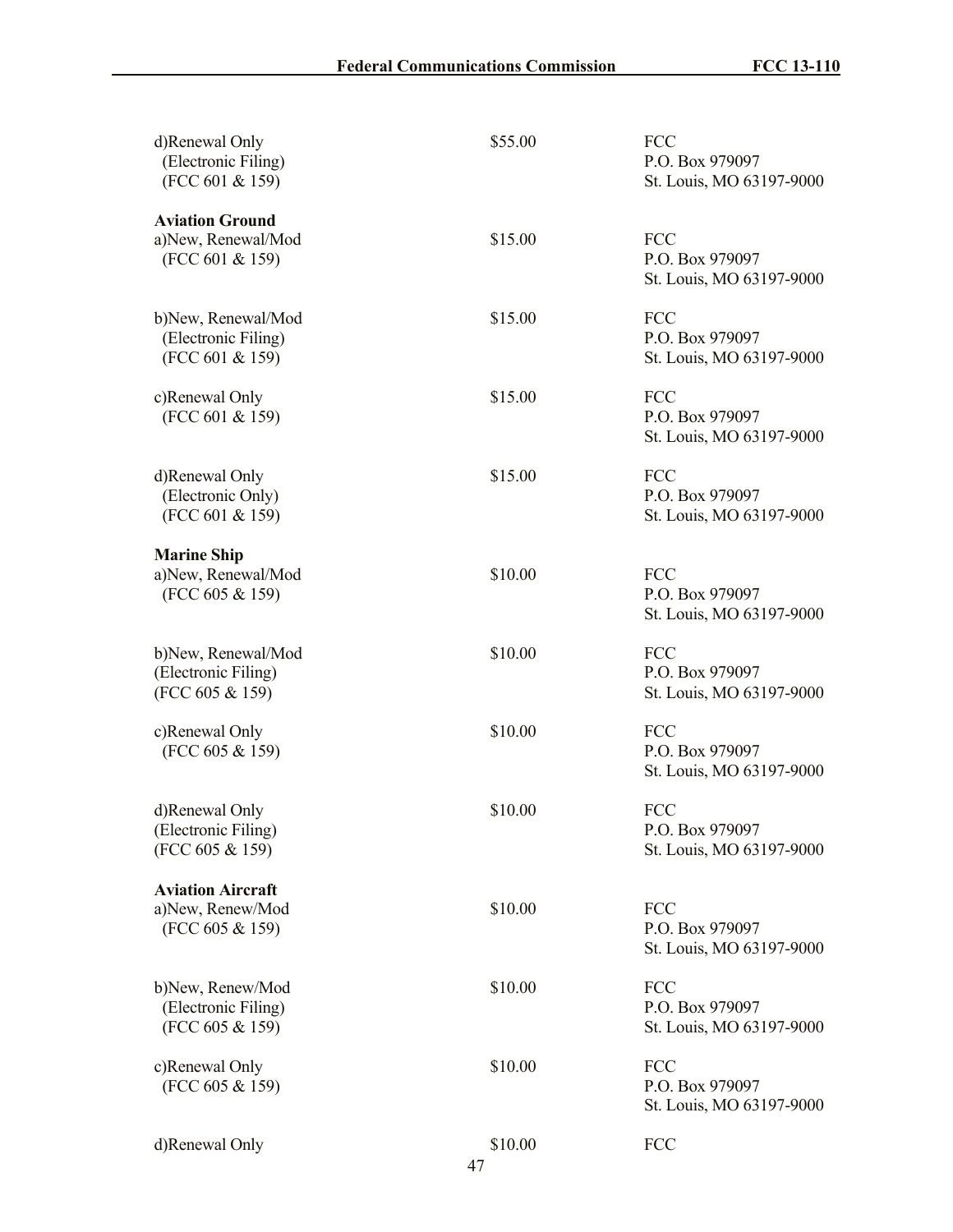| (Electronic Filing)<br>(FCC 605 & 159)                                |              | P.O. Box 979097<br>St. Louis, MO 63197-9000               |
|-----------------------------------------------------------------------|--------------|-----------------------------------------------------------|
| 5. Amateur Vanity Call Signs<br>a)Initial or Renew<br>(FCC 605 & 159) | \$1.61       | FCC<br>P.O. Box 979097<br>St. Louis, MO 63197-9000        |
| b)Initial or Renew<br>(Electronic Filing)<br>(FCC 605 & 159)          | \$1.61       | FCC<br>P.O. Box 979097<br>St. Louis, MO 63197-9000        |
| <b>6. CMRS Cellular/Mobile Services</b><br>(per unit)<br>(FCC 159)    | $$.18^{183}$ | <b>FCC</b><br>P.O. Box 979084<br>St. Louis, MO 63197-9000 |
| 7. CMRS Messaging Services<br>(per unit)<br>(FCC 159)                 | $$.08^{184}$ | <b>FCC</b><br>P.O. Box 979084<br>St. Louis, MO 63197-9000 |
| 8. Broadband Radio Service<br>(formerly MMDS and MDS)                 | \$510        | <b>FCC</b><br>P.O. Box 979084<br>St. Louis, MO 63197-9000 |
| 9. Local Multipoint Distribution Service                              | \$510        | FCC,<br>P.O. Box 979084<br>St. Louis, MO 63197-9000       |

3. Section 1.1153 is revised to read as follows:

 $\overline{a}$ 

§ 1.1153 Schedule of annual regulatory fees and filing locations for mass media services.

| Radio [AM and FM] (47 CFR part 73) | <b>Fee Amount</b> | <b>Address</b>  |
|------------------------------------|-------------------|-----------------|
| 1.<br>AM Class A                   |                   |                 |
| $\leq$ 25,000 population           | \$775             | FCC, Radio      |
| 25,001-75,000 population           | \$1,550           | P.O. Box 979084 |
| 75,001-150,000 population          | \$2,325           | St. Louis, MO   |
| 150,001-500,000 population         | \$3,475           | 63197-9000      |
| 500,001-1,200,000 population       | \$5,025           |                 |
| 1,200,001-3,000,000 population     | \$7,750           |                 |
| $>3,000,000$ population            | \$9,300           |                 |
| 2.<br>AM Class B                   |                   |                 |
| $\leq$ 25,000 population           | \$645             | FCC, Radio      |
| 25,001-75,000 population           | \$1,300           | P.O. Box 979084 |
| 75,001-150,000 population          | \$1,625           | St. Louis, MO   |
| 150,001-500,000 population         | \$2,750           | 63197-9000      |

<sup>&</sup>lt;sup>183</sup> These are standard fees that are to be paid in accordance with § 1.1157(b) of this chapter.

<sup>&</sup>lt;sup>184</sup> These are standard fees that are to be paid in accordance with § 1.1157(b) of this chapter.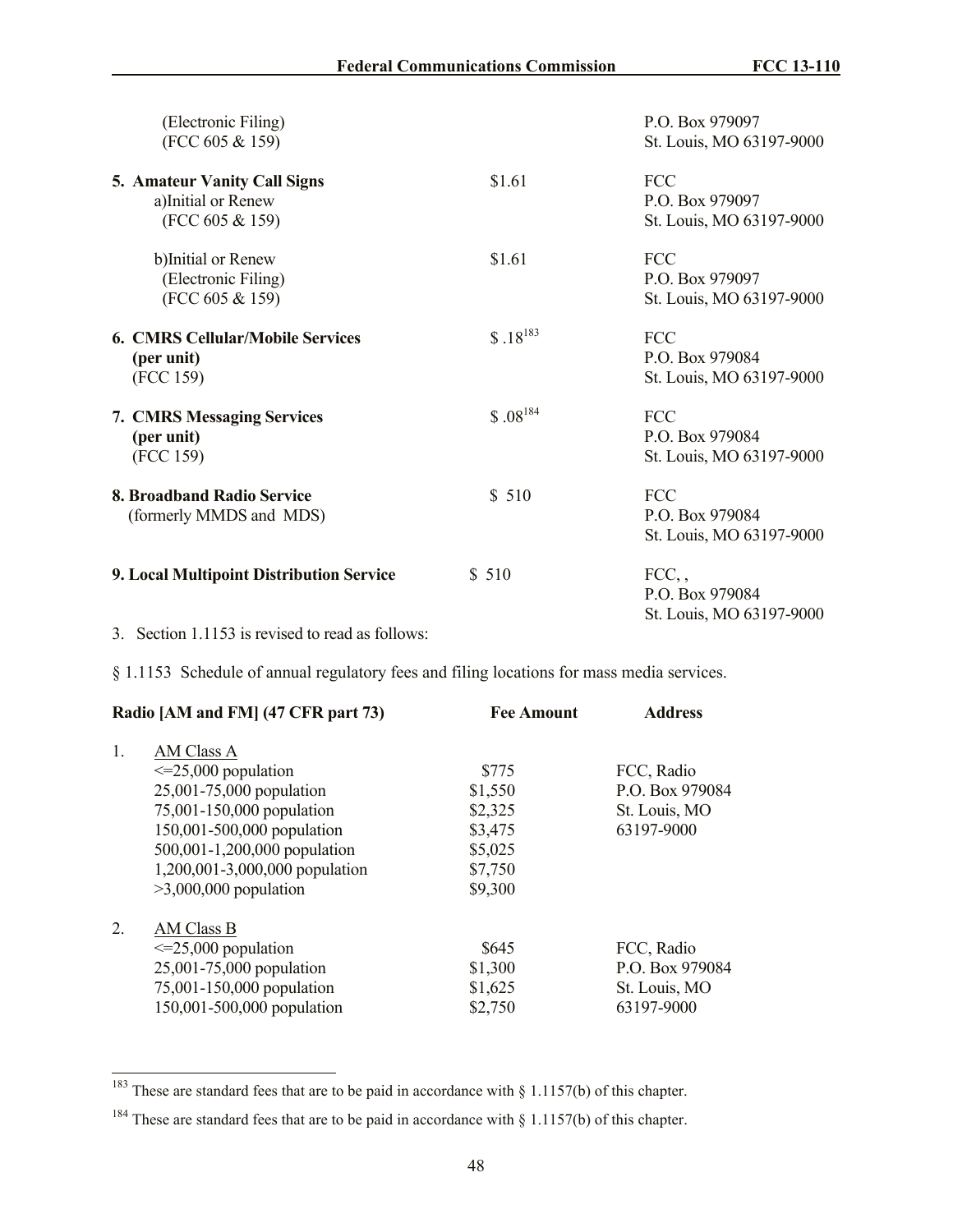|    | 500,001-1,200,000 population   | \$4,225  |                 |
|----|--------------------------------|----------|-----------------|
|    | 1,200,001-3,000,000 population | \$6,500  |                 |
|    | $>3,000,000$ population        | \$7,800  |                 |
| 3. | <b>AM Class C</b>              |          |                 |
|    | $\leq$ =25,000 population      | \$590    | FCC, Radio      |
|    | 25,001-75,000 population       | \$900    | P.O. Box 979084 |
|    | 75,001-150,000 population      | \$1,200  | St. Louis, MO   |
|    | 150,001-500,000 population     | \$1,800  | 63197-9000      |
|    | 500,001-1,200,000 population   | \$3,000  |                 |
|    | 1,200,001-3,000,000 population | \$4,500  |                 |
|    | $>3,000,000$ population        | \$5,700  |                 |
| 4. | <b>AM Class D</b>              |          |                 |
|    | $\leq$ =25,000 population      | \$670    | FCC, Radio      |
|    | 25,001-75,000 population       | \$1,000  | P.O. Box 979084 |
|    | 75,001-150,000 population      | \$1,675  | St. Louis, MO   |
|    | 150,001-500,000 population     | \$2,025  | 63197-9000      |
|    | 500,001-1,200,000 population   | \$3,375  |                 |
|    |                                |          |                 |
|    | 1,200,001-3,000,000 population | \$5,400  |                 |
|    | $>3,000,000$ population        | \$6,750  |                 |
| 5. | <b>AM Construction Permit</b>  | \$590    | FCC, Radio      |
|    |                                |          | P.O. Box 979084 |
|    |                                |          | St. Louis, MO   |
|    |                                |          | 63197-9000      |
| 6. | FM Classes A, B1 and C3        |          |                 |
|    | $\leq$ =25,000 population      | \$750    | FCC, Radio      |
|    | 25,001-75,000 population       | \$1,500  | P.O. Box 979084 |
|    | 75,001-150,000 population      | \$2,050  | St. Louis, MO   |
|    | 150,001-500,000 population     | \$3,175  | 63197-9000      |
|    | 500,001-1,200,000 population   | \$5,050  |                 |
|    | 1,200,001-3,000,000 population | \$8,250  |                 |
|    | $>3,000,000$ population        | \$10,500 |                 |
| 7. | FM Classes B, C, C0, C1 and C2 |          |                 |
|    | $\leq$ =25,000 population      | \$925    | FCC, Radio      |
|    | 25,001-75,000 population       | \$1,625  | P.O. Box 979084 |
|    | 75,001-150,000 population      | \$3,000  | St. Louis, MO   |
|    | 150,001-500,000 population     | \$3,925  | 63197-9000      |
|    | 500,001-1,200,000 population   | \$5,775  |                 |
|    | 1,200,001-3,000,000 population | \$9,250  |                 |
|    | $>3,000,000$ population        | \$12,025 |                 |
| 8. | <b>FM Construction Permits</b> | \$750    | FCC, Radio      |
|    |                                |          | P.O. Box 979084 |
|    |                                |          | St. Louis, MO   |
|    |                                |          | 63197-9000      |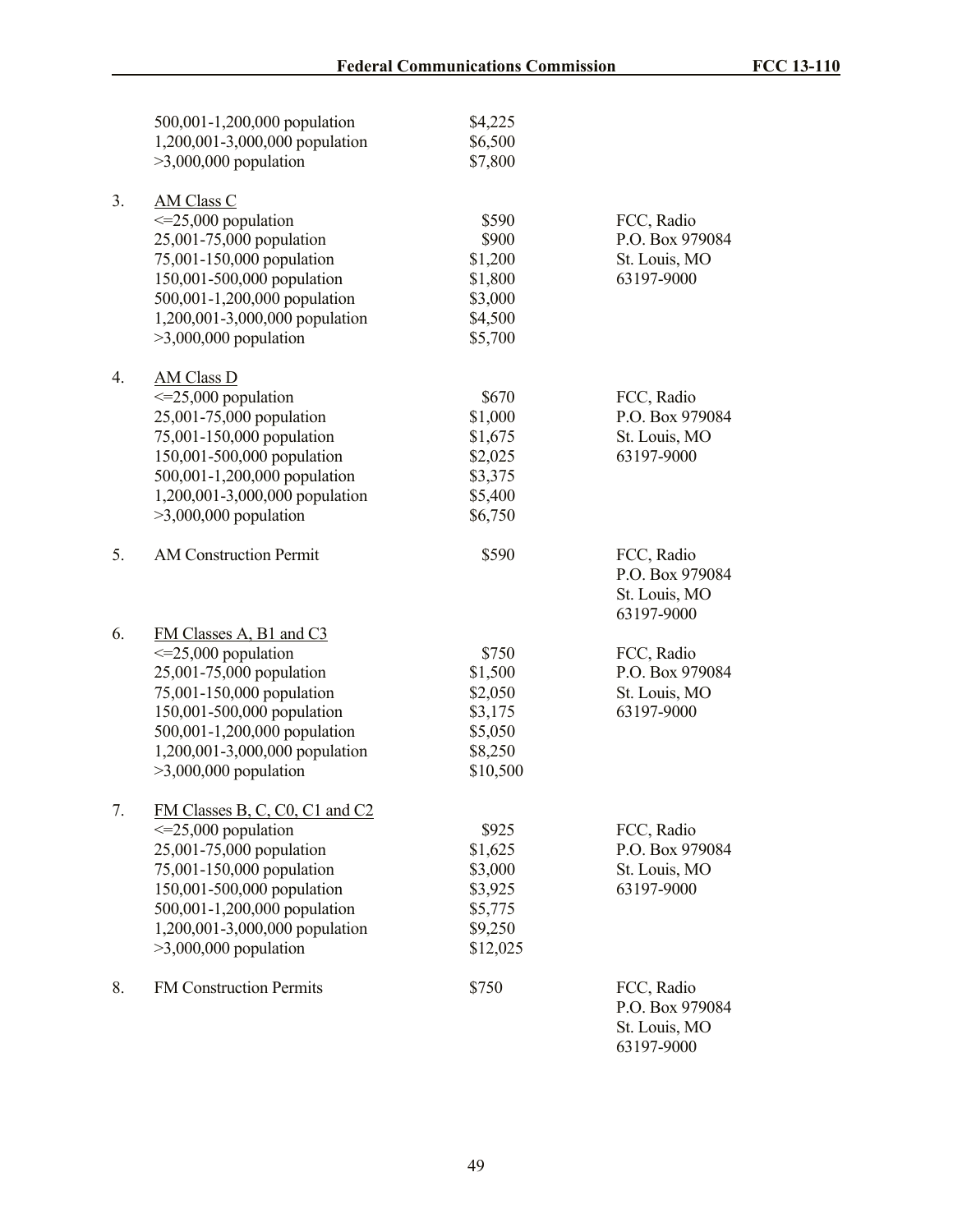### **TV (47 CFR, part 73) VHF Commercial**

| 1.<br>2.<br>3 <sub>1</sub><br>4.<br>5.<br>6.                                       | Markets 1 thru 10<br>Markets 11 thru 25<br>Markets 26 thru 50<br>Markets 51 thru 100<br><b>Remaining Markets</b><br><b>Construction Permits</b>                                        | \$86,075<br>\$78,975<br>\$42,775<br>\$22,475<br>\$6,250<br>\$6,250 | FCC, TV Branch<br>P.O. Box 979084<br>St. Louis, MO<br>63197-9000       |
|------------------------------------------------------------------------------------|----------------------------------------------------------------------------------------------------------------------------------------------------------------------------------------|--------------------------------------------------------------------|------------------------------------------------------------------------|
|                                                                                    | <b>UHF Commercial</b>                                                                                                                                                                  |                                                                    |                                                                        |
| 1.<br>2.<br>3.<br>4.<br>5.<br>6.                                                   | Markets 1 thru 10<br>Markets 11 thru 25<br>Markets 26 thru 50<br>Markets 51 thru 100<br><b>Remaining Markets</b><br><b>Construction Permits</b><br><b>Satellite UHF/VHF Commercial</b> | \$38,000<br>\$35,050<br>\$23,550<br>\$13,700<br>\$3,675<br>\$3,675 | FCC, UHF Commercial<br>P.O. Box 979084<br>St. Louis, MO<br>63197-9000  |
| 1.<br>2.                                                                           | All Markets<br><b>Construction Permits</b>                                                                                                                                             | \$1,525<br>\$960                                                   | <b>FCC Satellite TV</b><br>P.O. Box 979084<br>St. Louis, MO 63197-9000 |
| Low Power TV, Class A TV, TV/FM<br>Translator, & TV/FM Booster<br>(47 CFR part 74) |                                                                                                                                                                                        | \$410                                                              | FCC, Low Power<br>P.O. Box 979084<br>St. Louis, MO 63197-9000          |
| <b>Broadcast Auxiliary</b>                                                         |                                                                                                                                                                                        | \$<br>10                                                           | FCC, Auxiliary<br>P.O. Box 979084<br>St. Louis, MO 63197-9000          |

4. Section 1.1154 is revised to read as follows:

§ 1.1154 Schedule of annual regulatory charges and filing locations for common carrier services.

| <b>Radio Facilities</b> |                                                                                                                              | <b>Fee Amount</b> | <b>Address</b>                                               |
|-------------------------|------------------------------------------------------------------------------------------------------------------------------|-------------------|--------------------------------------------------------------|
| $\mathbf{1}$ .          | Microwave (Domestic Public Fixed)<br>(Electronic Filing)<br>(FCC Form 601 & 159)                                             | \$20.00           | FCC<br>P.O. Box 979097<br>St. Louis, MO 63197-9000           |
| <b>Carriers</b>         |                                                                                                                              |                   |                                                              |
| $\mathbf{1}$ .          | <b>Interstate Telephone Service Providers</b><br>(per interstate and international end-user<br>revenues (see FCC Form 499-A) | .00347<br>S.      | FCC, Carriers<br>P.O. Box 979084<br>St. Louis, MO 63197-9000 |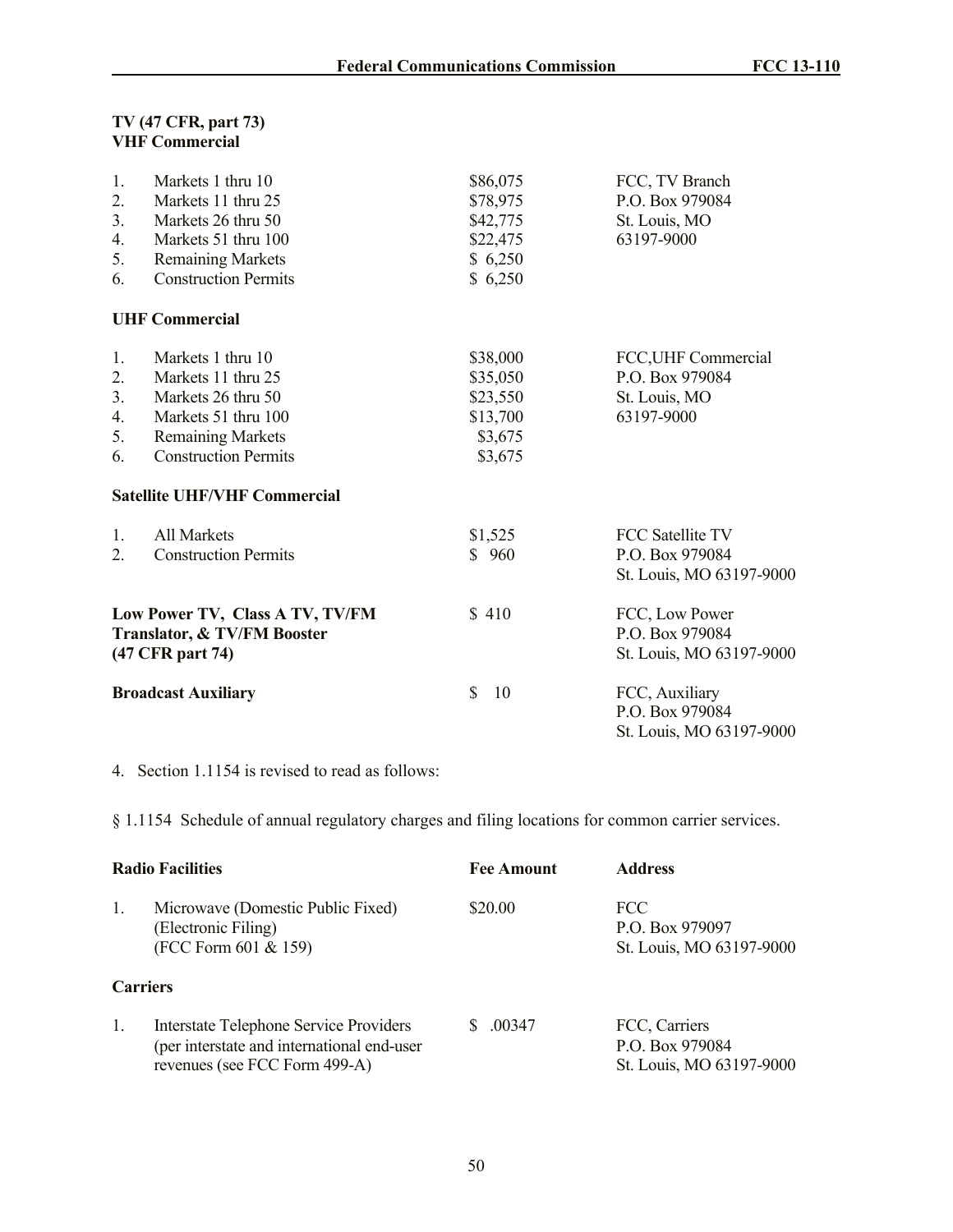- 5. Section 1.1155 is revised to read as follows:
- § 1.1155 Schedule of regulatory fees and filing locations for cable television services.

|             |                                       | <b>Fee Amount</b> | <b>Address</b>           |
|-------------|---------------------------------------|-------------------|--------------------------|
| $1_{\cdot}$ | <b>Cable Television Relay Service</b> | \$510             | FCC, Cable               |
|             | Cable TV System                       | \$1.02            | P.O. Box 979084          |
|             | (per subscriber)                      |                   | St. Louis, MO 63197-9000 |

6. Section 1.1156 is revised to read as follows:

§ 1.1156 Schedule of regulatory fees and filing locations for international services.

a. The following schedule applies for the listed services:

| Fee Category                                                                                  | Fee Amount | Address                                                              |
|-----------------------------------------------------------------------------------------------|------------|----------------------------------------------------------------------|
| Space Stations (Geostationary<br>Orbit)                                                       | \$139,100  | FCC, International, P.O. Box<br>979084, St. Louis, MO 63197-<br>9000 |
| Space Stations (Non-<br>Geostationary Orbit)                                                  | \$149,875  | FCC, International, P.O. Box<br>979084, St. Louis, MO 63197-<br>9000 |
| Earth<br>Stations: Transmit/Receive &<br>Transmit only (per<br>authorization or registration) | \$275      | FCC, International, P.O. Box<br>979084, St. Louis, MO 63197-<br>9000 |

b. *International Terrestrial and Satellite*. Regulatory fees for International Bearer Circuits are to be paid by facilities-based common carriers that have active (used or leased) international bearer circuits as of December 31 of the prior year in any terrestrial or satellite transmission facility for the provision of service to an end user or resale carrier, which includes active circuits to themselves or to their affiliates. In addition, non-common carrier satellite operators must pay a fee for each circuit sold or leased to any customer, including themselves or their affiliates, other than an international common carrier authorized by the Commission to provide U.S. international common carrier services. "Active circuits" for these purposes include backup and redundant circuits. In addition, whether circuits are used specifically for voice or data is not relevant in determining that they are active circuits.